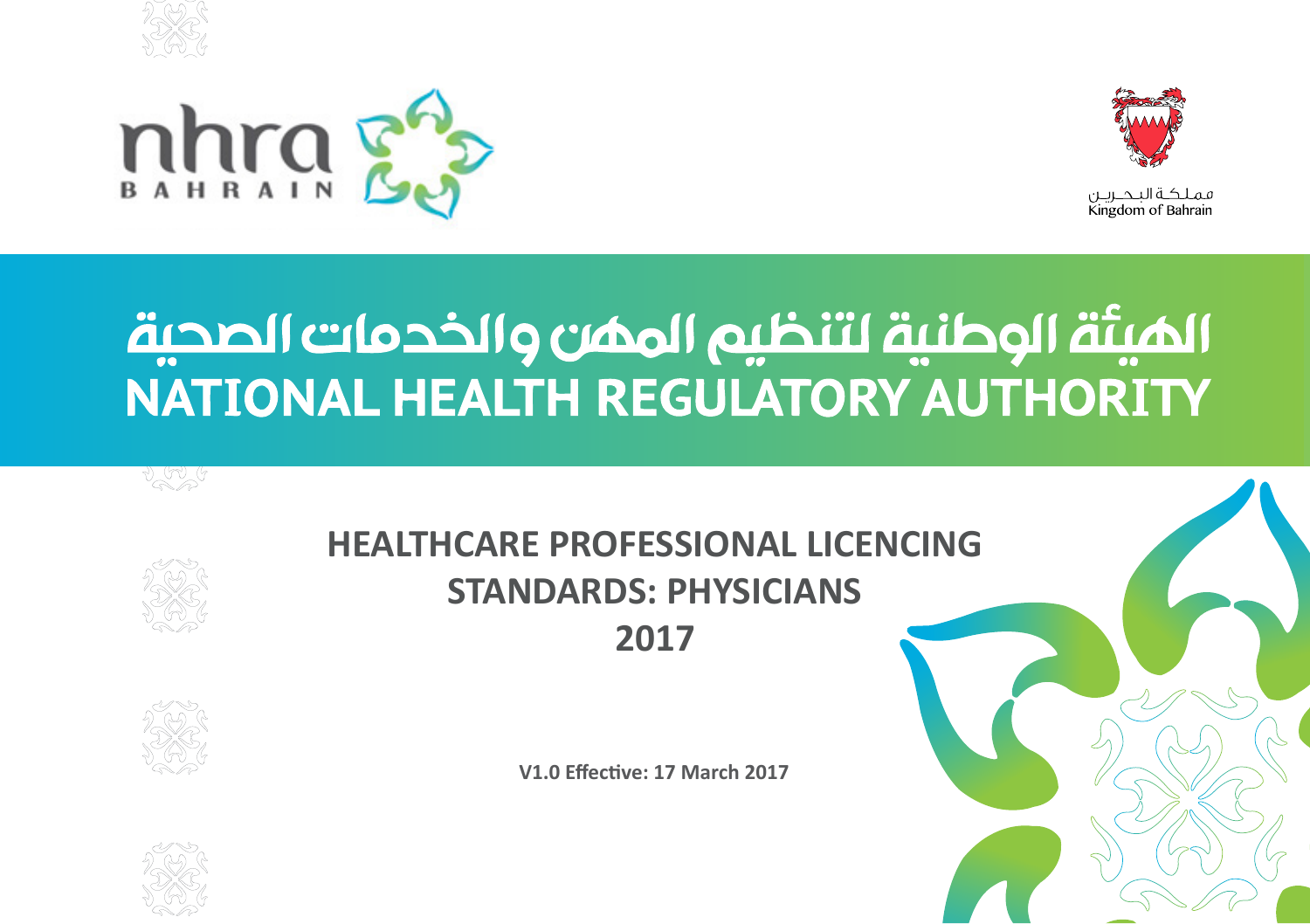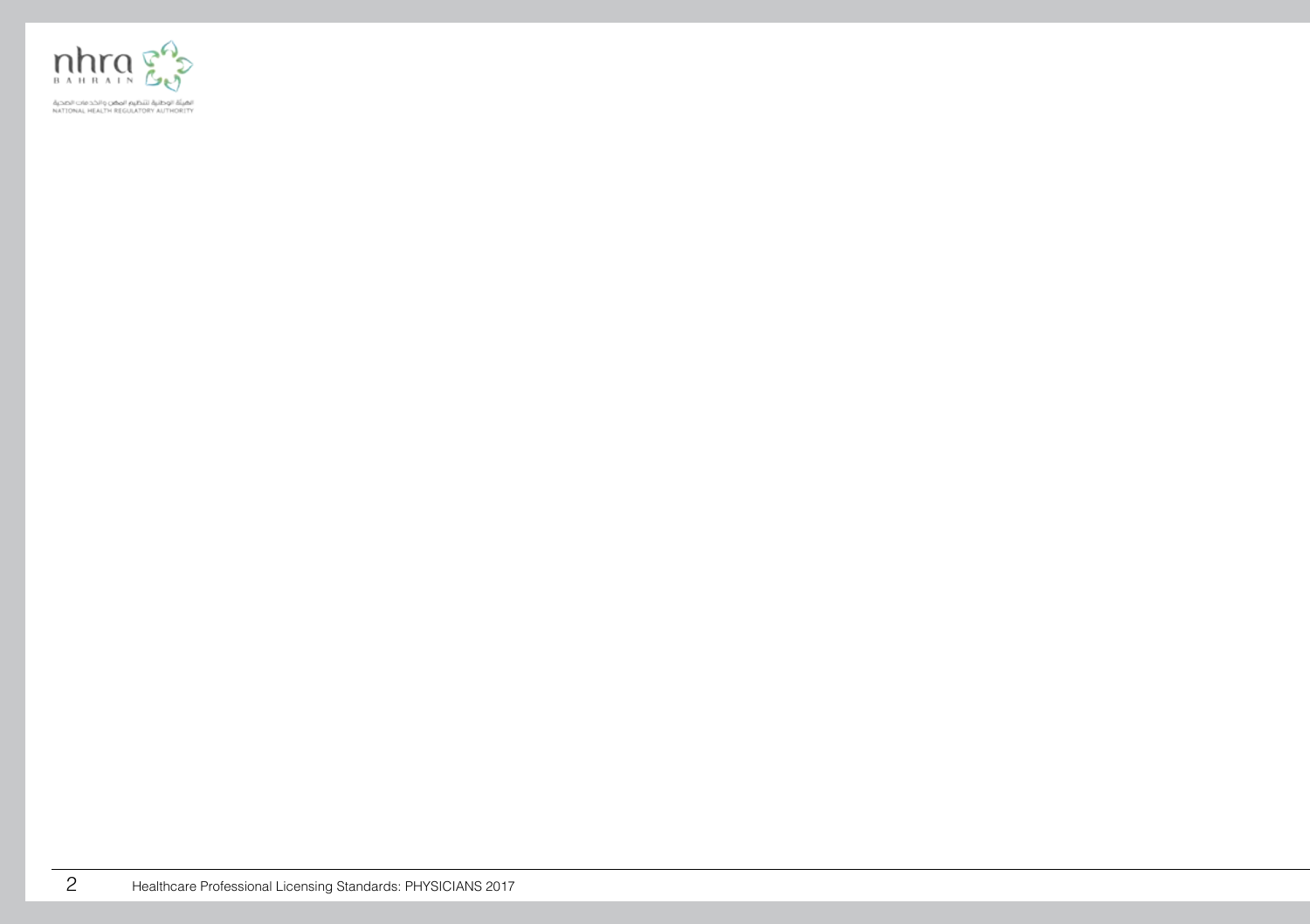

#### *TABLE OF* **CONTENTS**

| Title                                                                 | Page           |
|-----------------------------------------------------------------------|----------------|
| <b>CHAPTER 1: PHYSICIANS</b>                                          | $\mathbf{1}$   |
| Definitions                                                           | $\overline{4}$ |
| Acronyms                                                              | 6              |
| <b>INTRODUCTION</b>                                                   | 8              |
| Preface                                                               | 9              |
| 1. Licensure General Requirements                                     | 10             |
| 1.1 Education Qualifications                                          | 10             |
| 1.2 Professional Experience                                           | 10             |
| 1.3 Professional License and Good Standing Status                     | 11             |
| 1.4 Primary Source Verification                                       | 12             |
| 1.5 License examination (BLE)                                         | 12             |
| 1.6 BLE Exemption Policy                                              | 13             |
| 1.7 Examination Attempts                                              | 13             |
| 1.8 Discontinuity of Practice                                         | 14             |
| 2. Renewal of Licenses                                                | 15             |
| <b>General Comments</b>                                               | 15             |
| <b>Requirements and Considerations</b>                                | 16             |
| 1. Physicians Licensure Requirements                                  | 16             |
| 2. Special Considerations                                             | 17             |
| 3. Credentialing                                                      | 17             |
| 4. Qualification and Experience Requirements for Physicians Licensure | 18             |
| 5. Recognized Speciality Certificates                                 | 20             |
| 6. Recognized Specialty Titles for Licensing                          | 39             |
| 7. Sub-Specialities                                                   | 46             |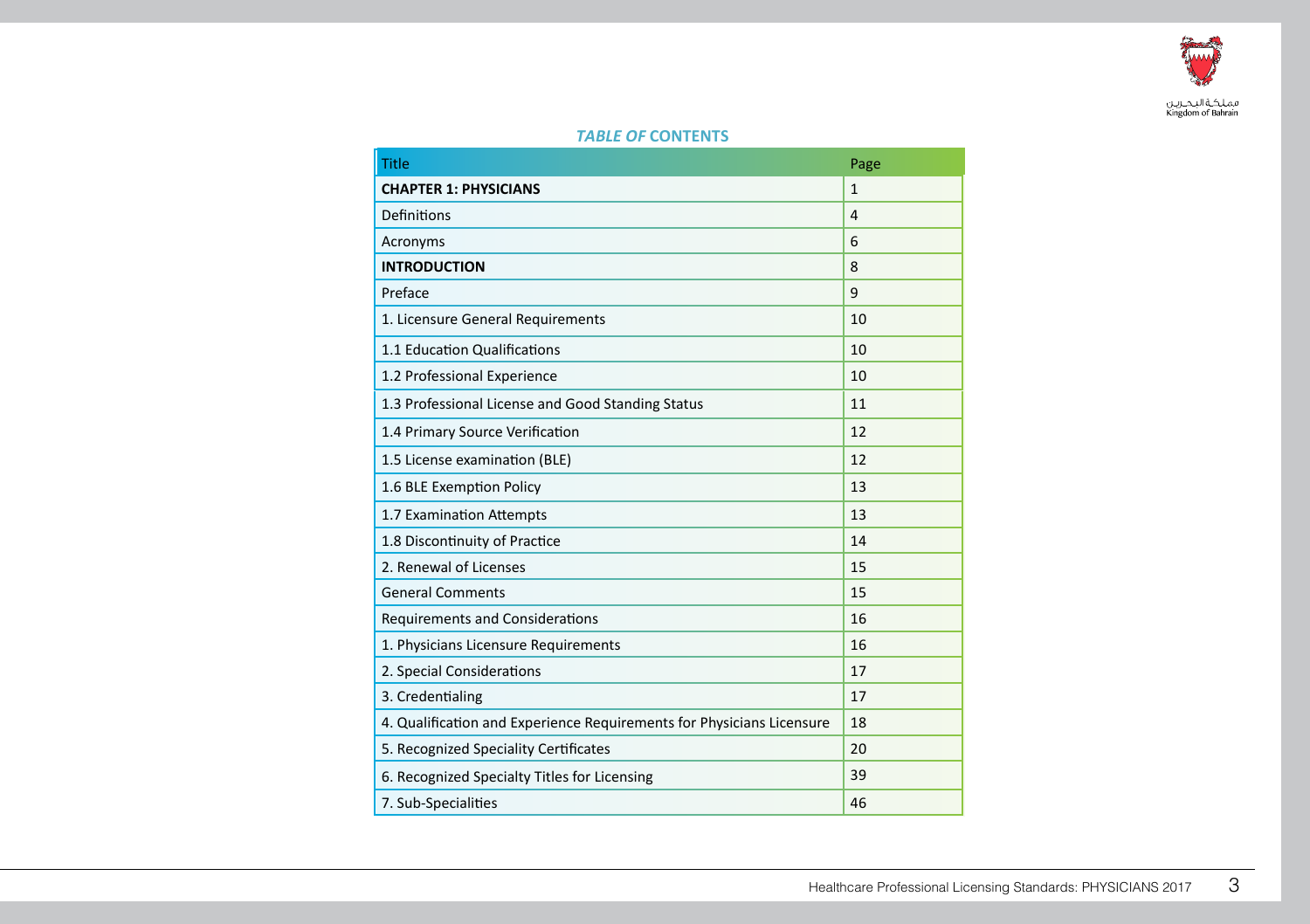

## **Definitions:**

#### **Authority: National Health Regulatory Authority**

**Continuing Professional Development (CPD):** A range of learning activities through which healthcare professionals maintain and develop their knowledge and skills throughout their career to ensure that they retain their capacity to practice safely, effectively and legally within their evolving scope of practice. CPD is also referred to as Continuing Medical Education (CME).

**Credentialing:** A process whereby specific licensing title is assigned to a healthcare profwessional based on recognized and accredited qualifications, training, experience and current practice.

**Experience:** Hands on clinical experience gained by a licensed healthcare professional during a salaried employment/contractual period and it excludes volunteer jobs, observer-ship, or clinical attachment.

**Fitness to practice:** A status where the healthcare professional is able to consistently demonstrate ability to practice without any impediments i.e. physical or others.

**Gap of Practice:** A defined period of discontinuation of clinical experience/ practice.

**Good Standing Certificate (GSC):** A certificate showing evidence that the healthcare professional is competent to practice the Profession, has not been found guilty of unprofessional conduct, and that there are no pending or previous disciplinary orders or criminal proceedings against the healthcare professional.

**Healthcare Profession:** A field of healthcare recognized by the Authority.

**Healthcare Professional:** A person who by education, training, certification and licensure is qualified to provide healthcare services.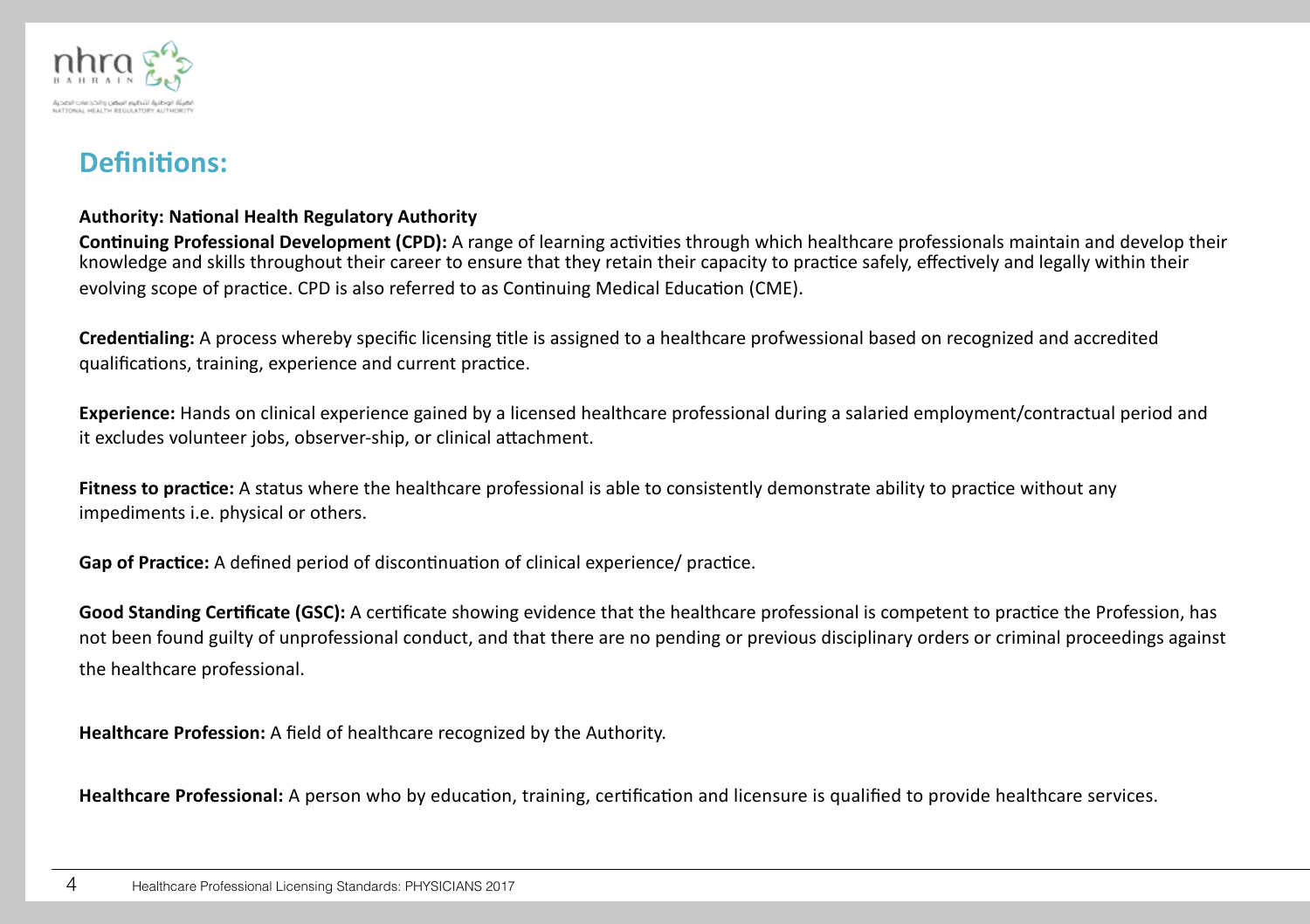

**Internship:** A period of supervised clinical practice pursued by graduates of healthcare programs to consolidate the knowledge & skill gained during their recognized college study provided the internship is done in a university affiliated Hospital.

**License:** A permission granted by the Authority to practice a healthcare profession.

**Licensing:** A process of granting a legally protected professional title by the Authority.

**Primary Source Verification:** A process of validating documents required for licensure from the issuing organization.

**Qualification:** An educational evidence granted by universities, colleges, academic institutes or schools that are nationally accredited or formally recognized.

**Tier:** A term used to indicate a category of post graduate qualifications for physicians and dentists based on the level and the presence of the following:

- Structure of the academic program Training governance.
- Training curriculum when needed Entry level examination.
- Defined program competency framework.
- Competency based assessment during training.
- Hands-on training and independent practice.
- Progression of responsibility during training and measurable outcomes at each level Final certifying exam.
- Independence to practice post qualification Requirement to maintain the licensing/ qualification.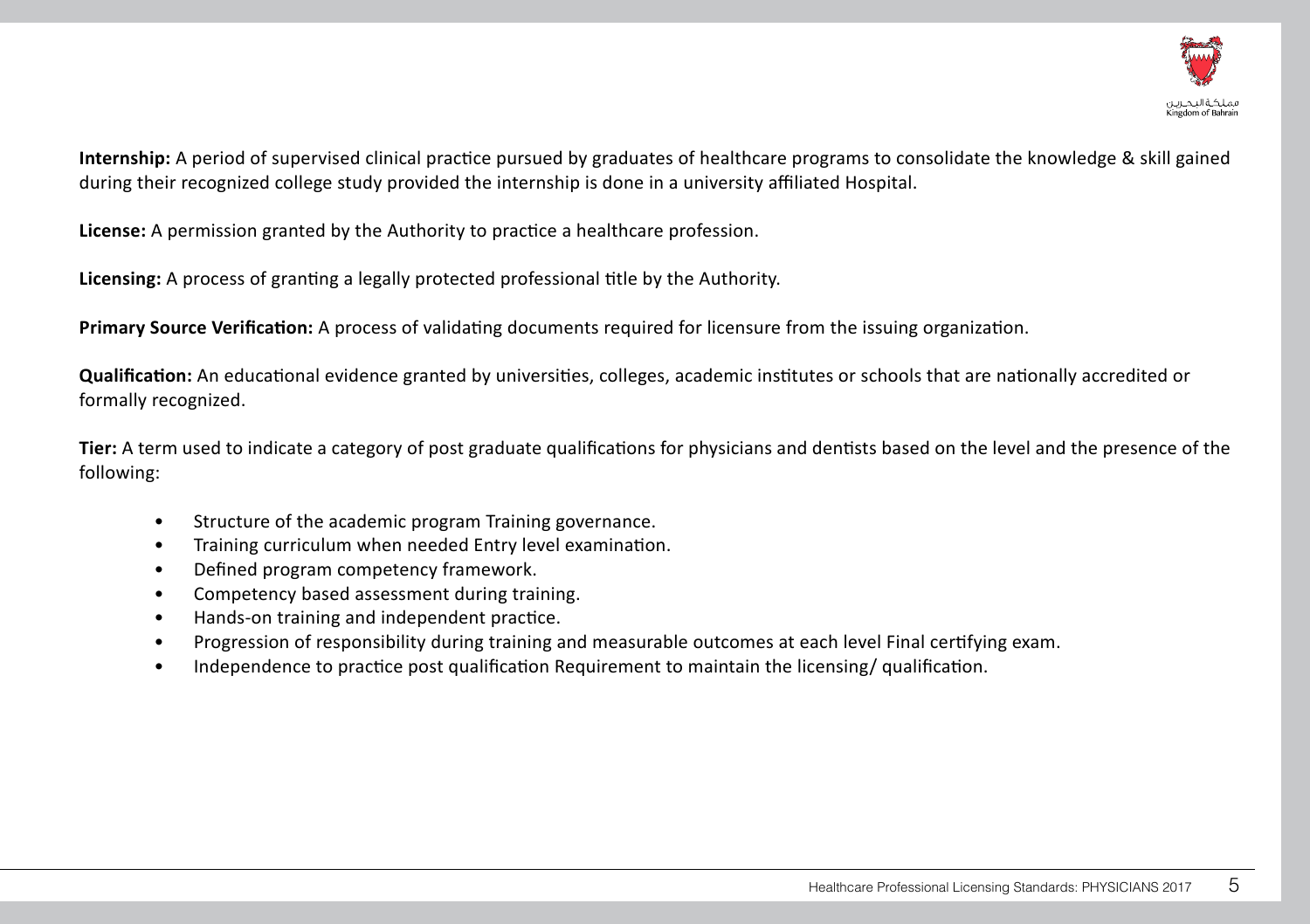

## **Acronyms:**

- **ACLS:** Advanced Cardiac Life Support
- **ASCP:** American Society for Clinical Pathology
- **BLE:** Bahrain Licensing Examination
- **BLS:** Basic Life Support
- **BSc:** Bachelor of Science
- **CME:** Continuing Medical Education
- **CPD:** Continuing Professional Development
- **FAIMER:** Foundation for the Advancement International Medical Education and Research
- **GP:** General Practitioner
- **GSC:** Good Standing Certificate
- **HCPC:** Health and Care Professions Council United Kingdom
- **ICU:** Intensive Care Unit
- **IMED:** International Medical Education Directory
- **IVF:** In Vitro Fertilization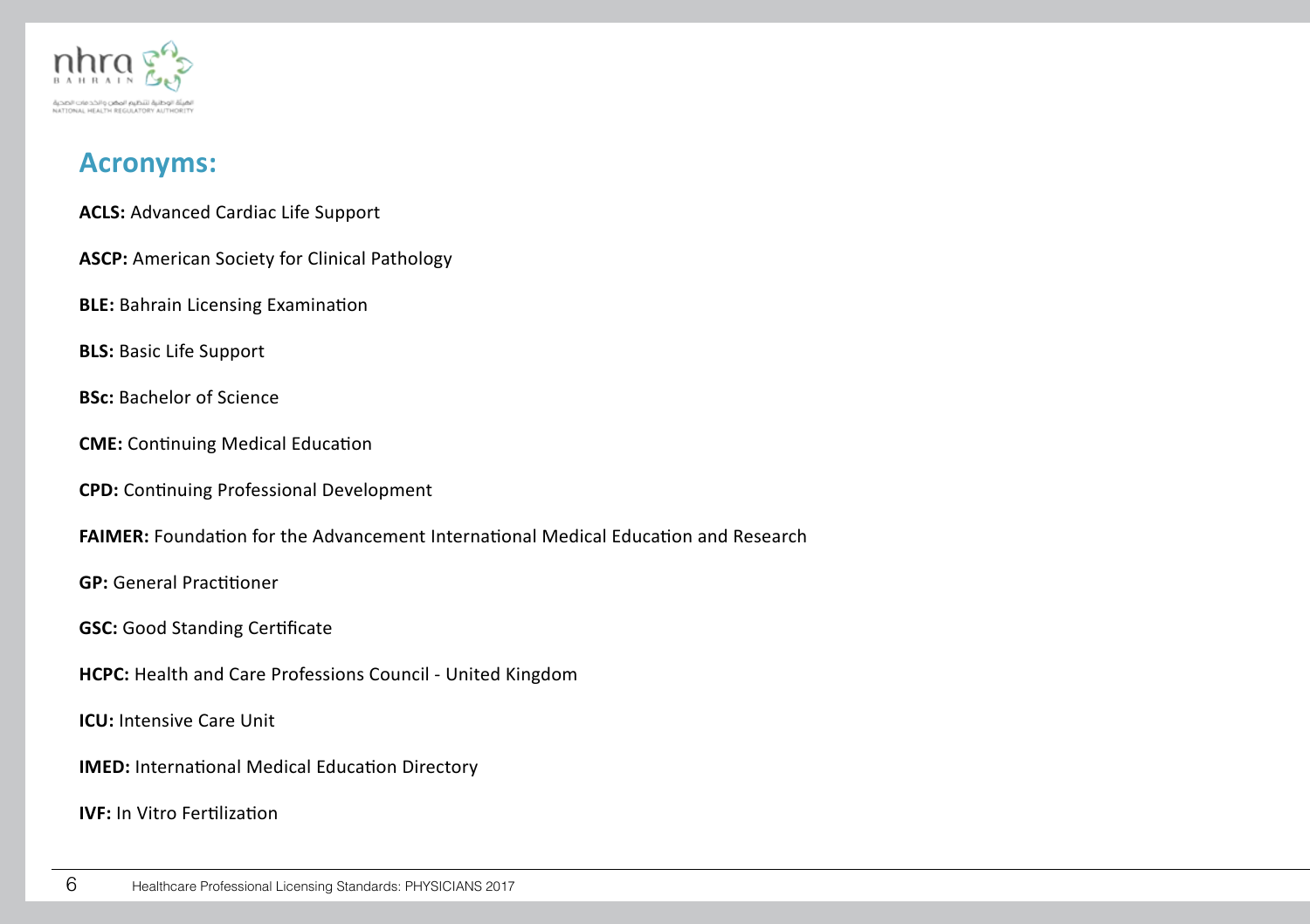

- **MBBS:** Bachelor of Medicine and Bachelor of Surgery
- **MBChB:** Medicinae Baccalaureus, Baccalaureus Chirurgiae
- **NRP:** Neonatal Resuscitation Program
- **PALS:** Pediatric Advanced Life Support
- **PQR:** Professional Qualification Requirements
- **PHD:** Doctor of philosophy
- **PHTLS:** Pre Hospital Trauma Life Support
- **UK:** United Kingdom
- **USA:** United State of America
- **WHO:** World Health Organization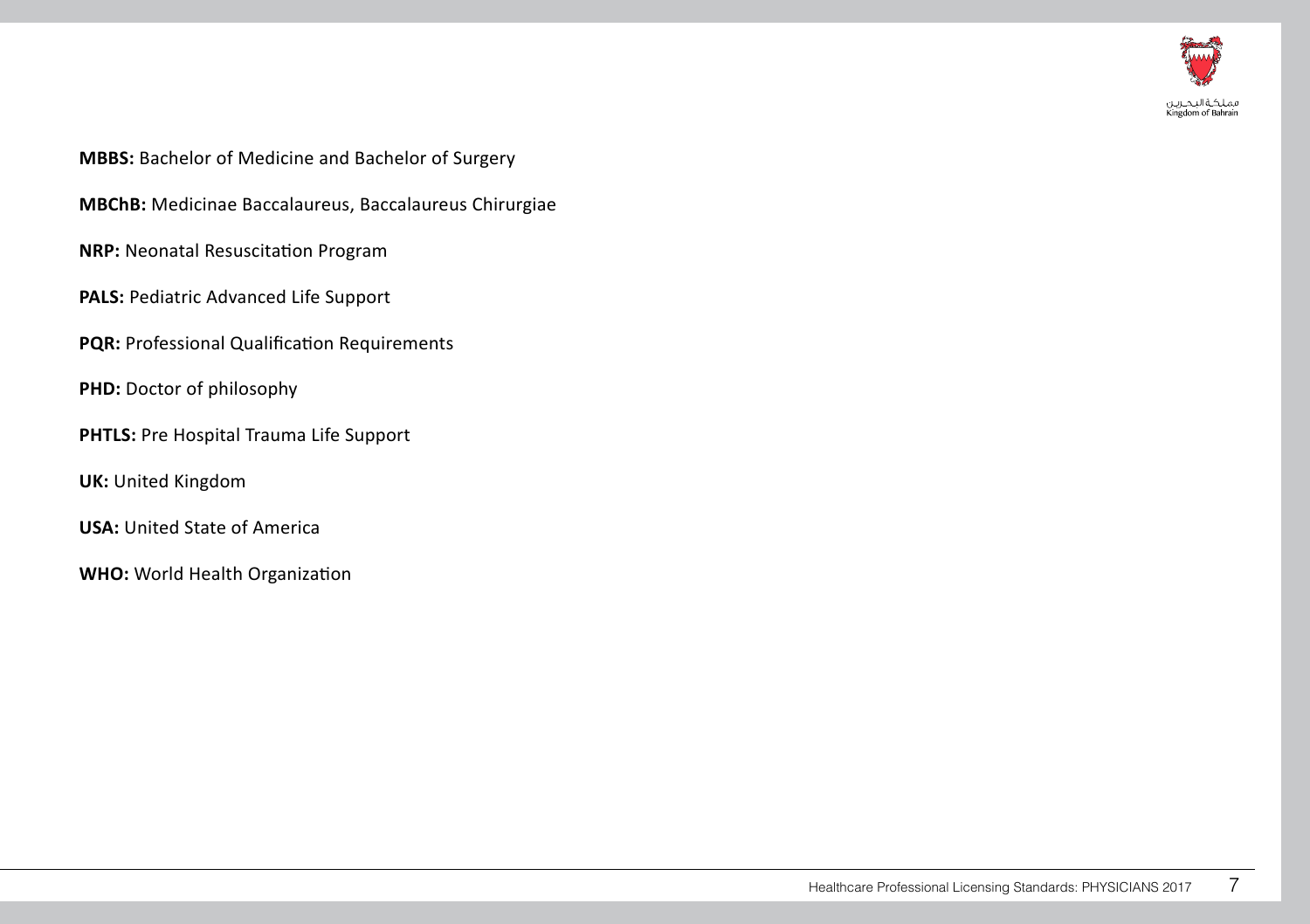

## INTRODUCTION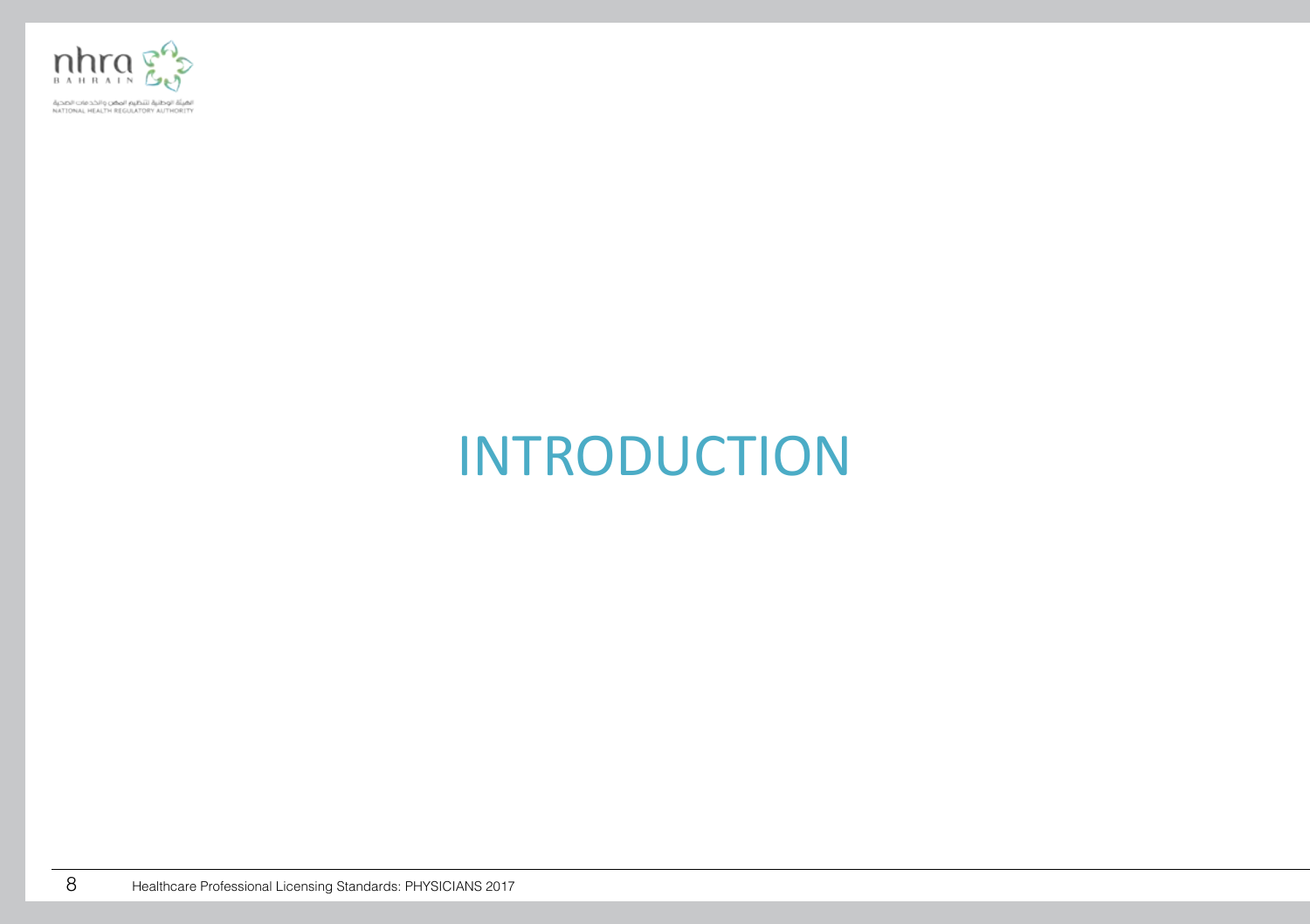

### **Preface:**

The Supreme Council of Health (SCH) in Kingdom of Bahrain is pleased to present the unified Healthcare professionals Qualification Requirements (PQR) which represents a milestone towards fulfilling the kingdom's objectives to improve the healthcare service provision across the country.

This document provides a base for all health care facilities both in the governmental and private sector to assess the documents submitted by applicants within their geographical jurisdiction to ensure safe and competent delivery of services. Moreover, it places an emphasis on educational standards, experience and licensure requirements for healthcare professionals to be licensed to practice safely in Kingdom of Bahrain and in accordance with Bahrain laws and benchmarked international best practices.

The SCH would like to acknowledge the efforts of all individuals who have contributed towards compilation of this document and would like to thank them for their dedicated efforts and assistance.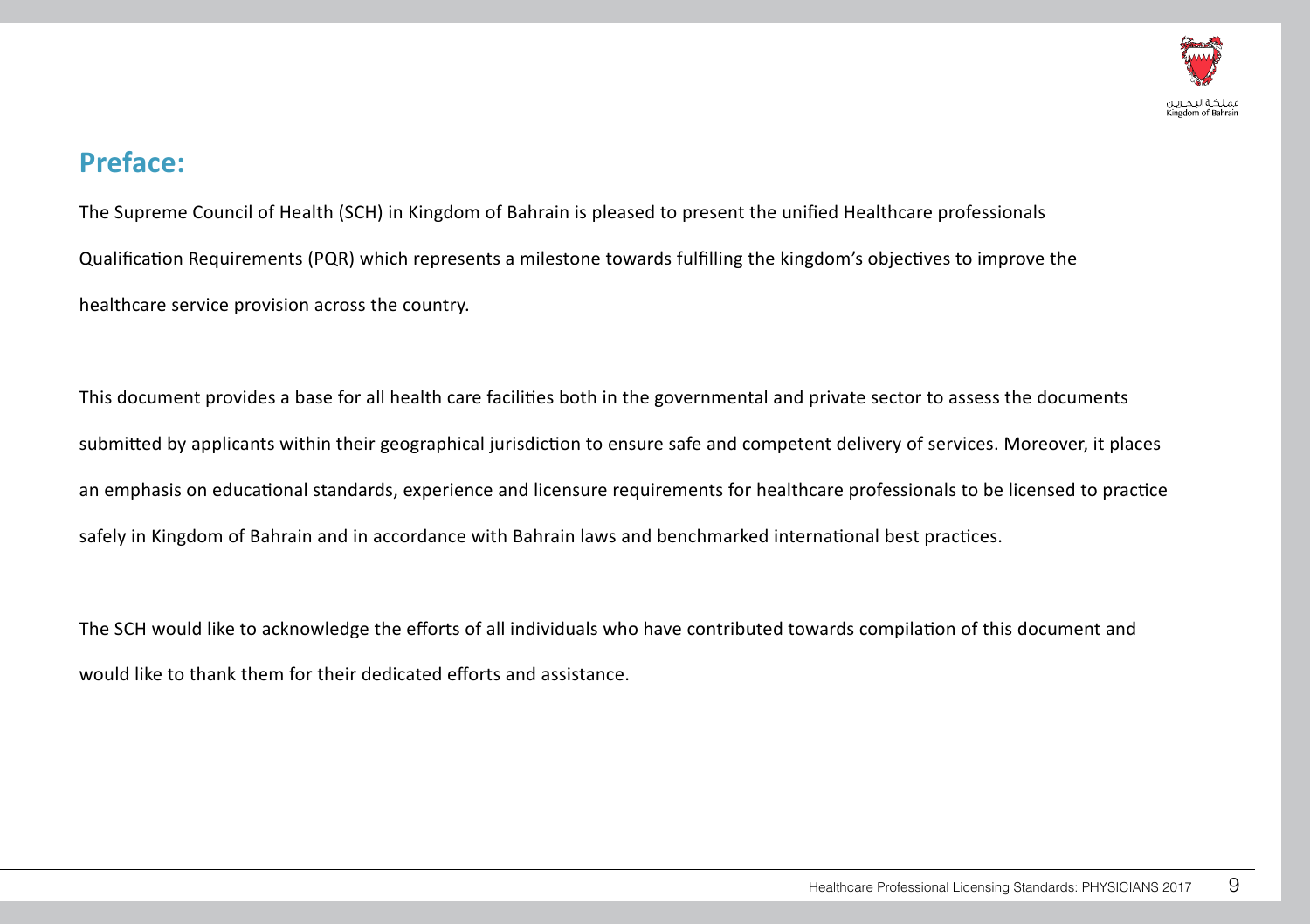

## **1. Licensure General Requirements**

All applicants must fulfill all the following requirements in order to qualify for licensure:

#### **1.1 Educational Qualifications**

- Qualification when needed must be nationally accredited by the Ministry of Education in Bahrain/ Higher Education Council (HEC).
- Qualifications must be issued by institutions/ colleges recognized in home country.
- At the entry level, minimum qualification requirement is high school certificate as per country specific education.
- Qualifications are evaluated in accordance to the following criteria:
- o The country and institution from which the qualification was awarded.
- o The level of national /international recognition of the qualification.
- o The duration and content of study, and the presence of clinical practice/ practical training.
- o Qualifications acquired through honorary nature, correspondence or distance learning are not counted towards the PQR requirements.
- Qualifications not mentioned in this document may be evaluated and reviewed by NHRA which may grant the applicant with the appropriate title.

#### **1.2 Professional Experience**

#### **1.2.1: Internship**

o All Physicians are required to successfully complete one (1) year internship post- graduation.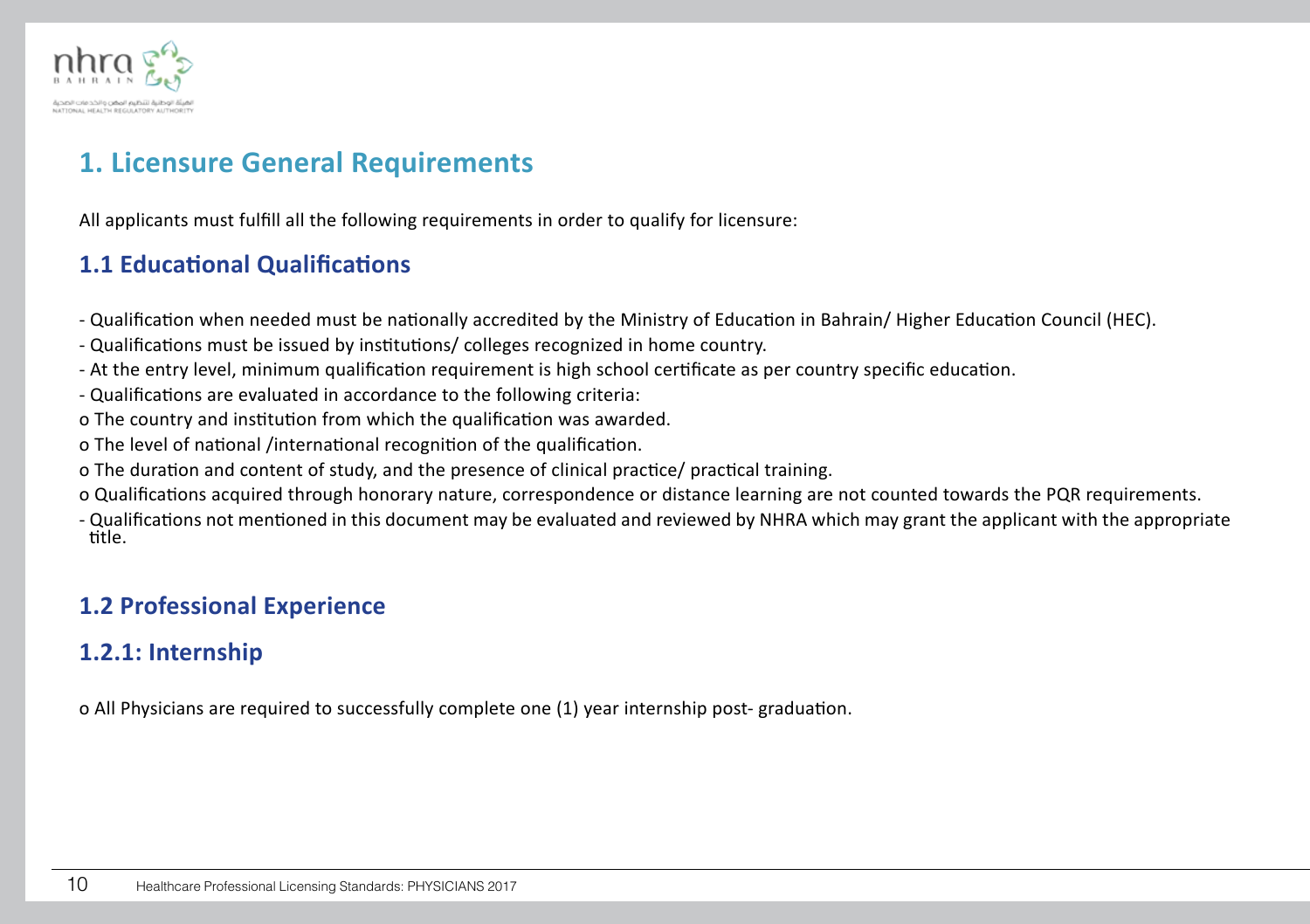

#### **1.2.2: Experience:**

The applicant's experience must be relevant to the category applied for, and must have been accomplished in an appropriate setting licensed by the professional regulatory and licensing authority in the country of practice.

o Bahraini nationals, new graduates: are exempted from experience requirements for the basic entry level.

o Non Bahraini residents of Bahrain may be exempted from experience requirements for basic entry level after the approval of the Supreme Council of Health.

o All other applicants are required to fulfill experience as per their relevant titles according to the PQR.

#### **1.3 Professional License and Good Standing Status**

-The applicant must be registered and have a valid professional license to practice, or registration (where applicable) from home country and or country of last employment.

-The applicant must provide evidence of meeting the minimum required experiences for the applied title.

-Good Standing Certificate (GSC) must meet the following requirements:

Valid and not older than six (6) months at the time of application for licensure

we Issued by the professional regulatory and licensing authority in the country(s) of last employment.

-NHRA may request more evidence or conduct investigations if deemed necessary to prove the status of good conduct of the healthcare professional.

-The applicant must declare that he/she has never been convicted with any legal cases, medical malpractice during his/her practice of the healthcare profession or he/she is currently under investigation.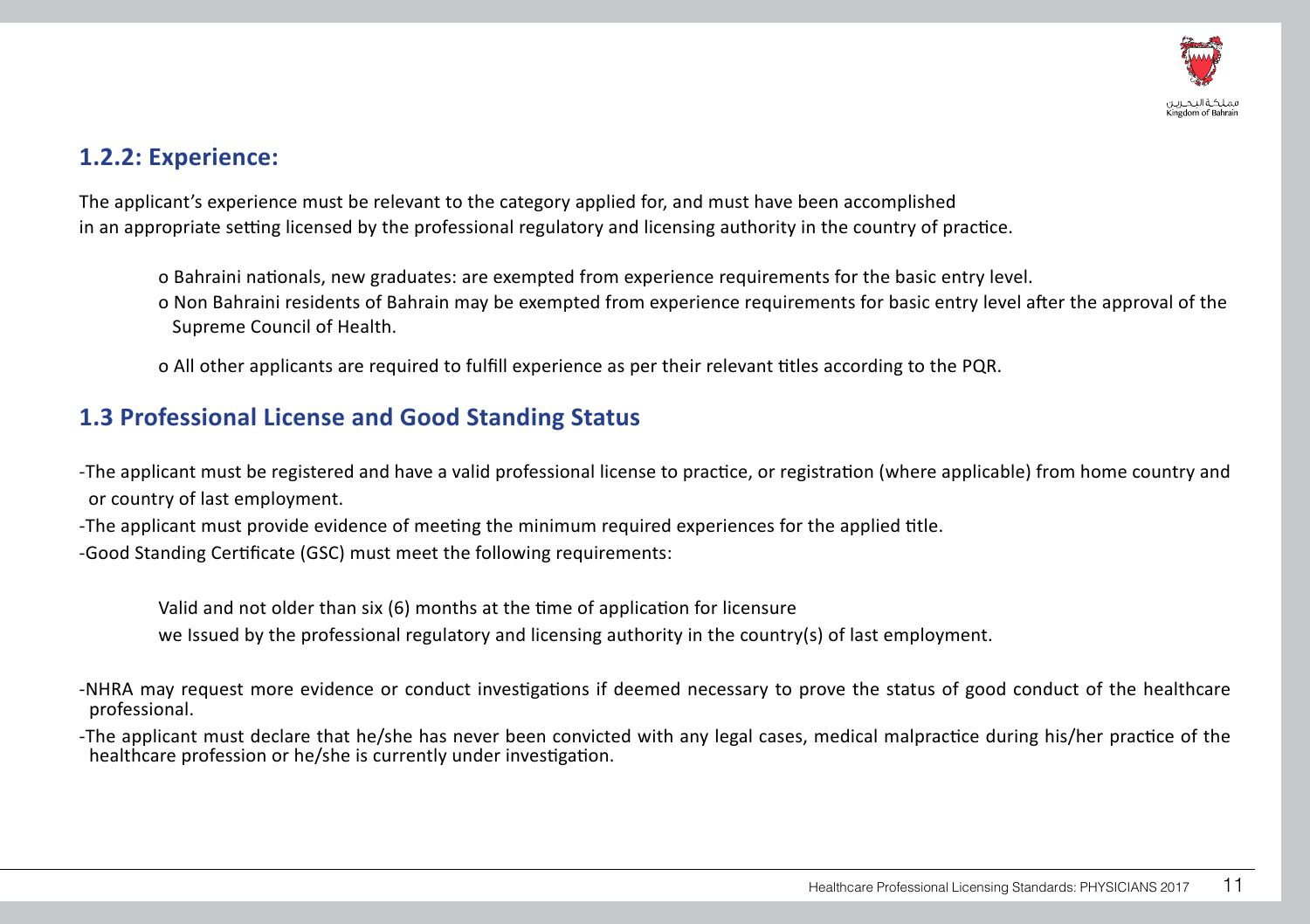

#### **1.4 Primary Source Verification**

The documents required for licensing shall be verified directly from the original or primary source. These documents include but not limited to: educational qualification(s), experience certificate(s), professional license(s) and/or any other documents deemed necessary by NHRA.

#### **1.5 Licensure examination (BLE)**

#### **1.5.1 BLE is applicable to some professions as indicated by related legislations**

Some Physicians are required to pass NHRA's BLE in order to obtain the professional license in the Kingdom of Bahrain.

#### **1.6 BLE Exemption Policy**

 As per decision number 11 for the year 2015 pertaining to the licensure examinations, physicians may be exempted from the licensure examinationy:

- 1. Applicants who hold higher specialization qualifications (Master's degrees as a minimum).
- 2. Bahraini or GCC nationals who hold a valid GCC License.
- 3. Applicants who have 10 years of clinical experience (post internship).

Please note that all licensure examinations dates are fixed and available on NHRA website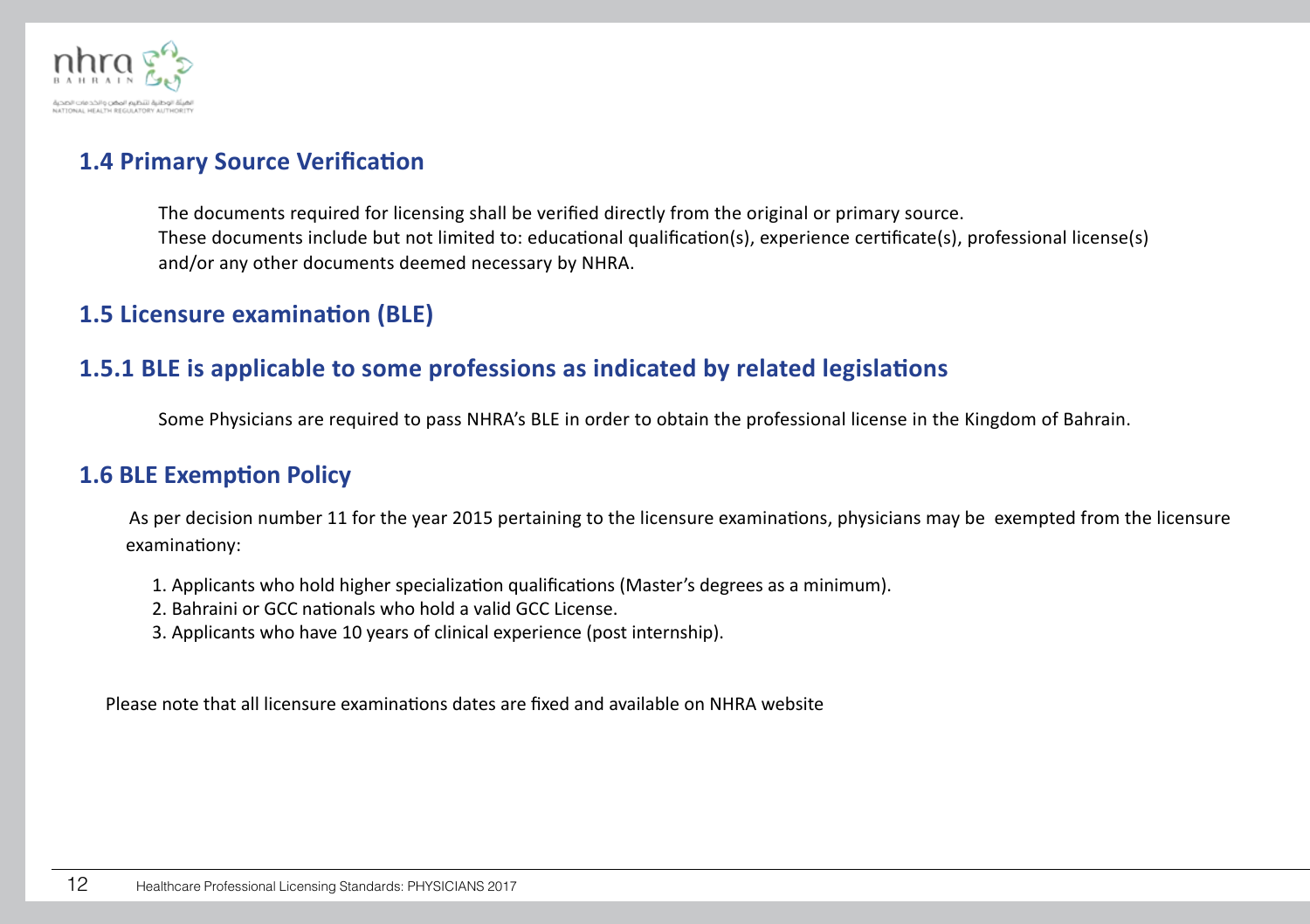

#### **1.7 Examination Attempts**

1.7.1 Applicant may attempt the licensure examination four consecutive time provided that the attempts are done within a maximum of three years from the date of the first attempt.

1.7.2 An applicant who fails four consecutive times is required to go through a period of training of no less than six months in a licensed facility and to provide proof of completion of this training. For physicians the training should cover the basic medical fields including medicine, surgery, pediatrics, and obstetrics & gynecology which should cover at least four months of the total training period required.

1.7.3 After proof of completion of training, the applicant may attempt the licensure examination twice provided that the attempts are within two years from the date of completion of the training period.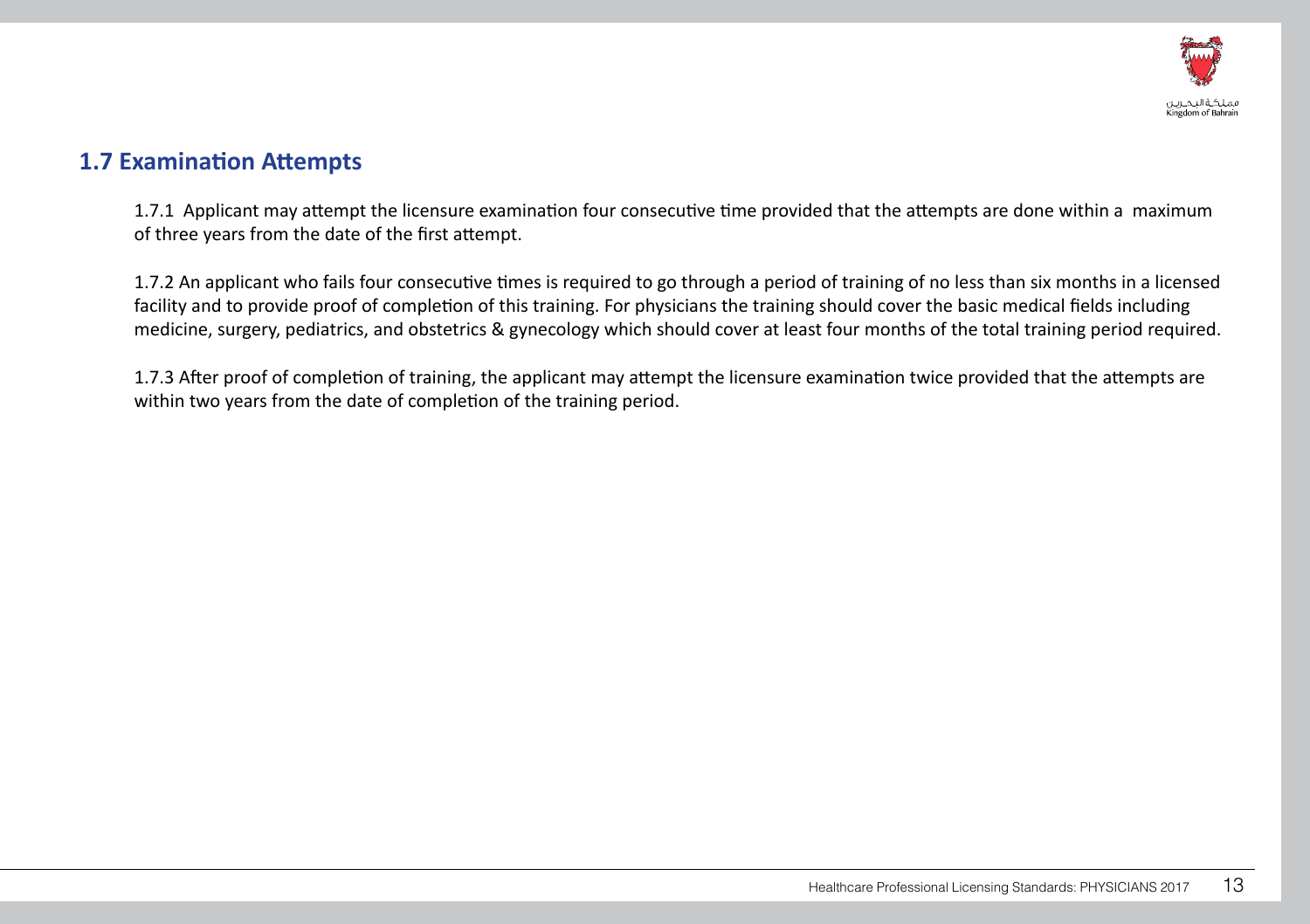

#### **1.8 Discontinuity of Practice**

This section applies to Bahrainis ONLY and Non Bahraini if residence of Bahrain.

- Healthcare professionals who have a gap of practice of at least two (2) years and opting to be licensed in Kingdom of Bahrain must follow the CME/CPD requirements below.
- All CME/CPD credits must be related to practice specialty of the healthcare professional, and according to the CME/CPD specific requirements of NHRA.
- All applicants are required to complete a clinical training program which shall be determined by NHRA in the specialty field.
- All clinical training programs shall be carried out in an approved practice setting by NHRA.
- All applicants after completion of CME/CPD credits and clinical training program are required to pass NHRA licensure assessment to obtain the license to practice.

| Gap of                                  | <b>Physicians/Dentists</b>                   |
|-----------------------------------------|----------------------------------------------|
| From two<br>to less than three<br>years | *60 CME/CPD credits<br>*6 months of training |
| From three to less                      | *90 CME/CPD credits                          |
| than four years                         | *8 months of training                        |
| <b>From Four to less</b>                | *120 CME/CPD credits                         |
| than Five years                         | *10 months of training                       |
| <b>From Five years</b>                  | *150 CME/CPD credits                         |
| onwards                                 | *12 months of training                       |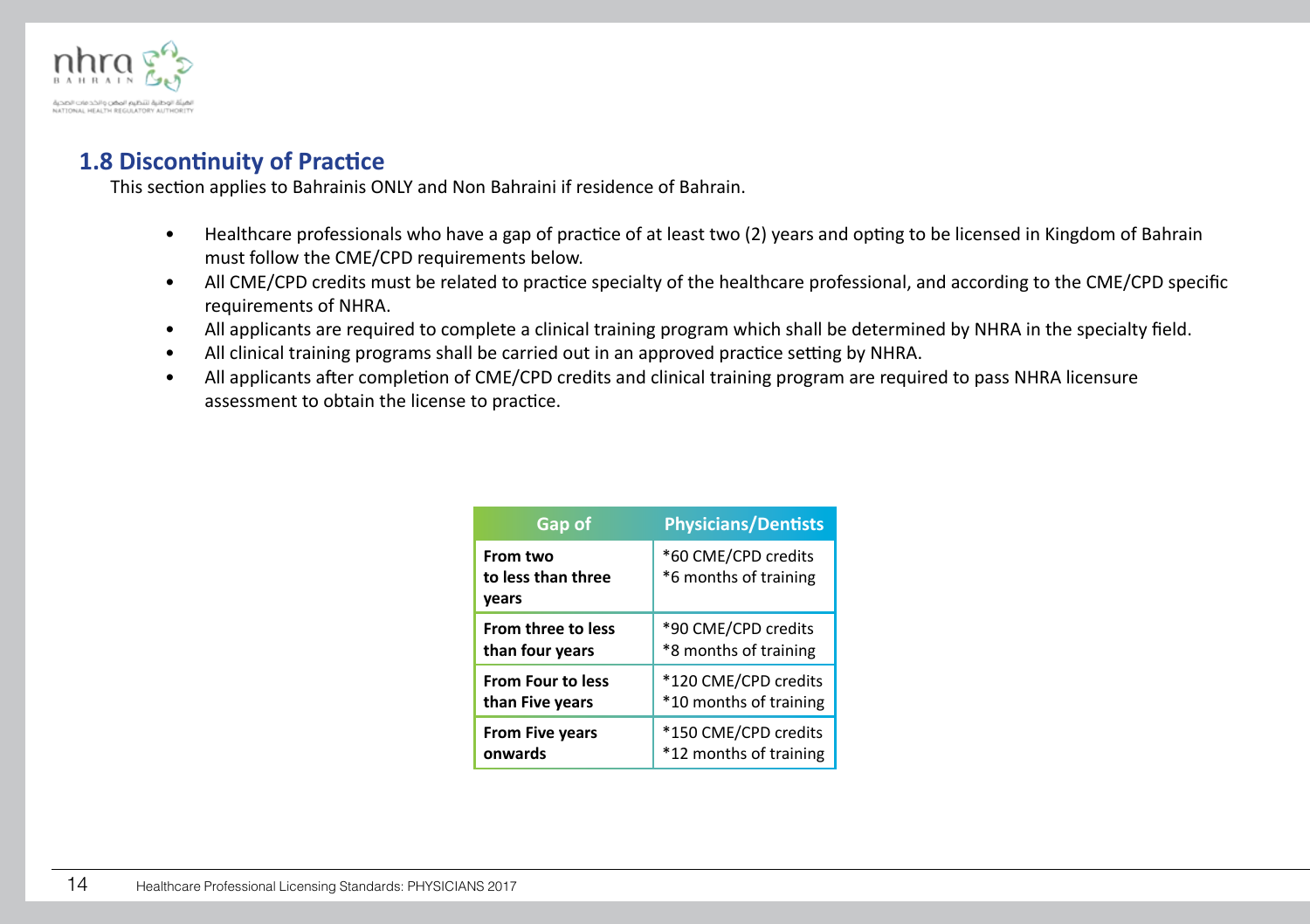

## **2.1 Renewal of Licenses**

- 2.1 Physicians must accumulate a minimum of 30 CME CPD hours annually. CME/CPD must be relevant to the field of the specialty:
- 2.2 Physicians may apply for a re-categorization of their license supported by a formal competency letter from the facility in order for NHRA to evaluate the request.
- 2.3 NHRA may re-assess a physician's competencies if it deems necessary. NHRA may also re-categorize a physician accordingly.

#### **General Comments:**

- License categories are independent from employment grade and titles.
- Health care facilities may not employ a health care professional at a higher category than that given by NHRA.
- NHRA reserves the right to re-evaluate any healthcare professional should the need arise.
- License can be renewed up to a maximum of 5 years each time.
- These standards shall be reviewed once every three years.
- All professionals holding administrative, academic, and other non-clinical positions will not be licensed by NHRA unless they prove continuity of clinical practice.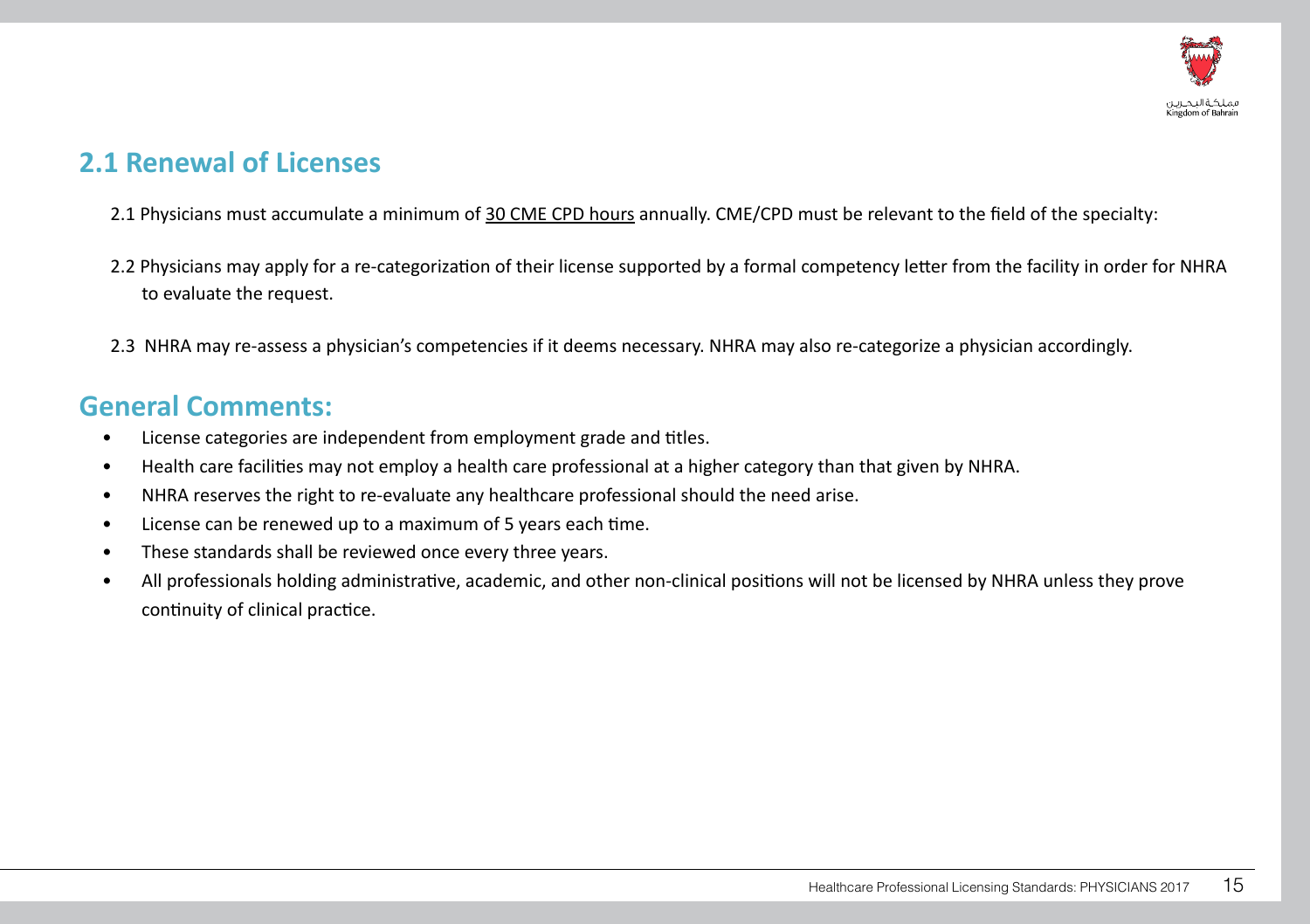

## **Requirements and Considerations**

#### **1. Physicians Licensure Requirements**

Physicians applying for licensure must fulfill the following requirements in addition to all the requirements mentioned in chapter one:

- Must be graduates from an allopathic Medical School/College listed in the Avicenna Directory of Medical schools published by the World Health Organization (WHO) or the International Medical Education Directory (IMED) of the Foundation for the Advancement of International Medical Education and Research (FAIMER) and recognized by Ministry of education of Bahrain / Higher Education Council (HEC).
- All Physicians are required to successfully complete one year (12 months) internship post- graduation.
- Non Bahraini applicants must hold a valid License to practice in their home country and/or country of last employment (where applicable).
- Specialty certificates will be accepted with the following conditions:

o Must be obtained after a full-time structured clinical residency program of minimum **three (3) years** course duration. o Clinical Master degree of minimum **two (2) years** of full time course duration. o Clinical PhD of minimum **three (3) years** course duration.

- New qualifications not motioned in this document should be evaluated and approved by NHRA
- Private Medical clinics may be operated by a physician who is categorized at least as a specialist as per this PQR.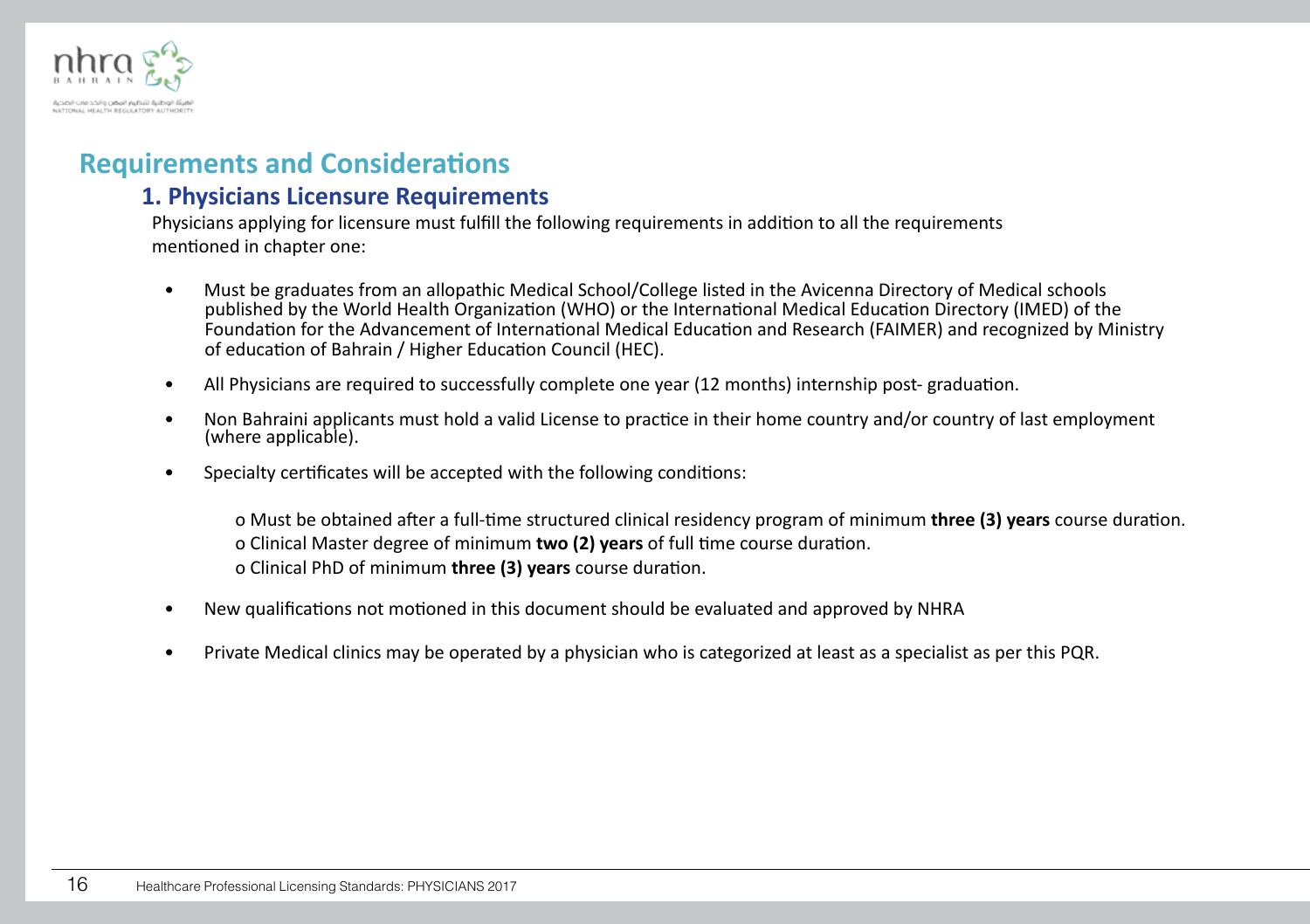

#### **2. Special Considerations**

Experience:

o Graduates from Bahrain universities are exempt from experience post internship if residence of Bahrain for basic entry level only.

o Graduates from non-Bahraini universities are required to fulfill experience as per their relevant titles according to the PQR.

• Tier Two Qualifications:

For physicians who hold Tier Two qualifications and go through a structured fellowship training of no less than one year, the period of the fellowship will be calculated as part of the clinical experience required for that tier.

• Physicians applying for a license in a sub-specialty must provide proof of a minimum of one year clinical training in the same sub-specialty. CPD certificates will not be considered as training for the sub-specialty.

#### **3. Credentialing**

The following standard will apply to Bahraini national physicians who started post graduate training prior to the publication of this POR:

- If the qualification obtained is moved to a lower tier in the new PQR, then the previous credentialing criteria will apply.
- If the experience required is reduced in this current PQR, then the new criteria will be applied.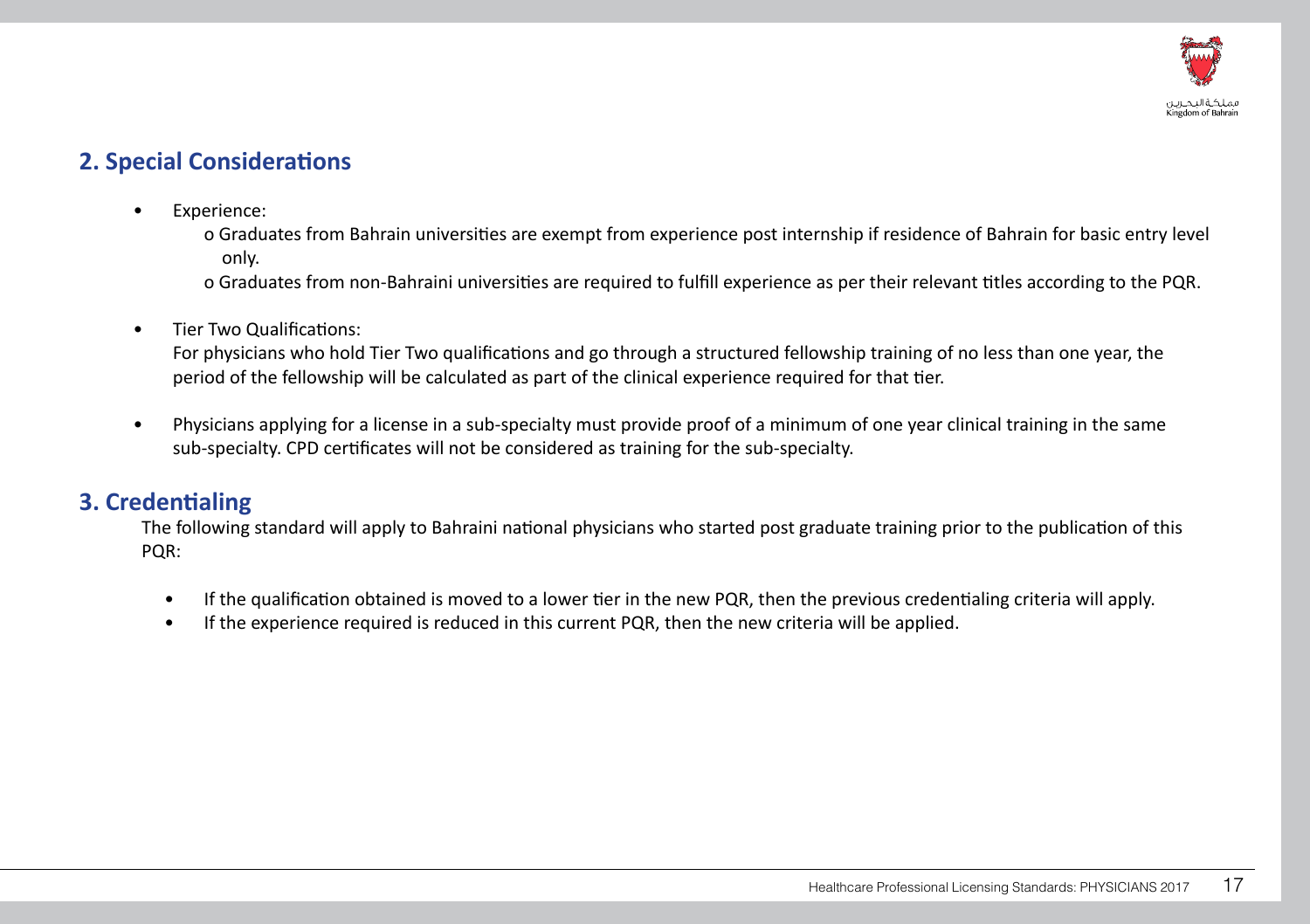

#### **4. Qualification and Experience Requirements for Physicians Licensure**

| <b>Hospital Title</b>     | <b>License Category</b>                                          | <b>Qualifications</b>                                                                                                                                             |                                                                                                                                                                                                                                                                                                    | <b>Experience and Other Requirements</b>          |                                                    |
|---------------------------|------------------------------------------------------------------|-------------------------------------------------------------------------------------------------------------------------------------------------------------------|----------------------------------------------------------------------------------------------------------------------------------------------------------------------------------------------------------------------------------------------------------------------------------------------------|---------------------------------------------------|----------------------------------------------------|
| Intern                    | No license or regis-<br>tration is required<br>for this category | MBBS or MBChB or equivalent qualifica-<br>tion from an accredited institution                                                                                     | No experience required                                                                                                                                                                                                                                                                             |                                                   |                                                    |
| <b>Resident</b>           | General License                                                  | MBBS or MBChB or equivalent qualifica-<br>tion from an accredited institution                                                                                     | For Bahrainis, successful completion of internship and passing<br>licensure examination<br>For Non-Bahrainis, a minimum of five years of clinical experi-<br>ence post internship is required                                                                                                      |                                                   |                                                    |
| Senior<br><b>Resident</b> |                                                                  | MBBS or MBChB or equivalent qualifica-<br>tion from an accredited institution, and<br>having an international enter degree<br>(MRCS, MRCPetc) or First Board exam | For Bahrainis, (2) years of clinical experience and successful<br>completion of two years of a residency training program with<br>proof of passing the first part examination of the training<br>program.<br>For non-Bahrainis a minimum of five years of clinical experi-<br>ence post internship |                                                   |                                                    |
| <b>Chief resident</b>     | Specialist                                                       | MBBS or MBChB or equivalent qualifica-                                                                                                                            | Tier 1                                                                                                                                                                                                                                                                                             | Tier 2                                            | Tier <sub>3</sub>                                  |
|                           |                                                                  | tion from an accredited institution<br>And<br>Completion of specialty qualification as<br>per the Recognized Specialty Certificate<br>table                       | No experience<br>required                                                                                                                                                                                                                                                                          | 1 year of experi-<br>ence post qualifi-<br>cation | 3 years of experi-<br>ence post qualifi-<br>cation |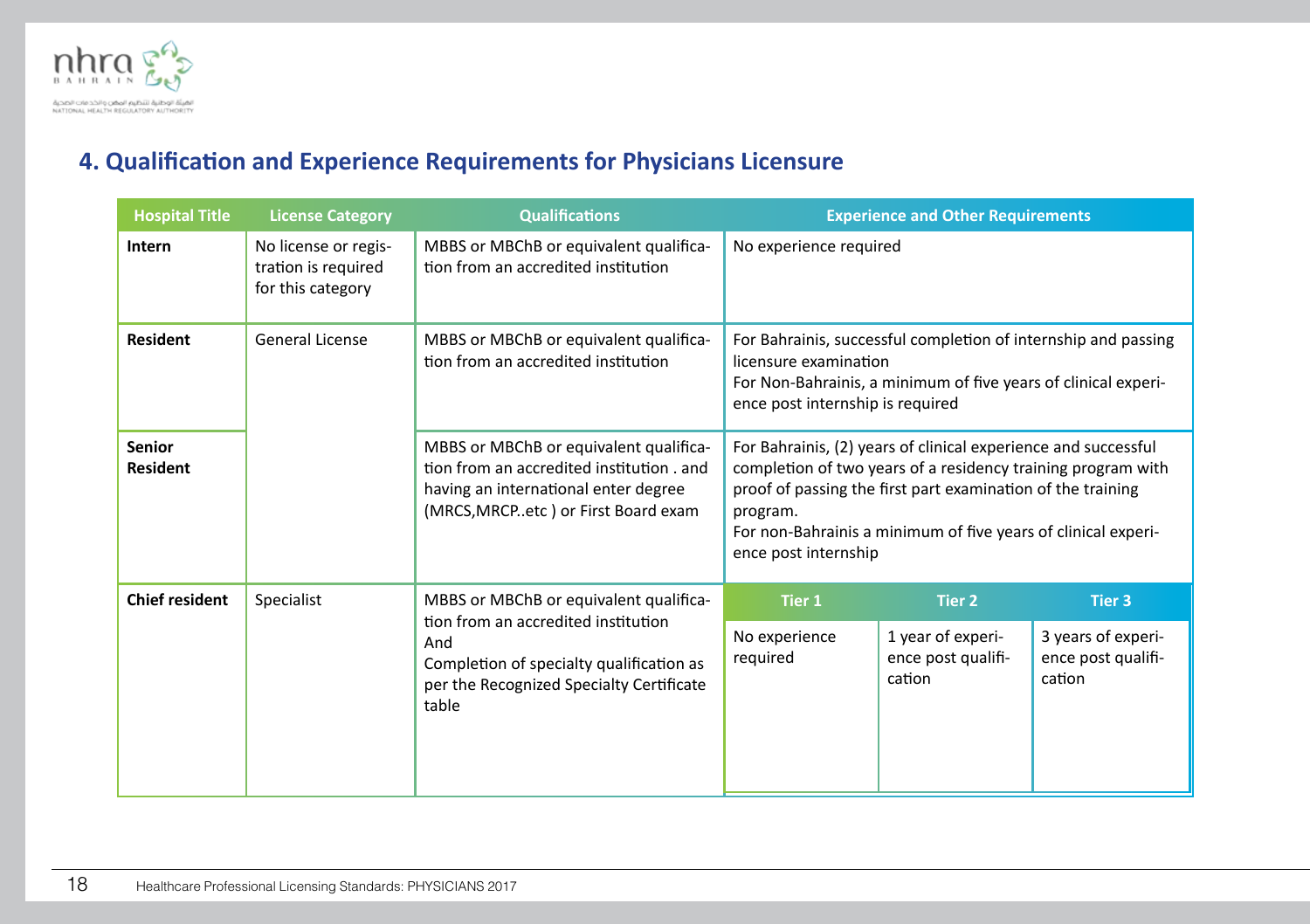

| <b>Qualifications</b><br>Category |                                                                                                                                                                                                       | <b>Experience and Other Requirements</b>       |                                               |                         |
|-----------------------------------|-------------------------------------------------------------------------------------------------------------------------------------------------------------------------------------------------------|------------------------------------------------|-----------------------------------------------|-------------------------|
|                                   |                                                                                                                                                                                                       | Tier 1                                         | Tier 2                                        | Tier 3                  |
| Consultant                        | MBBS or MBChB or<br>equivalent qualification<br>from an accredited insti-<br>tution<br>And<br>Completion of specialty<br>qualification as per the<br><b>Recognized Specialty</b><br>Certificate table | (2) years of experience<br>post qualification* | (4) years of Experience<br>post qualification | Cannot attain the title |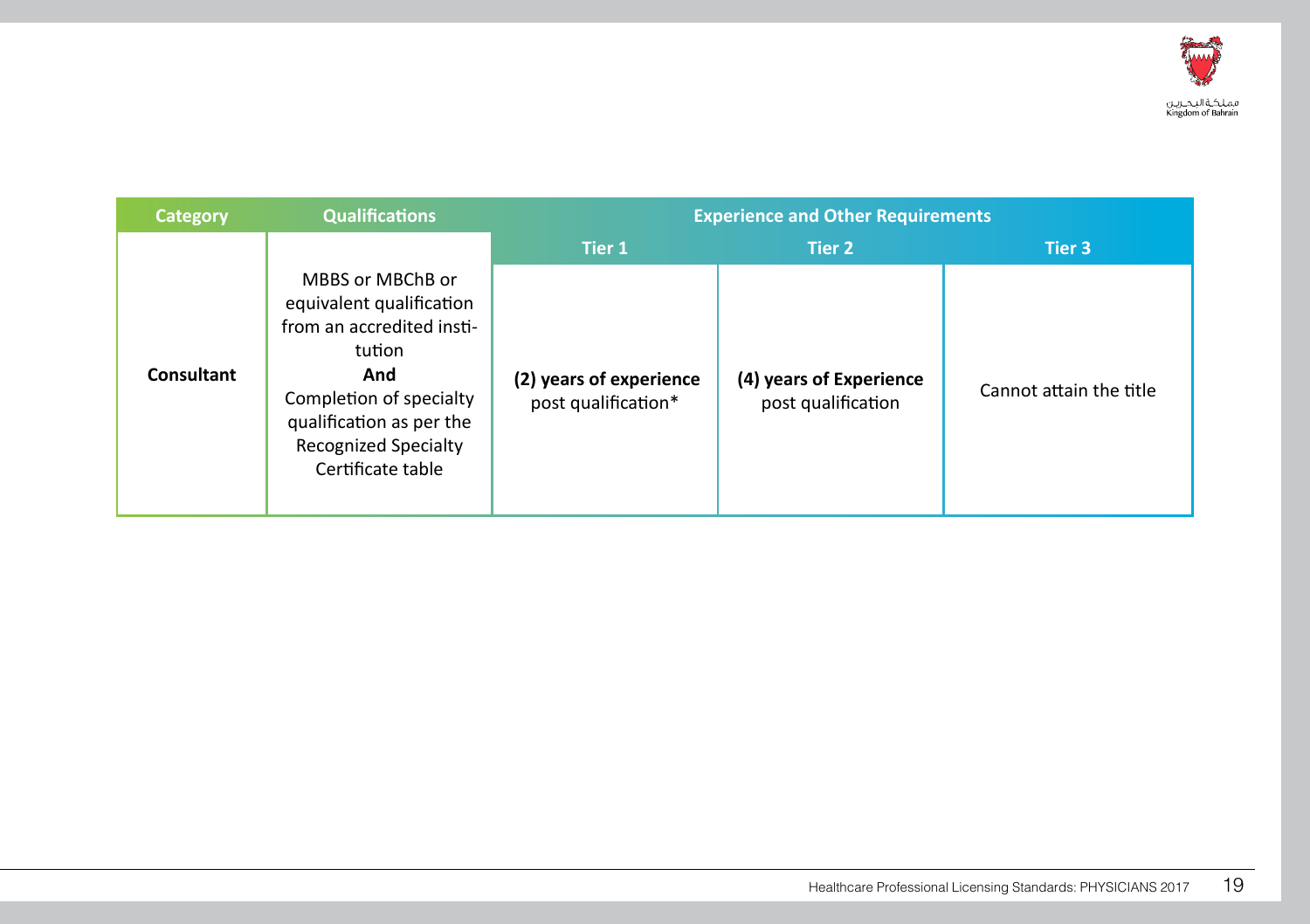

#### **5. Recognized Specialty Certificates**

| <b>Country</b>        | <b>Tier 1</b>                                                                                                              | Tier 2                                                                                                                                    | Tier <sub>3</sub>               |
|-----------------------|----------------------------------------------------------------------------------------------------------------------------|-------------------------------------------------------------------------------------------------------------------------------------------|---------------------------------|
| Algeria               |                                                                                                                            |                                                                                                                                           | Certificate of Specialization   |
| <b>Arab Countries</b> |                                                                                                                            | Arab Board in Family Medicine Or<br>Arab Board in other specialties in<br>addition to clinical fellowship of<br>one or two years duration | Arab Board in other specialties |
| Austria               |                                                                                                                            | Facharztdiplom (Diploma of med-<br>ical specialist) issued by Österre-<br>ichischeArztekammer                                             |                                 |
|                       |                                                                                                                            | An Arztfür Allgemeinmedizin (Di-<br>ploma of general medicine)                                                                            |                                 |
| Australia             | Fellowship of the Royal College/Col-<br>leges<br>Note: fellowship should be by Exam<br>and not by endorsement or election. |                                                                                                                                           |                                 |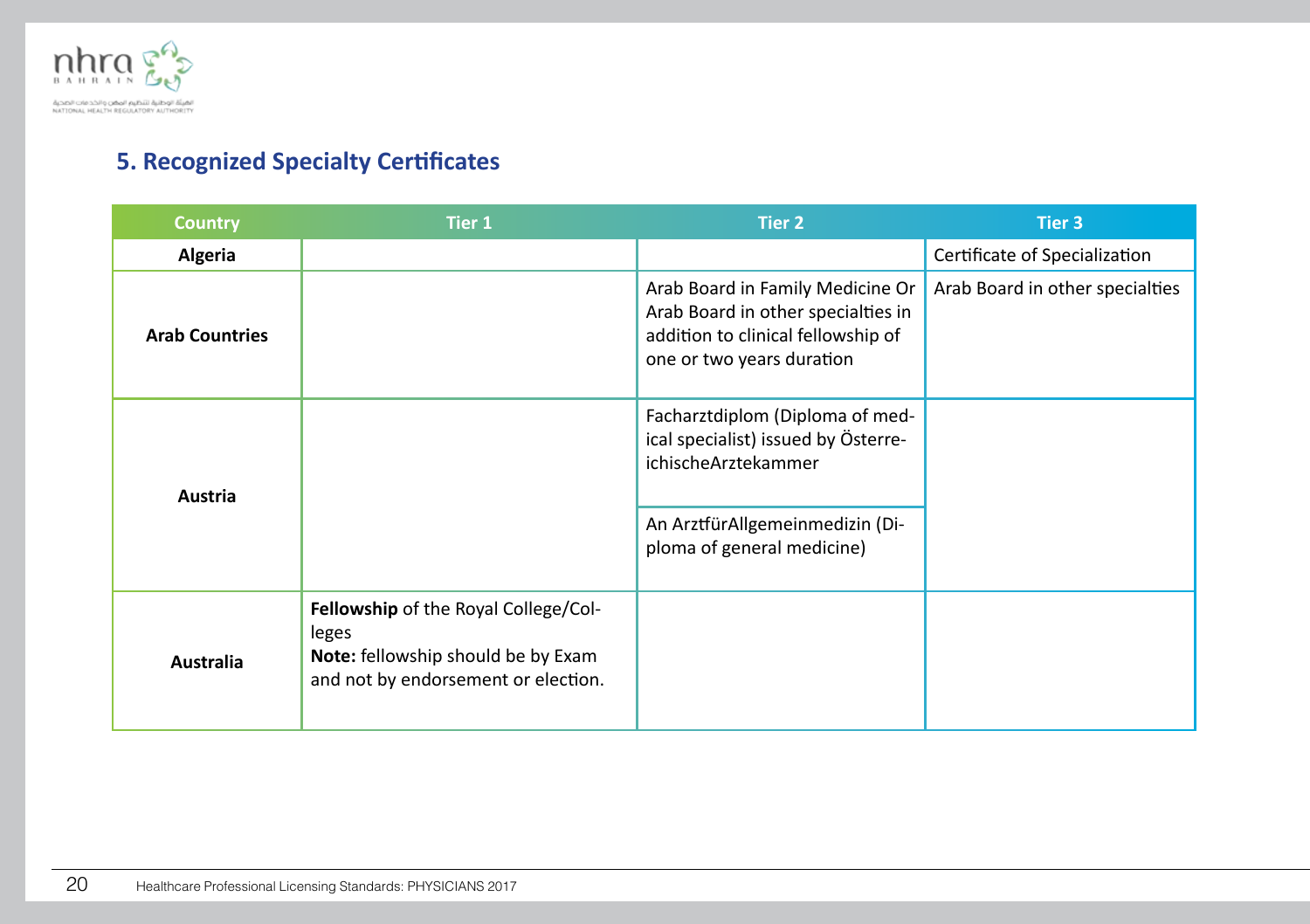

| <b>Country</b>    | <b>Tier 1</b> | <b>Tier 2</b>                                                                                                                                                                                                                                                                                                                                                                                                                                                                         | <b>Tier 3</b>                                                                                                                                |
|-------------------|---------------|---------------------------------------------------------------------------------------------------------------------------------------------------------------------------------------------------------------------------------------------------------------------------------------------------------------------------------------------------------------------------------------------------------------------------------------------------------------------------------------|----------------------------------------------------------------------------------------------------------------------------------------------|
| <b>Bangladesh</b> |               |                                                                                                                                                                                                                                                                                                                                                                                                                                                                                       | Fellow of the Bangladesh College of Physi-<br>cians and Surgeons<br>Note: fellowship should be by Exam and not<br>by endorsement or election |
|                   |               |                                                                                                                                                                                                                                                                                                                                                                                                                                                                                       | Master of Surgery (MS)                                                                                                                       |
|                   |               |                                                                                                                                                                                                                                                                                                                                                                                                                                                                                       | Doctor of Medicine (MD)                                                                                                                      |
| <b>Belarus</b>    |               |                                                                                                                                                                                                                                                                                                                                                                                                                                                                                       | Kandidat Nauk                                                                                                                                |
|                   |               |                                                                                                                                                                                                                                                                                                                                                                                                                                                                                       | First Degree of Specialization                                                                                                               |
| <b>Belgium</b>    |               | Bijzondereberoepstitel van geneesheerspecialist/<br>Titre professionnel particuier de médecin spécialiste<br>awarded by the Minister bevoegdvoor Volksgezoond-<br>heid/Ministre de la Santé Publique<br>(Formal evidence of having qualified as a medical<br>specialist issued by the Minister of Public Health)<br>Bijzondereberoepstitel van huisarts/Titre professional<br>particulier de médecin généraliste<br>(certificate of specific training for general medical<br>practice |                                                                                                                                              |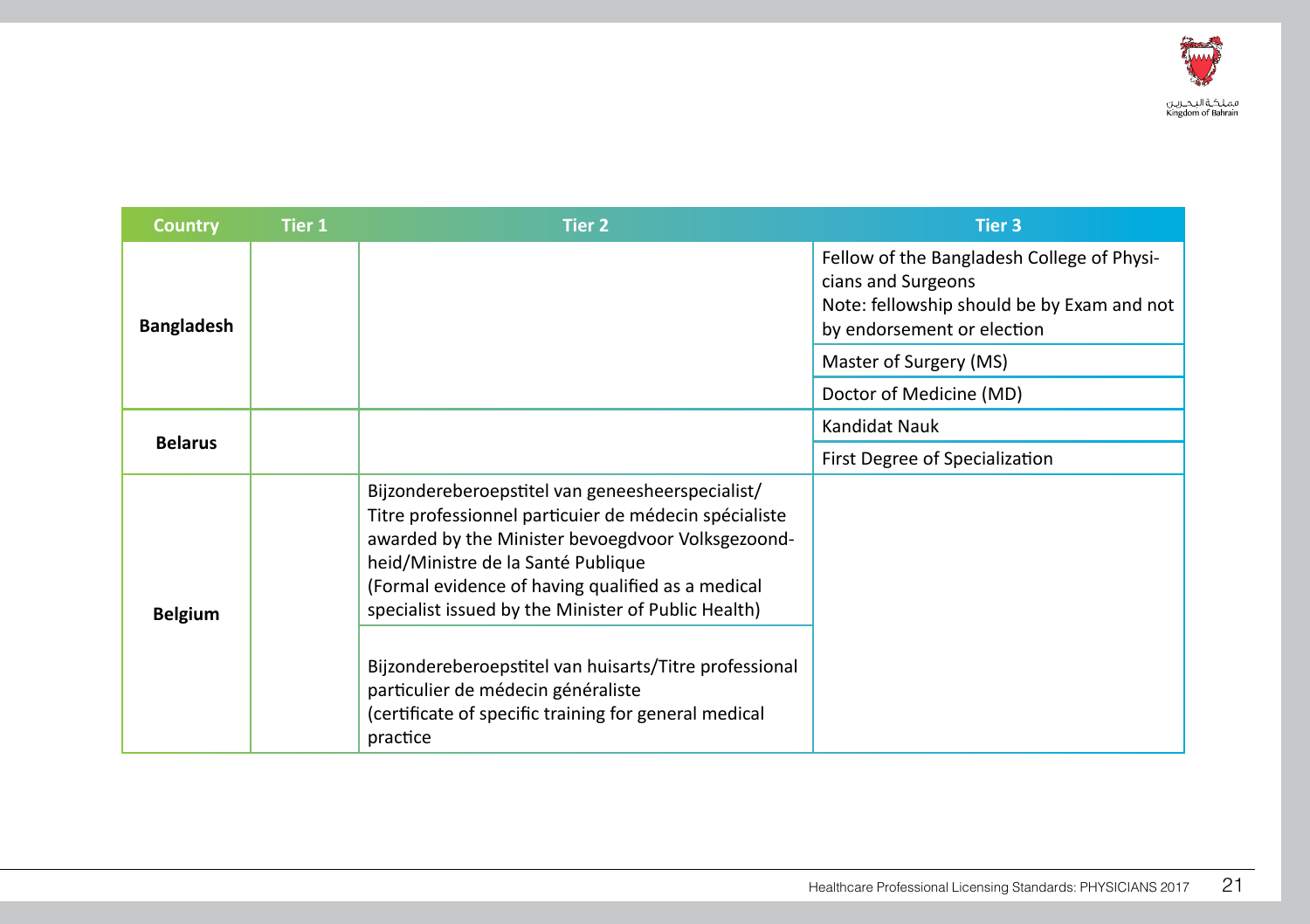

| <b>Country</b>                   | <b>Tier 1</b>                                                                      | <b>Tier 2</b> | <b>Tier 3</b>                                                                                                                                                                                           |
|----------------------------------|------------------------------------------------------------------------------------|---------------|---------------------------------------------------------------------------------------------------------------------------------------------------------------------------------------------------------|
| <b>Bosnia and</b><br>Herzegovina |                                                                                    |               | Certificate of successful completion of the specialist<br>exam                                                                                                                                          |
| <b>Brazil</b>                    |                                                                                    |               | "Titulo De Especialista" Issued by Brazilian Medical<br>Association and the Brazilian College of Surgeons And<br>Registered with the Regional Councils or Federal Medi-<br>cal Council as a Specialists |
| <b>Bulgaria</b>                  |                                                                                    |               | Свидетелствозапризната Специа лност (Evidence<br>of Recognized Specialty) awarded by the Университет<br>(University)                                                                                    |
|                                  |                                                                                    |               | Свидетелствозапризната специа<br>лностпоОбщамедицина (certificate recognised spe-<br>cialty in General Medicine)                                                                                        |
| Canada                           | Fellowship of the Royal College<br>of Physicians and Surgeons of<br>Canada (RCPSC) |               | Evidence of successful completion of university-based<br>clinical residency program accredited by the Royal<br>College of Physicians and Surgeons of                                                    |
|                                  | Certification by the College of<br>Family Physicians of Canada<br>(CFPC)           |               | Canada (for Bahraini's national only)                                                                                                                                                                   |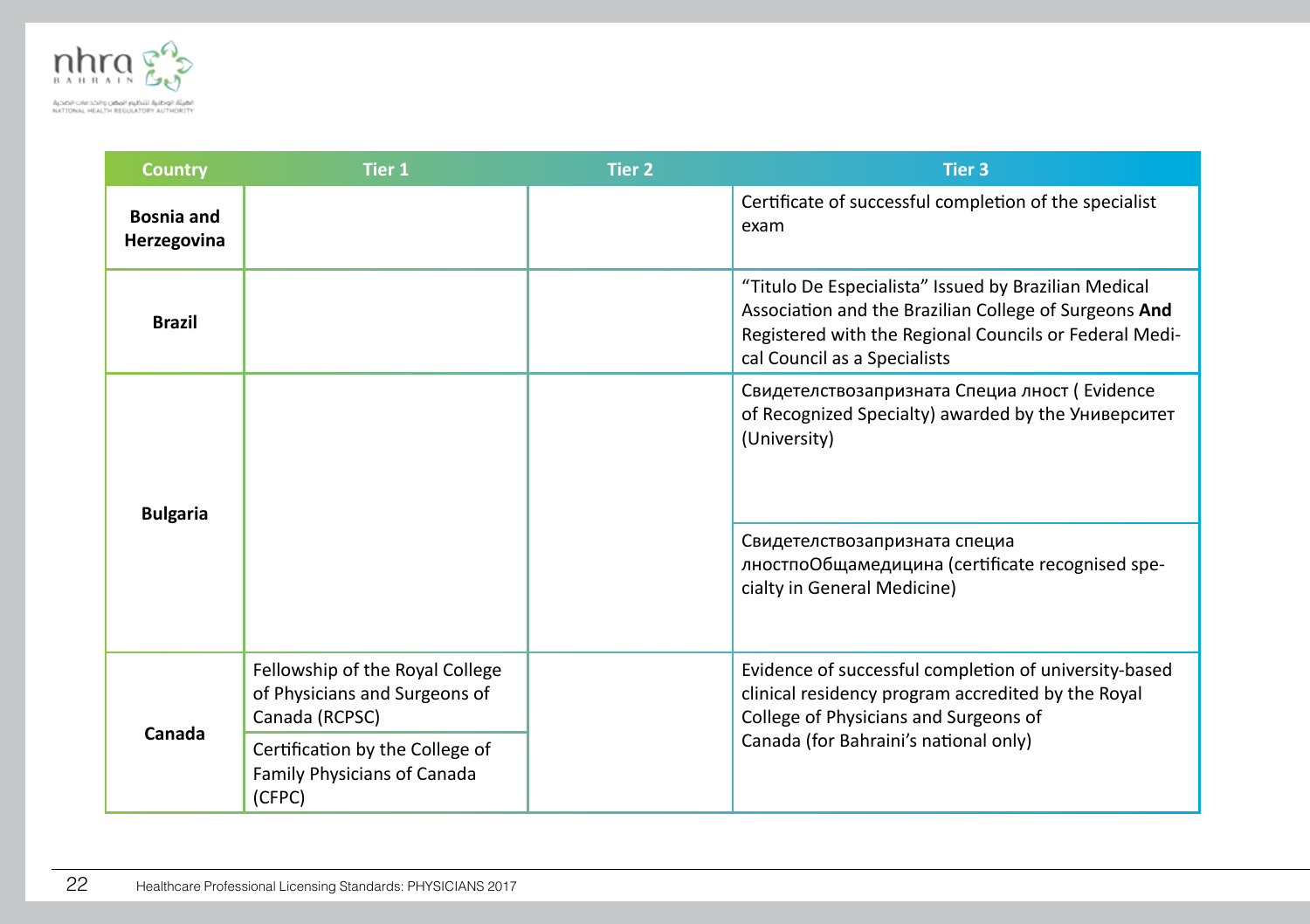

| <b>Country</b> | Tier 1 | <b>Tier 2</b>                                                                                                                                                                                                                                                                                                                                | Tier <sub>3</sub>                                                                                                                                                |
|----------------|--------|----------------------------------------------------------------------------------------------------------------------------------------------------------------------------------------------------------------------------------------------------------------------------------------------------------------------------------------------|------------------------------------------------------------------------------------------------------------------------------------------------------------------|
| Chile          |        |                                                                                                                                                                                                                                                                                                                                              | Evidence of successful completion of<br>an accredited residency program and<br>specialty certificate issued by the Medical<br>School in which residency was done |
| China          |        |                                                                                                                                                                                                                                                                                                                                              | Evidence of clinical training (minimum<br>two (2) years) program accredited by the<br>National Committee of Academic Degree<br>leading to a Master's Degree      |
| Croatia        |        |                                                                                                                                                                                                                                                                                                                                              | Diploma o specijalističkom usavršavanju<br>in specijalist obiteljske medicine issued<br>by the Ministarstvo nadležno za zdravstvo                                |
|                |        |                                                                                                                                                                                                                                                                                                                                              | Diploma o specijalističkom<br>usavršavanju issued by the Specijalist<br>obiteljske medicine                                                                      |
| Cuba           |        |                                                                                                                                                                                                                                                                                                                                              | First Degree of Specialization                                                                                                                                   |
| <b>Denmark</b> |        | Bevis for tilladelsetil at betegne sig<br>somspeciallaege<br>(Certificate concerning the title of Specialist -Issued by<br>Authority of health services (Sundhedsstyrelsen).<br>Tilladelsetil at anvendebetegnelsenalmentpraktiserende<br>læge/Speciallæge i almenmedicin (certificate of specific<br>training for general medical practice) | ΤίτλοςΕιδικότητας Γενικής Ιατρικής (title<br>of specialization in General Medicine)                                                                              |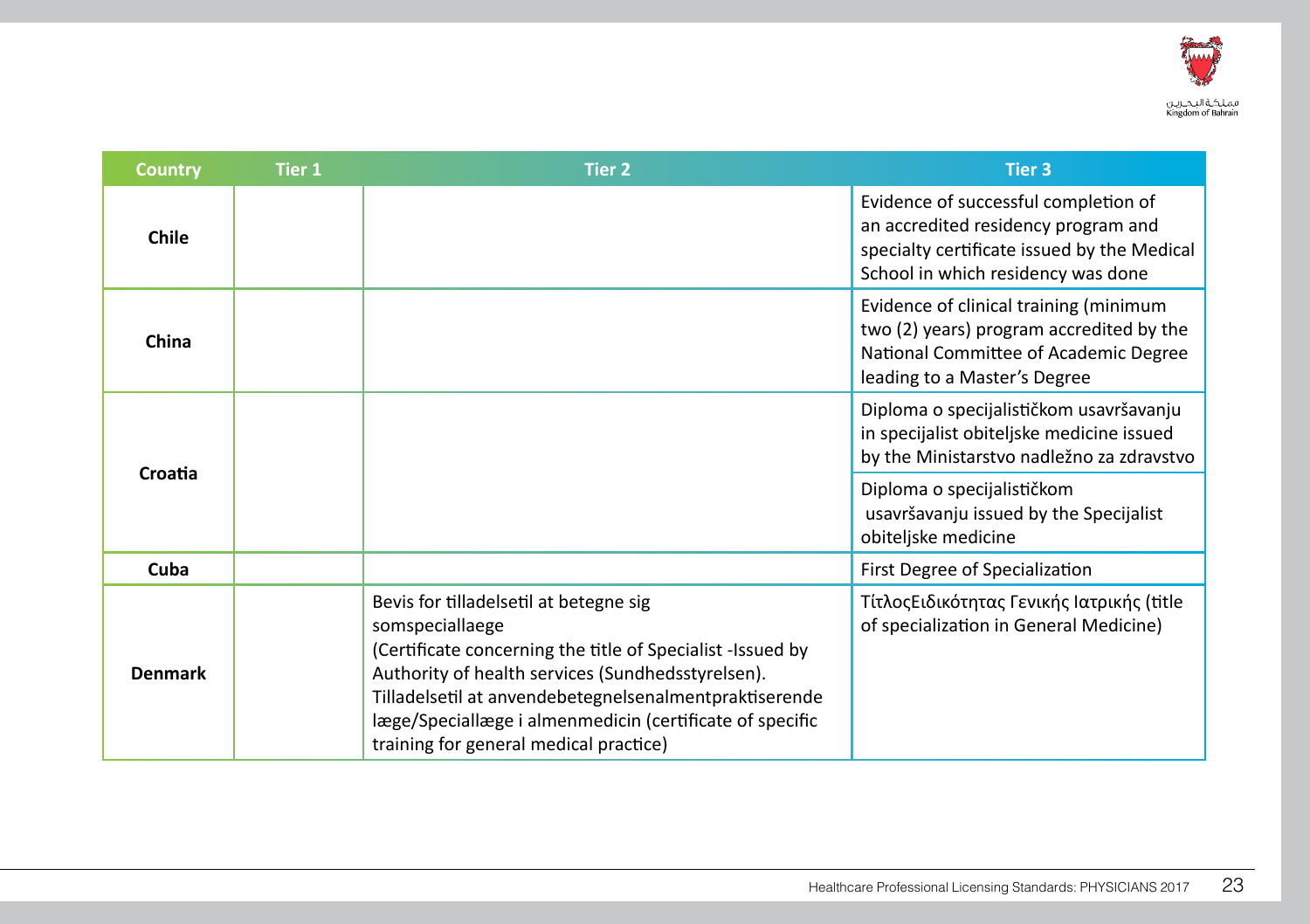

| <b>Country</b> | <b>Tier 1</b> | <b>Tier 2</b>                                                                                                                                                                                                                                                                                          | Tier 3                                                                                                                                            |
|----------------|---------------|--------------------------------------------------------------------------------------------------------------------------------------------------------------------------------------------------------------------------------------------------------------------------------------------------------|---------------------------------------------------------------------------------------------------------------------------------------------------|
| Egypt          |               | Egyptian board/ fellowship or PhD                                                                                                                                                                                                                                                                      | Doctor of Medicine (MD)<br><b>Clinical Master Degree</b>                                                                                          |
| Estonia        |               | Tilladelsetil at<br>anvendebetegnelsenalmentpraktiserende<br>læge/Speciallæge i almenmedicin<br>(certificate of specific training for<br>general medical practice)                                                                                                                                     | Residentuuri lõputunnistus<br>eriarstiabi erialal awarded by Tartu<br>University<br>Diplom peremeditsiini erialal<br>(Diploma of family medicine) |
| <b>Finland</b> |               | Erikoislääkarin tutkinto/ Special<br>läkarexamen<br>(Certificate of degree of specialist in<br>medicine awarded by a Finnish<br>University).<br>Todistus yleislääketieteen<br>erityiskoulutuksesta/Bevis om särskild<br>allmänläkarutbildning (Certificate of<br>specific training for general medical |                                                                                                                                                   |
|                |               | practice)                                                                                                                                                                                                                                                                                              |                                                                                                                                                   |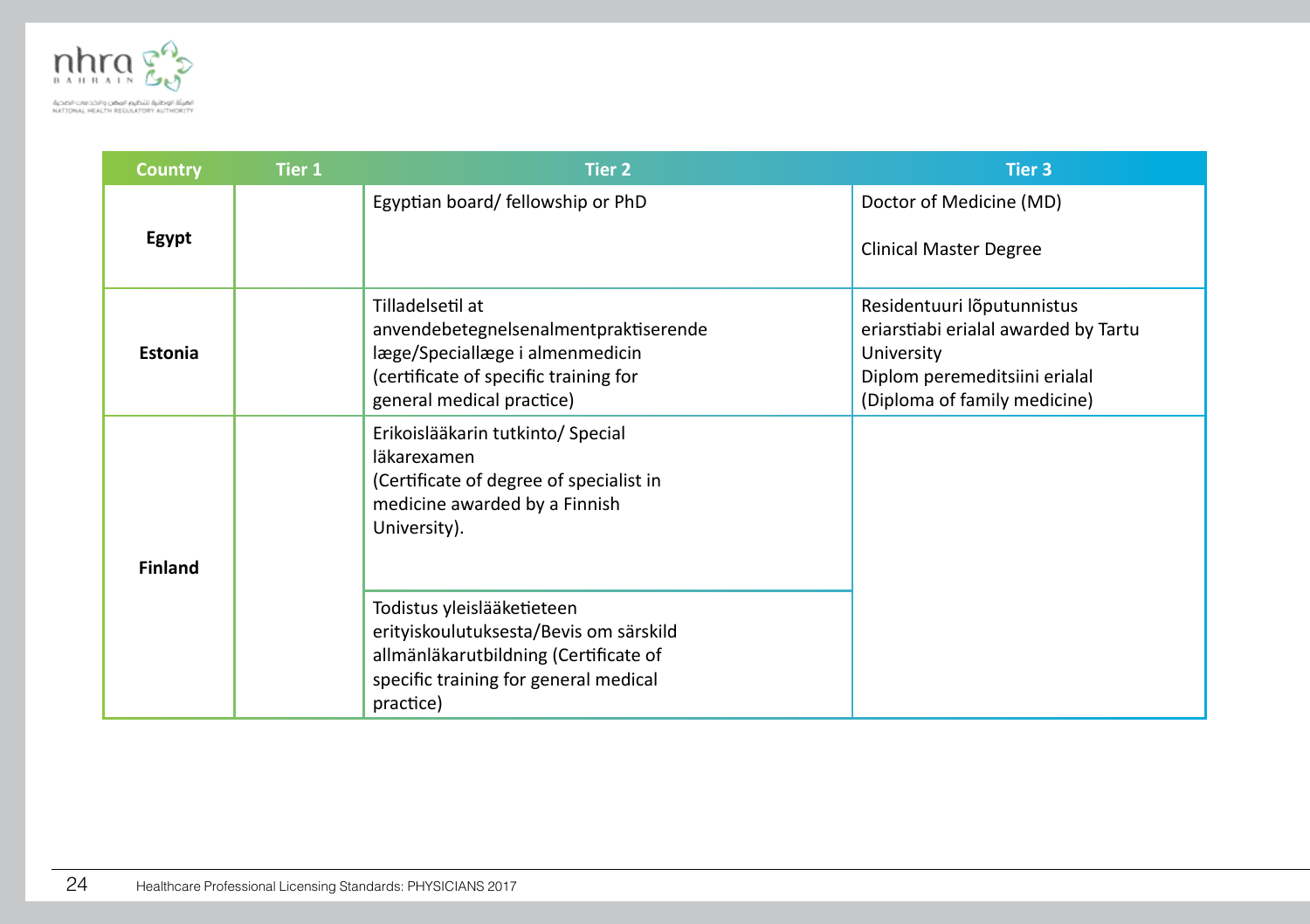

| <b>Country</b> | <b>Tier 1</b> | <b>Tier 2</b>                                                                                                                                                                                                       | <b>Tier 3</b>                                                                                          |
|----------------|---------------|---------------------------------------------------------------------------------------------------------------------------------------------------------------------------------------------------------------------|--------------------------------------------------------------------------------------------------------|
|                |               | Certificat d'études spécialisées de<br>médecine (CES)<br>(Certificate of Specialised Studies in<br>Medicine issued by French University<br>with Full license issued by Conseil<br>National de l'ordre des médecins) |                                                                                                        |
| France         |               | Diplôme d'études spécialisées/Diplôme<br>d'études spécialisées complémentaires<br>qualifiant de médecine<br>(DESC - diploma of complementary<br>specialised studies) issued by French<br>University                 | Diplôme Interuniversitaire de<br>Spécialité (DIS)<br>(Interuniversity Diploma of<br>medical specialty) |
|                |               | Diplôme d'études spécialisées de<br>medicine générale<br>(qualification in general medicine)                                                                                                                        |                                                                                                        |
|                |               | Fachärztliche Anerkennung/Urkunde<br>(Certificate of medical specialist issued<br>by State's Medical Council<br>(Arztekammer))                                                                                      |                                                                                                        |
| Germany        |               | Zeugnisüber die<br>Spezifische Ausbildung in der<br>Allgemeinmedizin<br>(Certificate of specialist training<br>in general medicine)                                                                                 |                                                                                                        |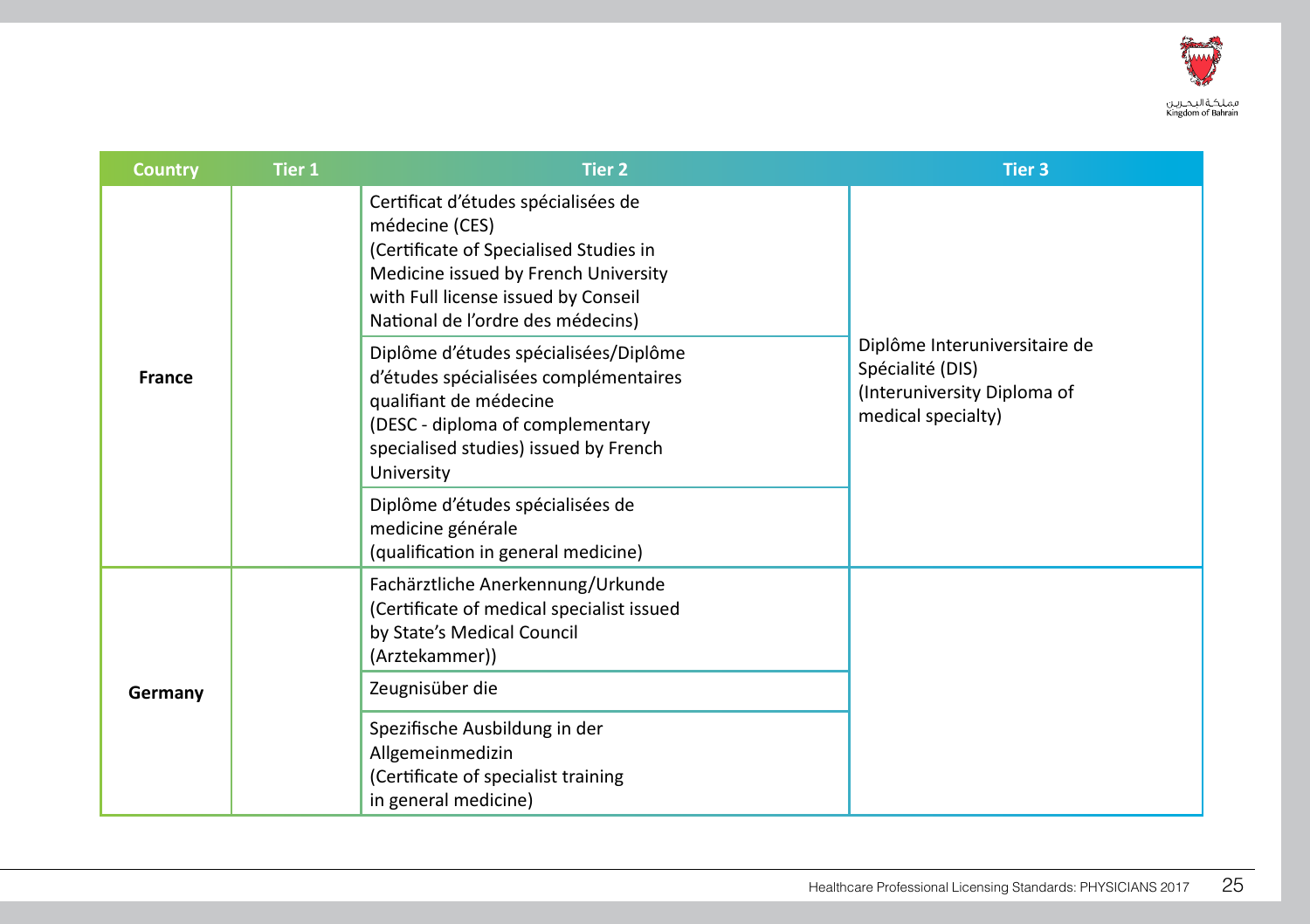

| <b>Country</b>   | Tier 1 | Tier 2                                                                                                                                                                                                                                 | <b>Tier 3</b>                                                                                                                                     |
|------------------|--------|----------------------------------------------------------------------------------------------------------------------------------------------------------------------------------------------------------------------------------------|---------------------------------------------------------------------------------------------------------------------------------------------------|
| Greece           |        |                                                                                                                                                                                                                                        | Doctor of Medicine (MD)<br><b>Clinical Master Degree</b>                                                                                          |
| <b>Hong Kong</b> |        | Specialist training from a recognized<br>post-graduate training program in Hong<br>Kong<br>And<br>Fellowship of Hong Kong Academy of<br>Medicine (HKAM)                                                                                | Residentuuri lõputunnistus<br>eriarstiabi erialal awarded by Tartu<br>University<br>Diplom peremeditsiini erialal<br>(Diploma of family medicine) |
| Hungary          |        | Háziorvostan Szakorvosi bizonyítvány<br>issued by NemzetiVizsgabizottság<br>(Hungarian specialist certificate<br>awarded by National Board of<br>Examination)<br>Awarded before 28 August 2004 by the<br>Hungarian Ministry of Health. |                                                                                                                                                   |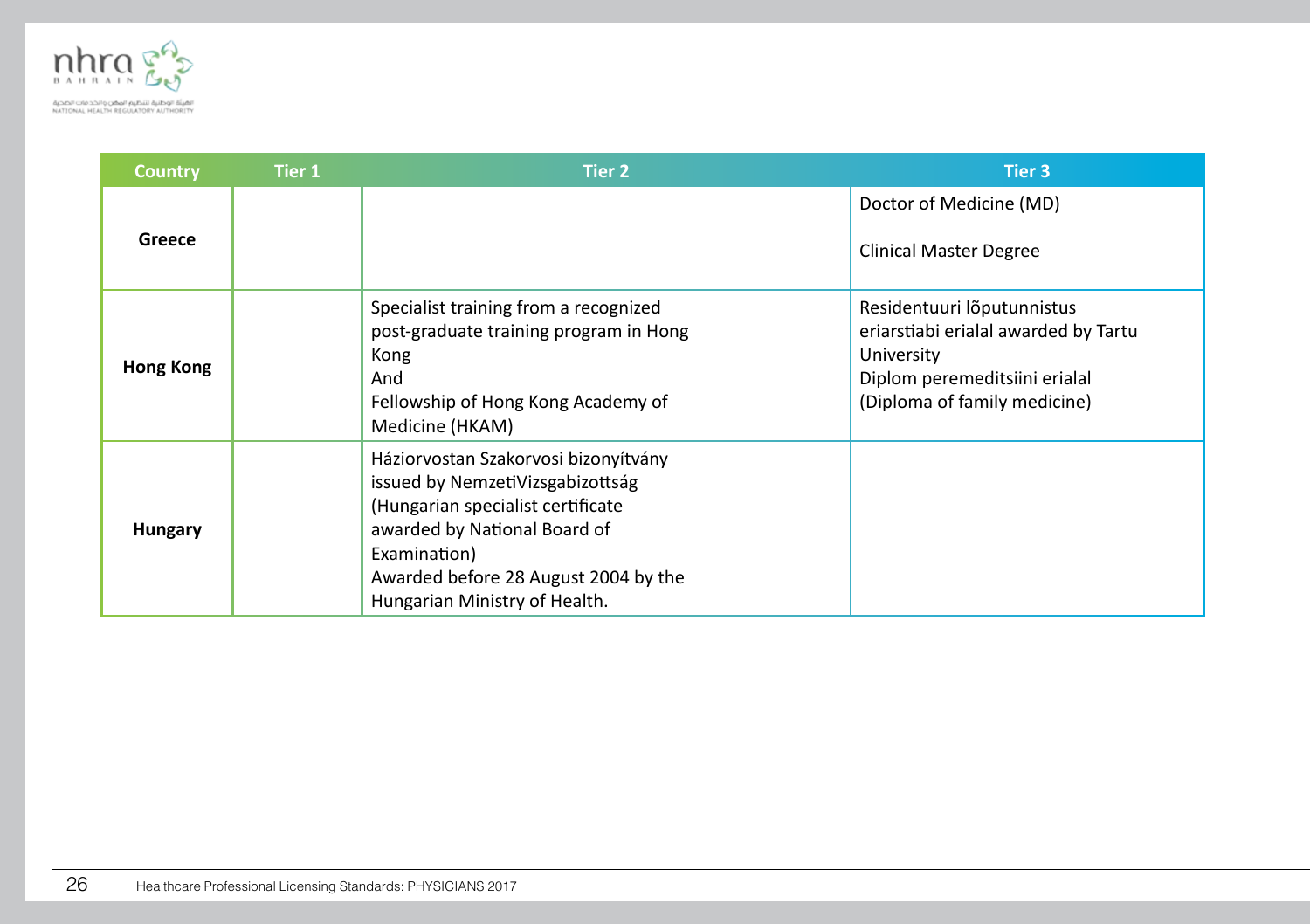

| <b>Country</b> | Tier 1                                                      | <b>Tier 2</b>                                                               | <b>Tier 3</b>                                                                                                           |
|----------------|-------------------------------------------------------------|-----------------------------------------------------------------------------|-------------------------------------------------------------------------------------------------------------------------|
|                |                                                             |                                                                             | Sérfræðileyfi<br>(Certificate of specialist in<br>medicine- issued by The<br>Directorate of Health).                    |
| Iceland        |                                                             |                                                                             | An Almennt heimilislækningaleyfi<br>(Evrópulækningaleyfi) (certificate<br>of specific training for general<br>practice) |
|                |                                                             | Doctorate of Medicine (DM) + Doctor of<br>Medicine (MD)                     |                                                                                                                         |
| India          |                                                             | Magister Chirurgiae (MCH) + Master of<br>Surgery (MS)                       | Doctor of Medicine (MD)                                                                                                 |
|                |                                                             |                                                                             | Master of Surgery (MS)                                                                                                  |
| Iran           |                                                             | Diplomate of National Board (DNB)                                           | Specialization certificate minimum<br>three (3) years                                                                   |
| Iraq           |                                                             | Iraqi Board issued by the Iraqi<br><b>Commission of Medical Specialties</b> | Clinical Master's degree                                                                                                |
|                | Fellowship<br>of the Royal                                  | Certificate of Satisfactory Completion of<br>Specialist Training (CSCST)/   |                                                                                                                         |
| Ireland        | Colleges<br>in the<br>specialty<br>awarded<br>after<br>2004 | Fellowship of the Royal Colleges in the<br>specialty awarded before 2004    | Membership/ MRCP, MRCPed,<br>MRCOG, MRCOpth,<br>MRCOrth, MRCGP                                                          |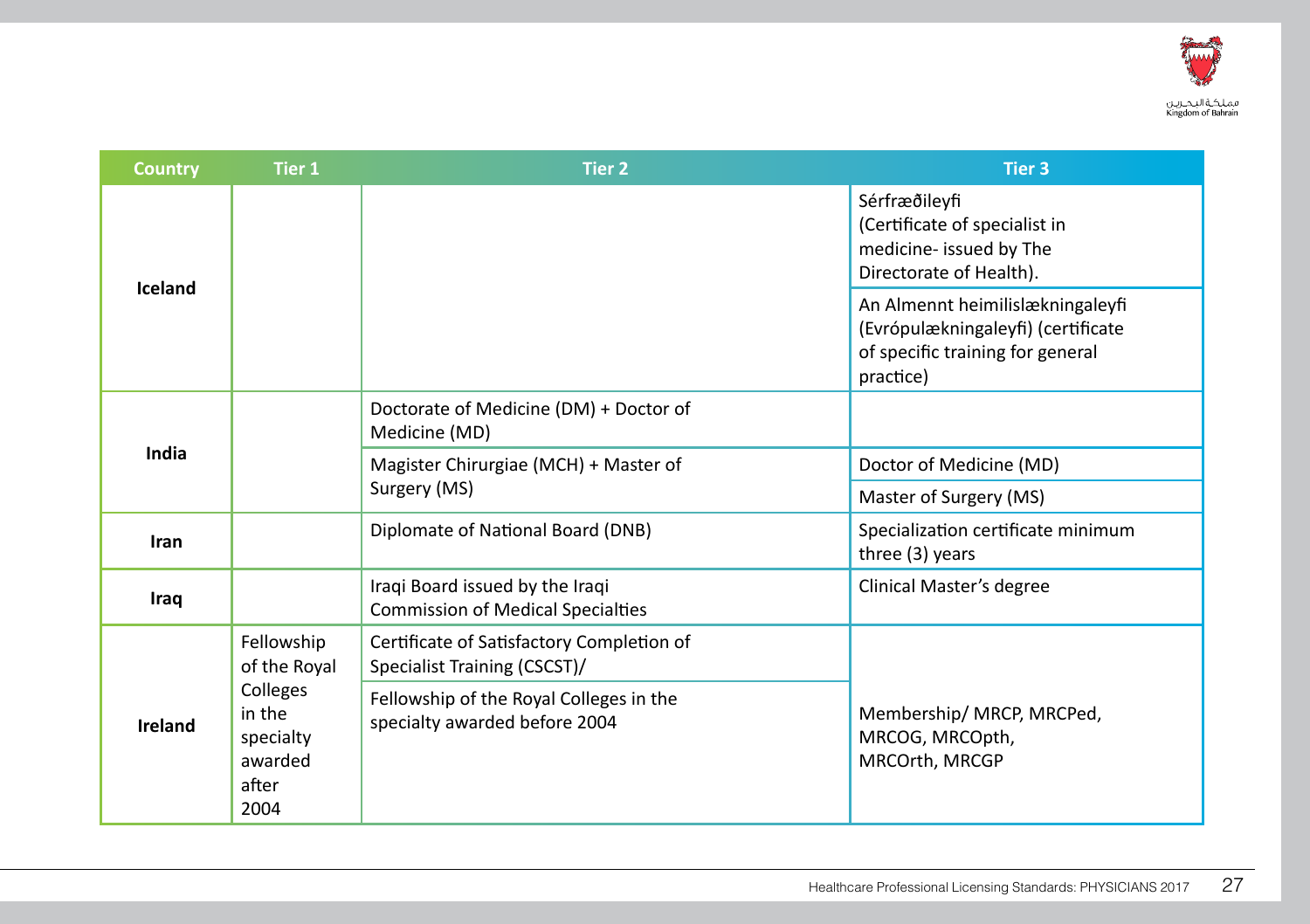

| <b>Country</b>                | Tier 1                                                                                                                                         | <b>Tier 2</b>                                                                                                                                                    | <b>Tier 3</b>                                                             |
|-------------------------------|------------------------------------------------------------------------------------------------------------------------------------------------|------------------------------------------------------------------------------------------------------------------------------------------------------------------|---------------------------------------------------------------------------|
| Italy                         |                                                                                                                                                | Diploma of specialized doctor granted<br>by a rector of an Italian university (A<br>Diploma di (medico) specialista,<br>rilasciati dal rettore di unauniversita) |                                                                           |
|                               |                                                                                                                                                | An Attesto di formazionespecifica in<br>medicinagenerale (certificate of spe-<br>cific<br>training for general medical practice).                                |                                                                           |
| Japan                         |                                                                                                                                                |                                                                                                                                                                  | <b>Clinical PhD</b><br>Note: and minimum two (2) years<br>course duration |
| Jordon                        |                                                                                                                                                | Jordanian Board issued by the<br>Jordanian Medical Council                                                                                                       | Certificate of Higher<br>Specialization<br>Master's degree                |
| Kingdom of<br>Saudi<br>Arabia | Saudi board by the Saudi<br><b>Commission for Health</b><br>Specialties with a minimum of<br>one year of structured<br>subspecialty fellowship | Saudi board by the Saudi Commission<br>for Health Specialties                                                                                                    |                                                                           |
| Kuwait                        |                                                                                                                                                | Board Certification by the Kuwait<br>Board under the Kuwait Institute for<br>Medical Specialization/Ministry of<br>Health                                        |                                                                           |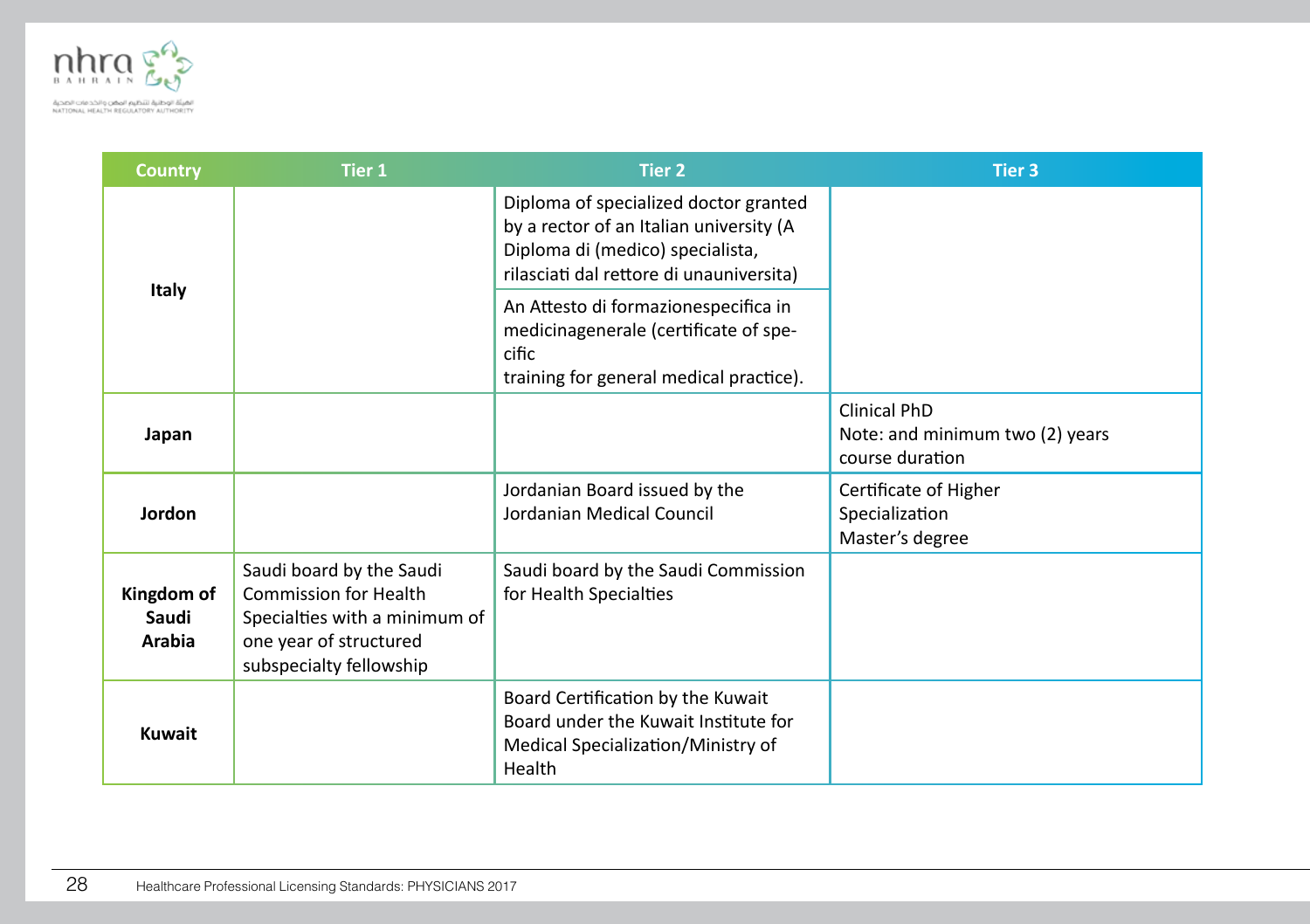

| <b>Country</b> | <b>Tier 1</b> | <b>Tier 2</b>                                                                                                                                                                                                | Tier <sub>3</sub>                                                                                                                                                                                                                              |
|----------------|---------------|--------------------------------------------------------------------------------------------------------------------------------------------------------------------------------------------------------------|------------------------------------------------------------------------------------------------------------------------------------------------------------------------------------------------------------------------------------------------|
| Latvia         |               |                                                                                                                                                                                                              | 'Sertifikāts' — kompetentu iestāžu<br>izsniegts dokuments, kasapliecina,<br>ka persona ir nokārtojusi<br>sertifikācijas eksāmenu<br>specialitātē (specialist certificate)<br>awarded by the Latvian Medical<br>Association                     |
|                |               |                                                                                                                                                                                                              | Gimenes rsta Sertifikāts<br>(certificate of specialist training)<br>awarded by the Latvian Medical<br>Association                                                                                                                              |
| Lebanon        |               | Certificate of completion of residency<br>and exit exam from St Joseph<br>University, Lebanese University, or<br>American University of Beirut with<br>an exit certificate. American<br>board/French diploma | Certificate of Completion of<br>residency and exit exam from all<br>other Lebanese Universities. The<br>residency program should not be<br>less than three (3) years course<br>duration                                                        |
| Libya          |               |                                                                                                                                                                                                              | The Libyan Board of Medical<br>Specialty                                                                                                                                                                                                       |
| Lithunia       |               |                                                                                                                                                                                                              | Rezidentūros pažymėjimas,<br>nurodantis suteiktą gydytodjo<br>specialisto profesinę kvalifikaciją<br>(Certificate of resident studies, which shows<br>the qualification as a specialized medical<br>doctor) awarded by a Lithuanian University |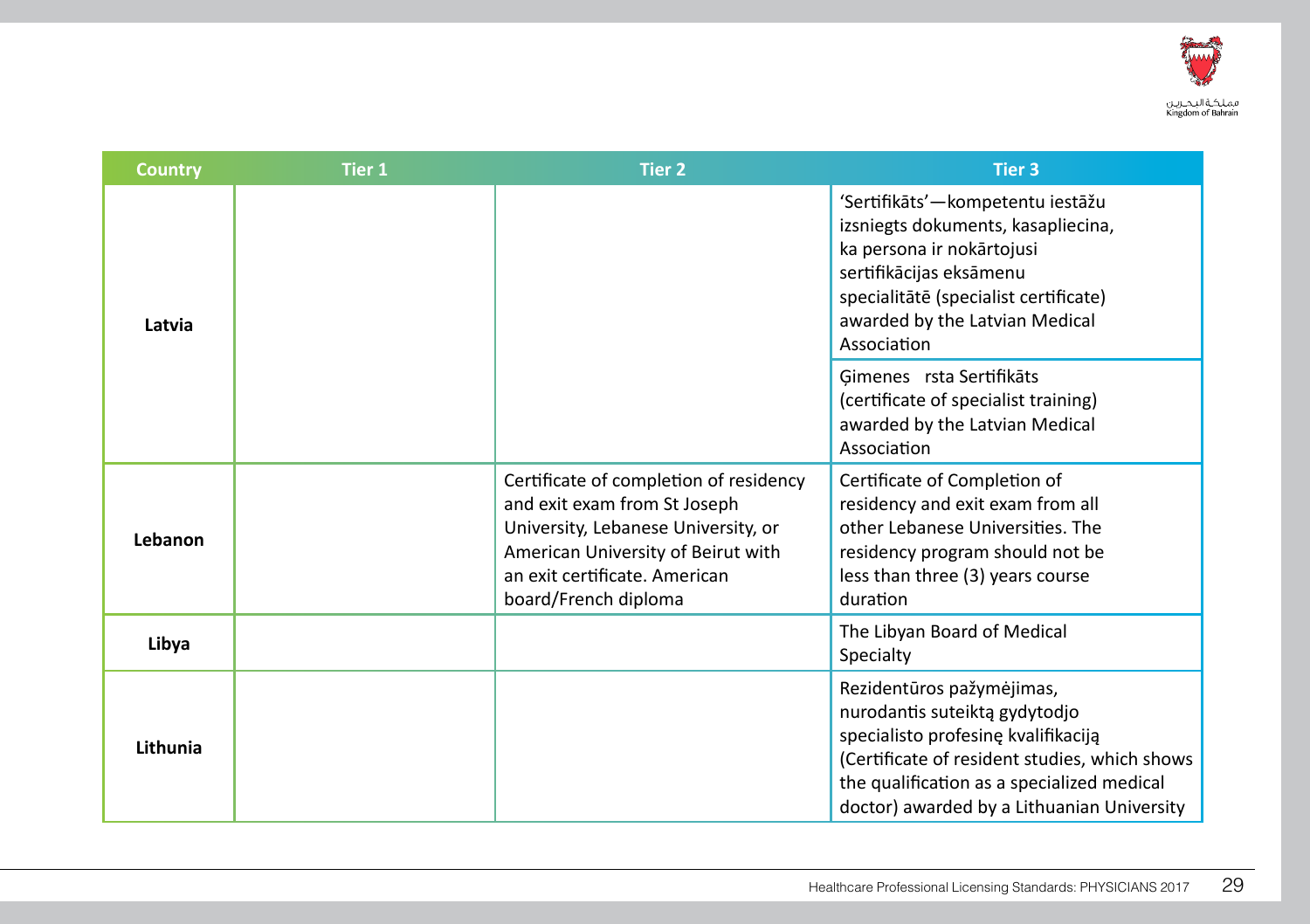

| <b>Country</b>   | Tier 1 | <b>Tier 2</b> | Tier <sub>3</sub>                                                                                                                                                                |
|------------------|--------|---------------|----------------------------------------------------------------------------------------------------------------------------------------------------------------------------------|
|                  |        |               | Šeimos gydytojo rezidentūros pažymėjimas (certificate<br>of family medicine) awarded by a Lithuanian University                                                                  |
|                  |        |               | Certificat de médicin spécialiste issued by the Ministre<br>de la Santé publique                                                                                                 |
| Luxembourg       |        |               | Diplôme de formation spécifique<br>en médicine genérale                                                                                                                          |
| <b>Macedonia</b> |        |               | Potrdilo o opravljenem<br>specialisticnem izpitu (Certificate<br>of successful completion of the<br>specialist exam) issued by the<br>Medical Chamber of<br>Macedonia/university |
| <b>Malta</b>     |        |               | Certifikat ta' Specjalista Mediku<br>(Medical Specialist Certificate)<br>awarded by the Kumitat ta'<br>Approvazzjoni dwar Specjalisti<br>(Specialist Accreditation<br>Committee) |
|                  |        |               | Tabib tal-Familja awarded by the Kumitat ta' Ap-<br>provazzjoni dwar Specjalisti                                                                                                 |
| <b>Mexico</b>    |        |               | Evidence of minimum three (3)<br>years residency program with a<br>Specialist degree                                                                                             |
| Moldova          |        |               | Kandidat Nauk                                                                                                                                                                    |
|                  |        |               | Magista PhD                                                                                                                                                                      |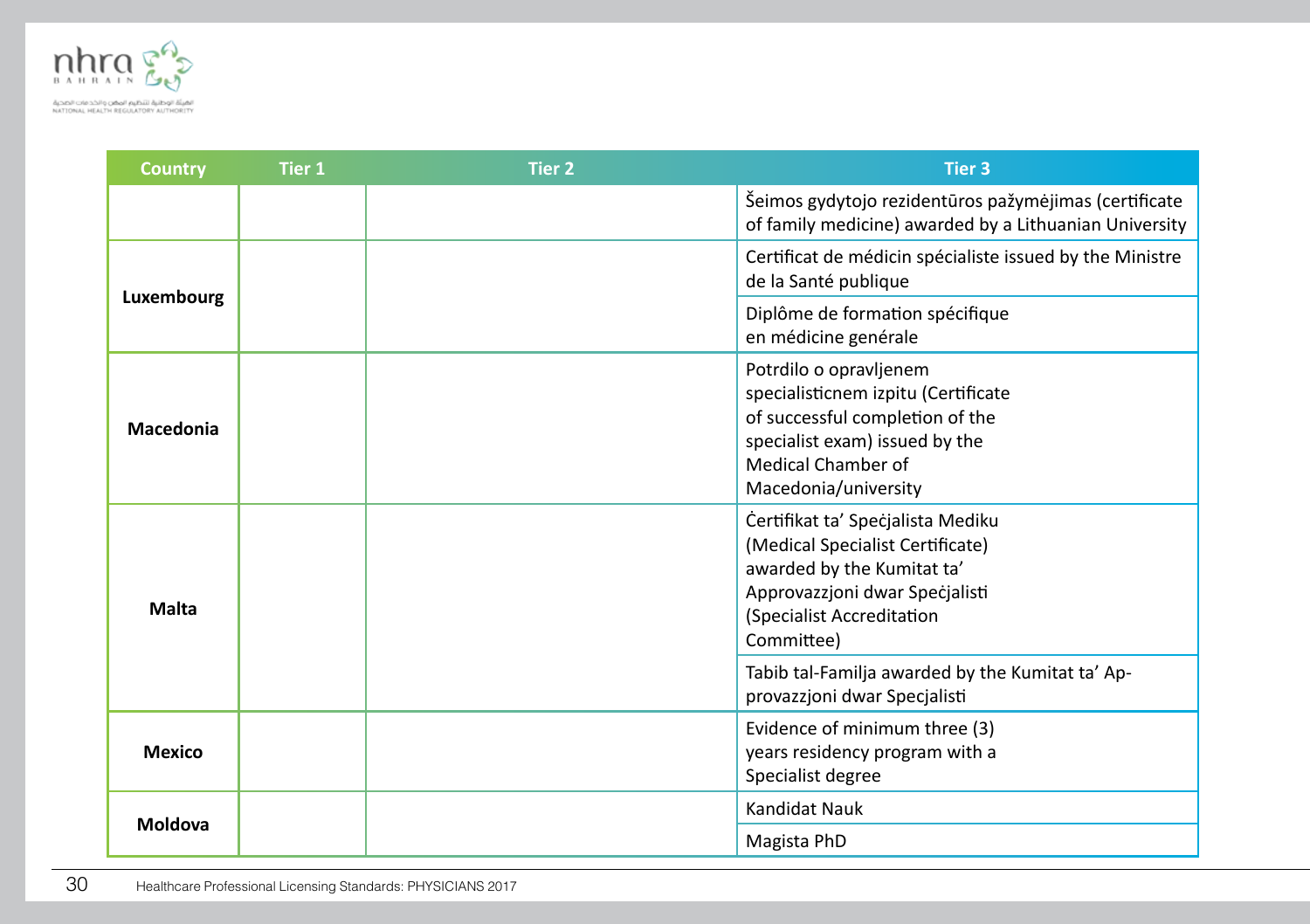

| <b>Country</b>    | Tier 1 | <b>Tier 2</b>                                                                                                                                                                                                                                                                                                                                                                                                                                                                                                                                                                                                                                                                                                                                                                                                                       | <b>Tier 3</b>                                                                               |
|-------------------|--------|-------------------------------------------------------------------------------------------------------------------------------------------------------------------------------------------------------------------------------------------------------------------------------------------------------------------------------------------------------------------------------------------------------------------------------------------------------------------------------------------------------------------------------------------------------------------------------------------------------------------------------------------------------------------------------------------------------------------------------------------------------------------------------------------------------------------------------------|---------------------------------------------------------------------------------------------|
| Montenegro        |        |                                                                                                                                                                                                                                                                                                                                                                                                                                                                                                                                                                                                                                                                                                                                                                                                                                     | Certificate of successful<br>completion of the specialist exam                              |
| <b>Morocco</b>    |        |                                                                                                                                                                                                                                                                                                                                                                                                                                                                                                                                                                                                                                                                                                                                                                                                                                     | Diplome de Specialite Medicale<br>(specialty degree issued by<br>National Doctor Authority) |
| <b>Netherland</b> |        | Bewijis van inschrijving in een Specialistenregister<br>(Certificate of recognition<br>And Registration/certificate of entry in the Specialist<br>Register)<br>o Medisch Specialisten Registratie Commissie (MRSC)<br>o Sociaal-Geneeskundigen Registratie Comissie<br>o Huisarts en Verpleeghuisarts Registratie Comissie (HVRC)<br>van de Koninklike Nederlandsche<br>Maatschappij tot Bevordering der Geneeskunst-note<br>that only certificates issued before 19 July 2007 are<br>accepted from this awarding body<br>o Registratie Comissie Geneeskundig<br>Specialisten (RGS)<br>Certificaat van inschrijving in een<br>specialistenregister van huisartsen<br>awarded by any of the following:<br>o Huisarts en Verpleeghuisarts<br>Registratie Comissie (HVRC)<br>o Registratie Comissie Geneeskundig<br>Specialisten (RGS) |                                                                                             |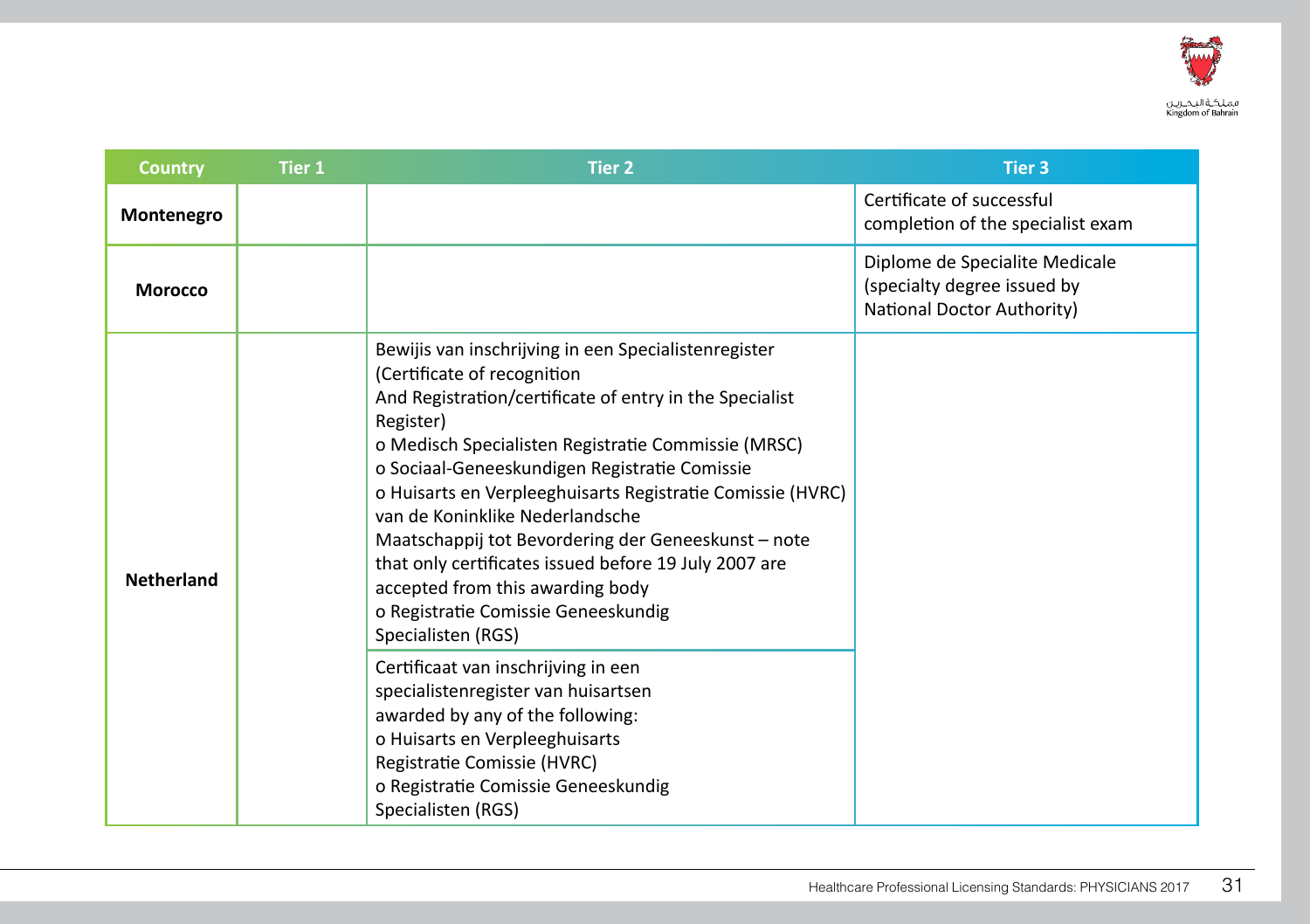

| <b>Country</b>      | <b>Tier 1</b> | <b>Tier 2</b>                                                                                                                     | <b>Tier 3</b>                                                                                                                                                                                                                                        |
|---------------------|---------------|-----------------------------------------------------------------------------------------------------------------------------------|------------------------------------------------------------------------------------------------------------------------------------------------------------------------------------------------------------------------------------------------------|
| <b>New Zealand</b>  |               | Fellowship of the Royal<br>College/Colleges<br>(the fellowship should be by<br>Exam and not an endorsed or<br>elected fellowship) | Šeimos gydytojo rezidentūros pažymėjimas (certificate<br>of family medicine) awarded by a Lithuanian University                                                                                                                                      |
| <b>Nigeria</b>      |               |                                                                                                                                   | Fellowship of the west African<br>College of Physicians or Surgeons                                                                                                                                                                                  |
|                     |               |                                                                                                                                   | Spesialistgodkjenning issued by the<br>Den Norske Legeforening (Medical<br>Association of Norway) or Norwegian<br>Directorate of Health                                                                                                              |
| Norway              |               |                                                                                                                                   | Bevis for kompetanse som<br>allmennpraktiserende lege/Godkjenning<br>som allmennpraktiserende lege<br>(certificate of specific training for<br>general medical practice) issued by<br>Norwegian Registration Authority for<br>Health Personnel (SAK) |
| Oman                |               |                                                                                                                                   | Oman Medical Specialty Board<br>Certificate issued by the Ministry of<br>Health                                                                                                                                                                      |
| Pakistan            |               | Fellowship of College of Physicians and<br>Surgeons in Pakistan (FCPS)                                                            | <b>MD</b> in Clinical Medicine                                                                                                                                                                                                                       |
| <b>Phillippines</b> |               |                                                                                                                                   | Diplomate of the Philippine Board                                                                                                                                                                                                                    |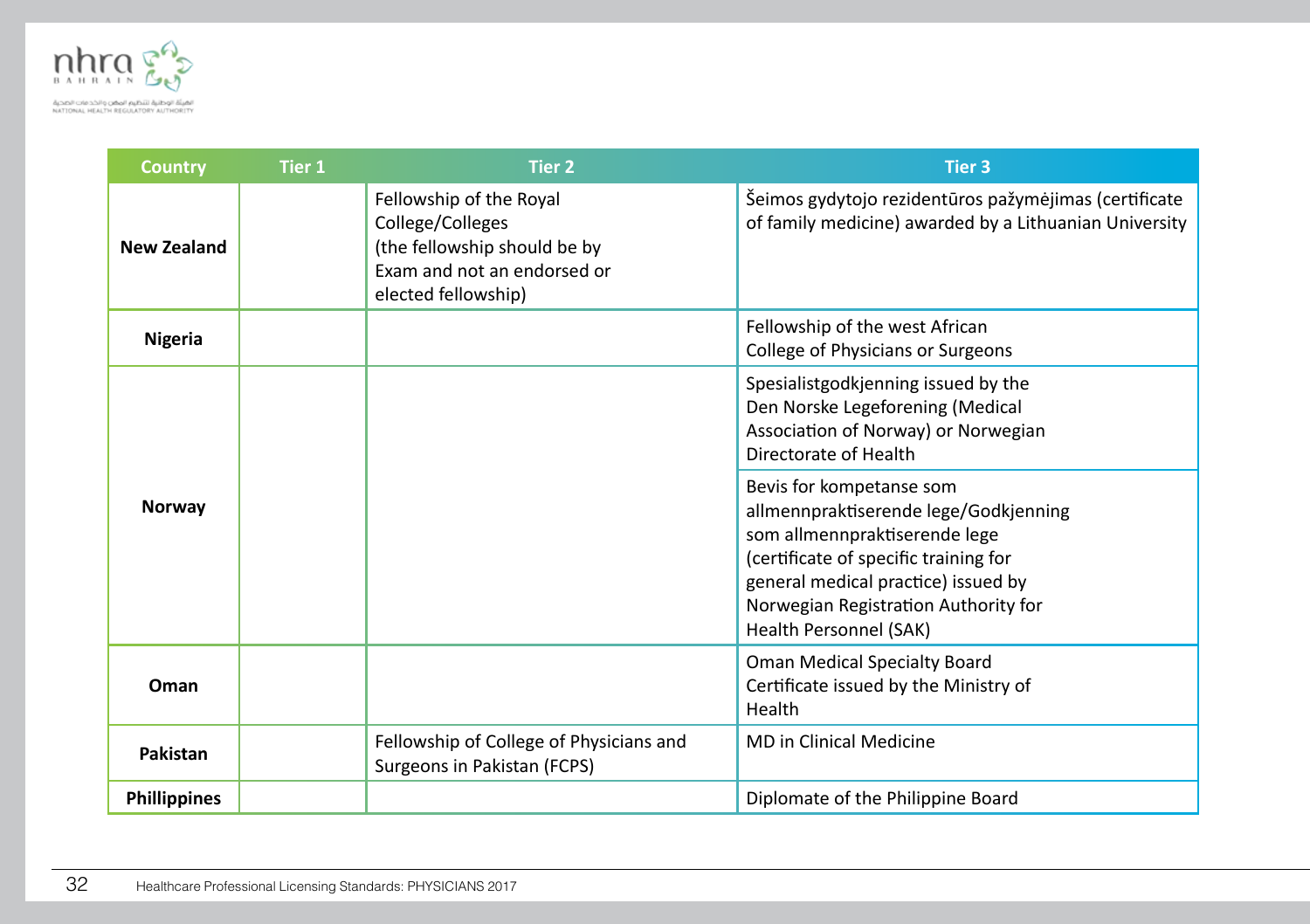

| <b>Country</b> | Tier 1 | <b>Tier 2</b>                                                                                                                                                                          | <b>Tier 3</b>                                                                                                                   |
|----------------|--------|----------------------------------------------------------------------------------------------------------------------------------------------------------------------------------------|---------------------------------------------------------------------------------------------------------------------------------|
|                |        | (Specialist Diploma) Dyplom uzyskania tytulu<br>specjalisty issued by the Centrum Egzaminow<br>Medycznych                                                                              | First Degree of Specialization                                                                                                  |
| Poland         |        | Dyplom uzyskania tytulu specjalisty w First<br>Degree of Specialization dziedzinie medycyny<br>rodzinnej (specialist in family medicine) issued<br>by the Centrum Egzaminow Medycznych |                                                                                                                                 |
|                |        | Título de Especialista (professional award of<br>specialist) issued by the Ordem dos Medicos                                                                                           |                                                                                                                                 |
| Portugal       |        | Título de especialista em medicina gerale fa-<br>miliar (certificate of specific training for general<br>medical practice) issued by Ministrio da Saude<br>or Ordem dos Medicos        |                                                                                                                                 |
|                |        |                                                                                                                                                                                        | Certificat de medic specialist issued by Ministerul<br>Sănătătii Publici (the Ministry of Public Health)                        |
| Romania        |        |                                                                                                                                                                                        | Certificat de medic specialist medicină de familie<br>issued by Ministerul Sănătătii Publici (the Ministry of<br>Public Health) |
| <b>Russia</b>  |        |                                                                                                                                                                                        | Kandidat Nauk<br>Magista PhD                                                                                                    |
| Serbia         |        |                                                                                                                                                                                        | Specialty certificate issued by a<br>Serbian university                                                                         |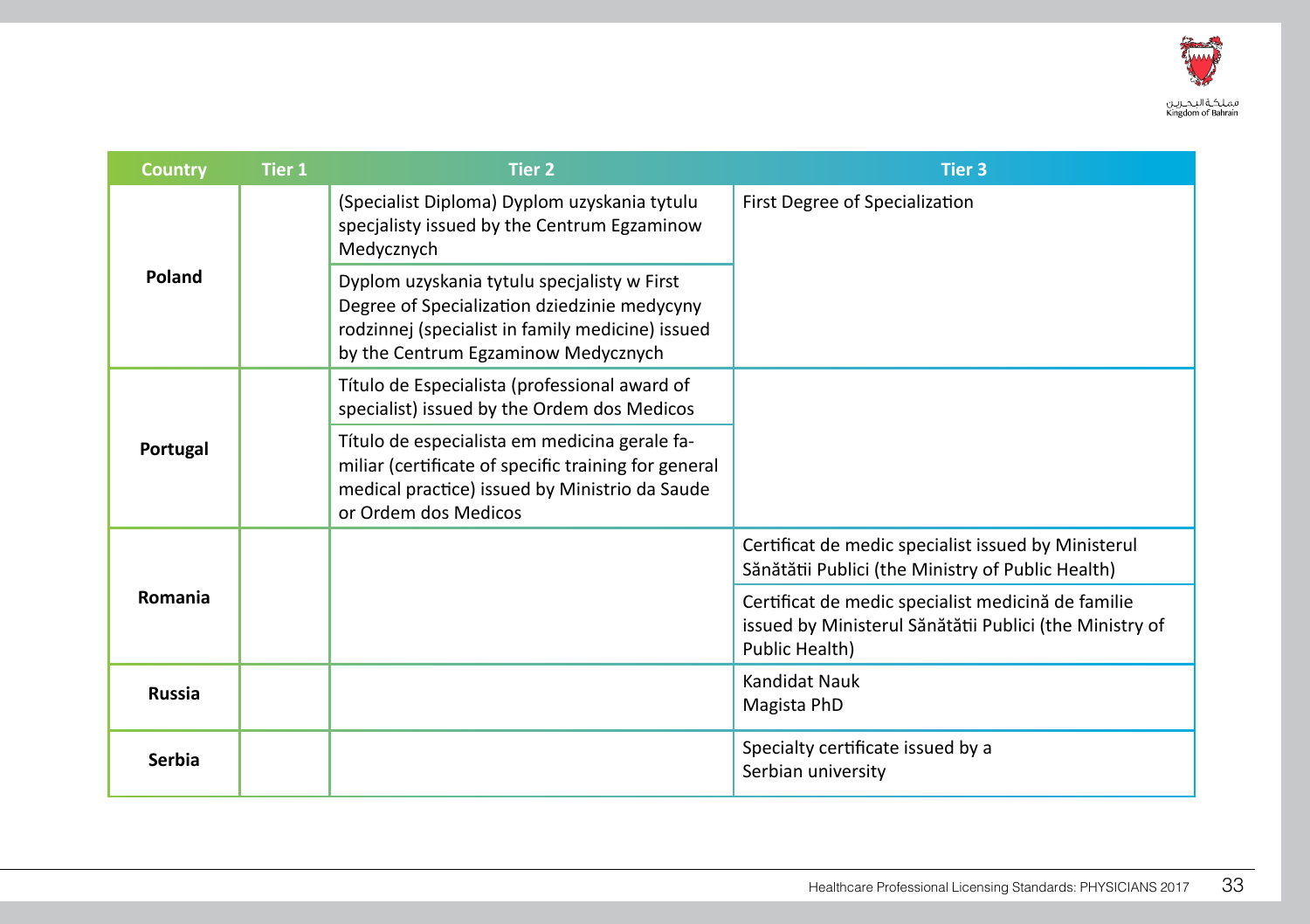

| <b>Country</b>      | Tier 1                                                                                      | Tier 2                                                                                                                                                                                      | <b>Tier 3</b>                                                                                                                                                                       |
|---------------------|---------------------------------------------------------------------------------------------|---------------------------------------------------------------------------------------------------------------------------------------------------------------------------------------------|-------------------------------------------------------------------------------------------------------------------------------------------------------------------------------------|
|                     |                                                                                             | Certificate of Specialist Accreditation from the Special-<br>ist Accreditation Board                                                                                                        |                                                                                                                                                                                     |
| Slovakia            |                                                                                             | Diplom o špecializácii (Diploma of<br>specialization) issued by Slovak universities                                                                                                         |                                                                                                                                                                                     |
|                     |                                                                                             | Diplom o specializácii v odbore vseobecné lekárstvo<br>issued by Slovak universities                                                                                                        |                                                                                                                                                                                     |
|                     |                                                                                             |                                                                                                                                                                                             | Potrdilo o opravljenem<br>specialisticnem izpitu (Certificate<br>of successful completion of the<br>specialist exam) issued by Medical<br>Chamber of Slovenia                       |
| Slovenia            |                                                                                             |                                                                                                                                                                                             | Potrdilo o opravljeni specializaciji<br>iz dru žinske medicine (Certificate<br>of completion of specialist training<br>in family medicine) issued by<br>Medical Chamber of Slovenia |
| <b>South Africa</b> | Fellowship Certificate<br>approved by the Colleges of<br>Medicine of South Africa<br>(CMSA) |                                                                                                                                                                                             | Masters of Medicine (M. Med)<br>Degree                                                                                                                                              |
| Spain               |                                                                                             | Título de Especialista (professional<br>qualification of a specialist) issued by the<br>Spanish Ministry of Health and Consumer Affairs or the<br>Spanish Ministry of Education and Culture |                                                                                                                                                                                     |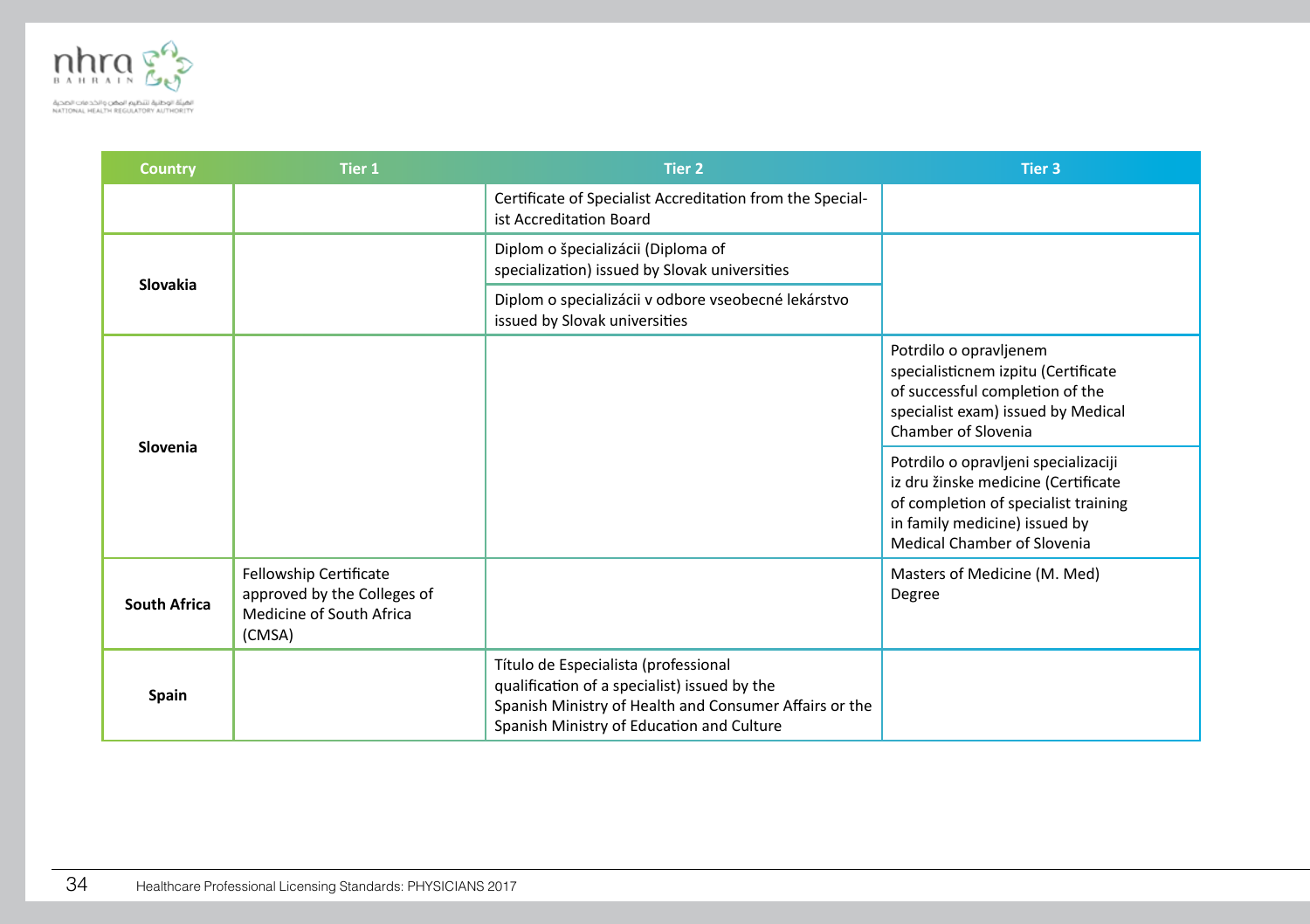

| <b>Country</b>  | Tier 1 | <b>Tier 2</b>                                                                                                                                                                                                                                    | <b>Tier 3</b>                                                                                 |
|-----------------|--------|--------------------------------------------------------------------------------------------------------------------------------------------------------------------------------------------------------------------------------------------------|-----------------------------------------------------------------------------------------------|
|                 |        | Título de especialista en medicina familiar y<br>comunitaria (specialist certificate in family and com-<br>munity medicine) issued by the Spanish Ministry of<br>Health and Consumer Affairs or the Spanish Ministry<br>of Education and Culture |                                                                                               |
| <b>Srilanka</b> |        |                                                                                                                                                                                                                                                  | MD issued by the Postgraduate<br>Institute of Medicine of Sri Lanka,<br>University of Colombo |
| Sudan           |        |                                                                                                                                                                                                                                                  | Master's degree<br>Clinical MD                                                                |
| Sweden          |        | Bevis om specialistkompetens som läkare (certificate<br>of the right to use the title of specialist) issued by<br>the Socialstyrelsen (National Board of Health and<br>Welfare of Sweden)                                                        |                                                                                               |
|                 |        | Bevis om kompetens som allmänpraktiserande<br>läkare (Europaläkare) (certificate of specific<br>training for general practice) issued by the<br>Socialstyrelsen (National Board of Health and<br>Welfare of Sweden)                              |                                                                                               |
| Switzerland     |        | Diplôme de médecin spécialiste/Diplomals Facharzt/<br>Diploma di medico specialista (specialist<br>qualification) issued by the Swiss Federal<br>Department of Home Affairs (FDHA)                                                               |                                                                                               |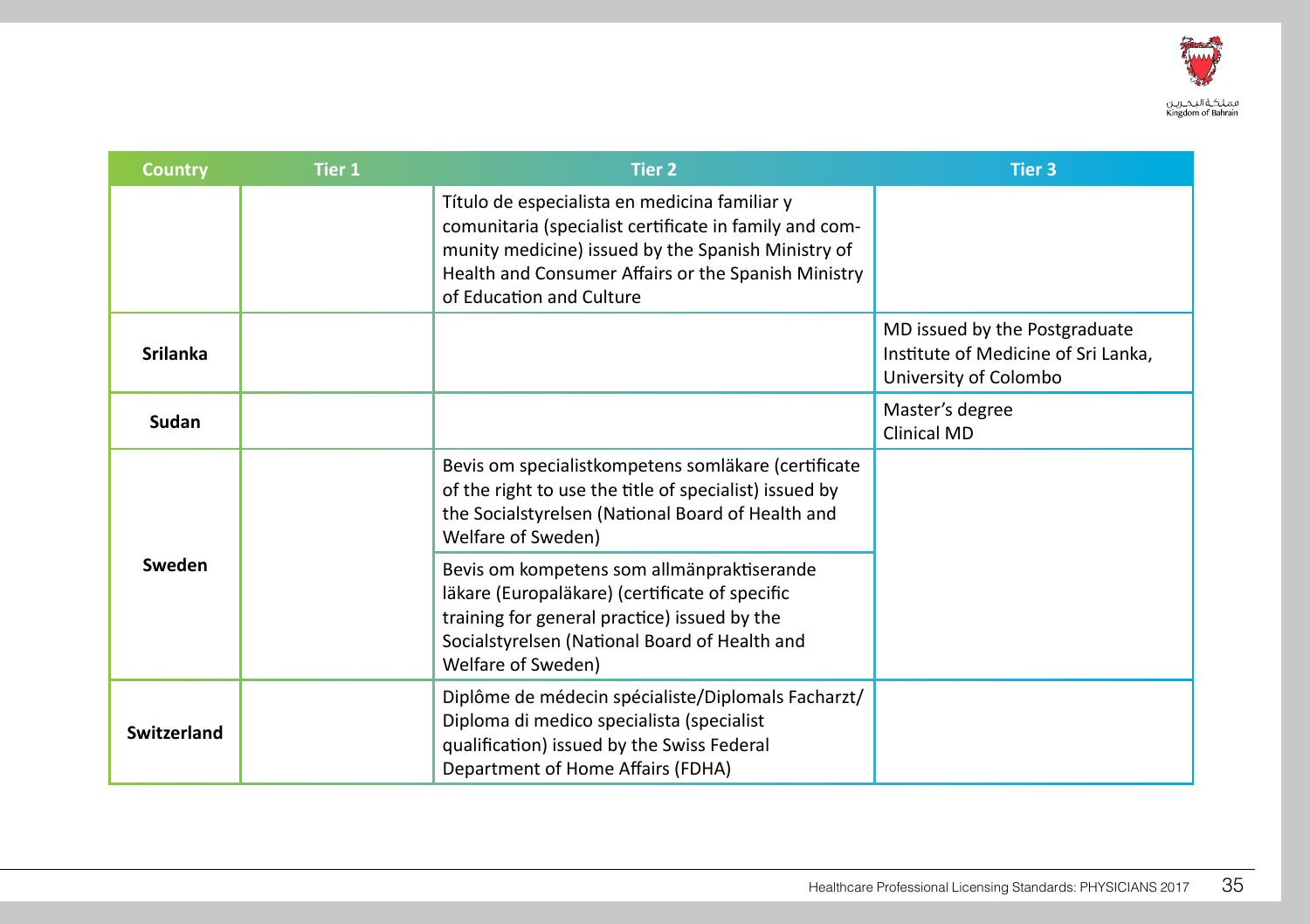

| <b>Country</b> | <b>Tier 1</b> | <b>Tier 2</b>                                                                                                                                                                                                                   | <b>Tier 3</b>                                                         |
|----------------|---------------|---------------------------------------------------------------------------------------------------------------------------------------------------------------------------------------------------------------------------------|-----------------------------------------------------------------------|
|                |               | Certificate of specific training for general medical<br>practice issued by the Swiss Federal Department of<br>Home Affairs (FDHA)                                                                                               |                                                                       |
|                |               | And<br>A document from the Federal<br>Department of Home Affairs (FDHA)<br>confirming that the training leading to<br>the award of your GP certificate meets<br>the standards detailed in Article 28 of<br>Directive 2005/36/EC |                                                                       |
| Syria          |               |                                                                                                                                                                                                                                 | Certificate of higher study issued by<br>Ministry of Higher Education |
|                |               |                                                                                                                                                                                                                                 | Syrian specialization certificate<br>issued by Ministry of Health     |
| <b>Tunisia</b> |               |                                                                                                                                                                                                                                 | Specialty Certificate issued by the<br>National Physicians Authority  |
| <b>Turkey</b>  |               | Turkish Higher Specialty Medical Board<br>certificate issued by a Turkish University                                                                                                                                            |                                                                       |
|                |               |                                                                                                                                                                                                                                 | Kandidat Nauk                                                         |
| <b>Ukraine</b> |               |                                                                                                                                                                                                                                 | Magista PhD                                                           |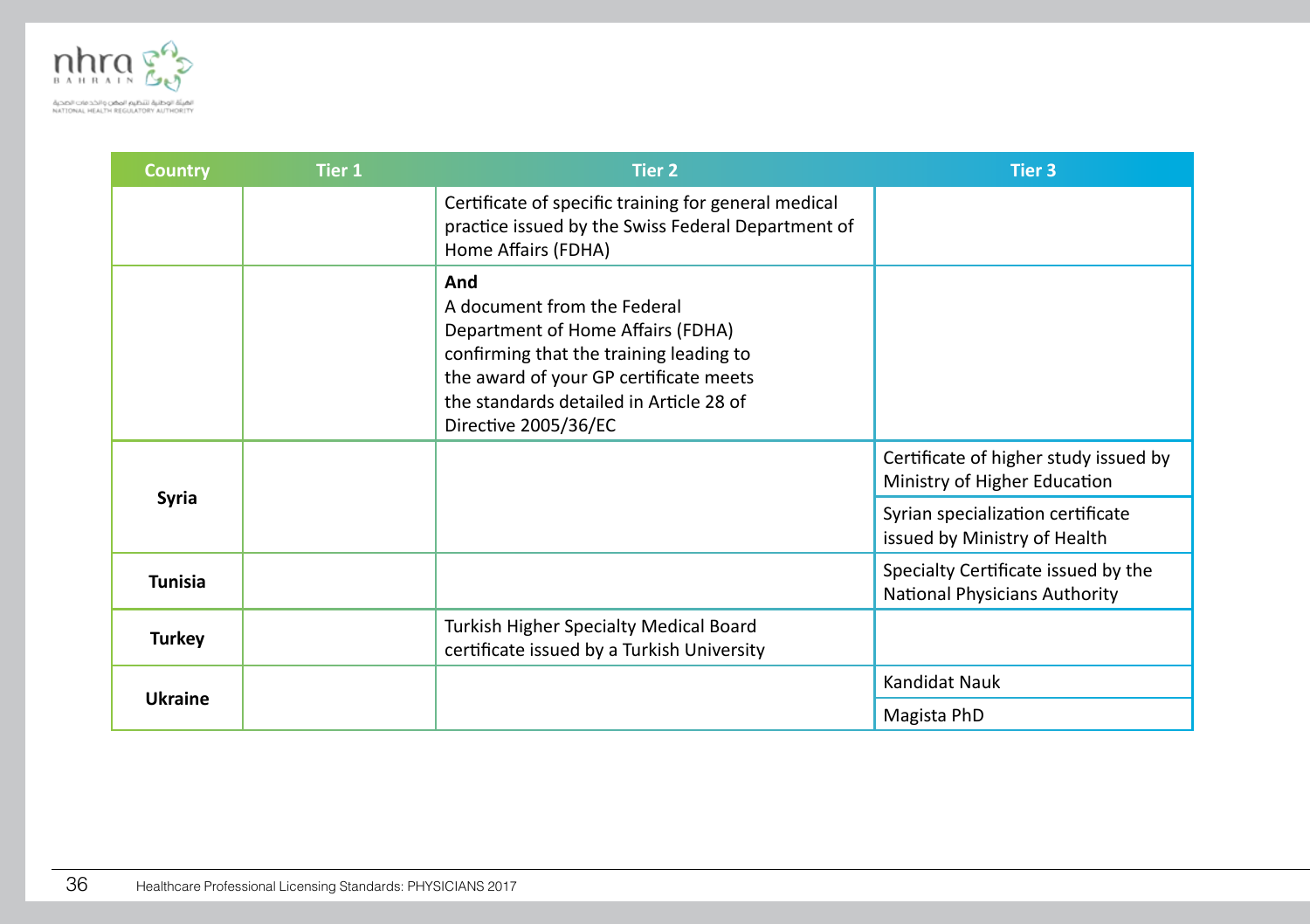

| <b>Country</b>                     | Tier 1                                                                                         | Tier 2                                                                                          | Tier <sub>3</sub>                                                                                                                                      |
|------------------------------------|------------------------------------------------------------------------------------------------|-------------------------------------------------------------------------------------------------|--------------------------------------------------------------------------------------------------------------------------------------------------------|
|                                    | Fellowship of the Royal<br>Colleges awarded after 2004                                         | Certificate of Completion of<br>Specialist Training (CCST)                                      | Membership in the specialty: MRCP, MRCPCh, MRCPed, MRCOG,<br>MRCOpth, MRCOrth, Certificate of Completion of Training MRCGP                             |
| <b>United</b><br>Kingdom           |                                                                                                | Certificate of Completion of Training<br>MRCGP (CCT)                                            | Intercollegiate Specialty Board                                                                                                                        |
|                                    |                                                                                                | Certificate of Completion of Training<br>Intercollegiate<br>Specialty Board in General Practice |                                                                                                                                                        |
|                                    |                                                                                                | Fellowship of the Royal<br>Colleges awarded before 2004                                         |                                                                                                                                                        |
| <b>United States of</b><br>America | American Board<br>Certificates issued by the<br>AmericanBoard of Medical<br>Specialties (ABMS) |                                                                                                 | Certificate of Completion of residency program accredited by the<br>Accreditation Council of Graduate Medical Education (ACGME) for<br>Bahraini's only |
| Venezuela                          |                                                                                                |                                                                                                 | Completion of at least three (3) years university specialization<br>program and registration as Specialist issued by the Colegio de<br>Medicos         |
| <b>West Africa</b>                 |                                                                                                |                                                                                                 | Fellowship of the West African College of Physicians                                                                                                   |
| <b>West Indies</b>                 |                                                                                                |                                                                                                 | Doctor of Medicine issued by University of West Indies                                                                                                 |
| Yemen                              |                                                                                                |                                                                                                 | Clinical Master degree or residency program of<br>minimum three (3) years course duration issued by<br>Yemeni university                               |
| <b>Others</b>                      |                                                                                                |                                                                                                 | Full time Masters or PhD Degrees of minimum two (2) years course<br>duration with evidence of clinical<br>practice and a current registration.         |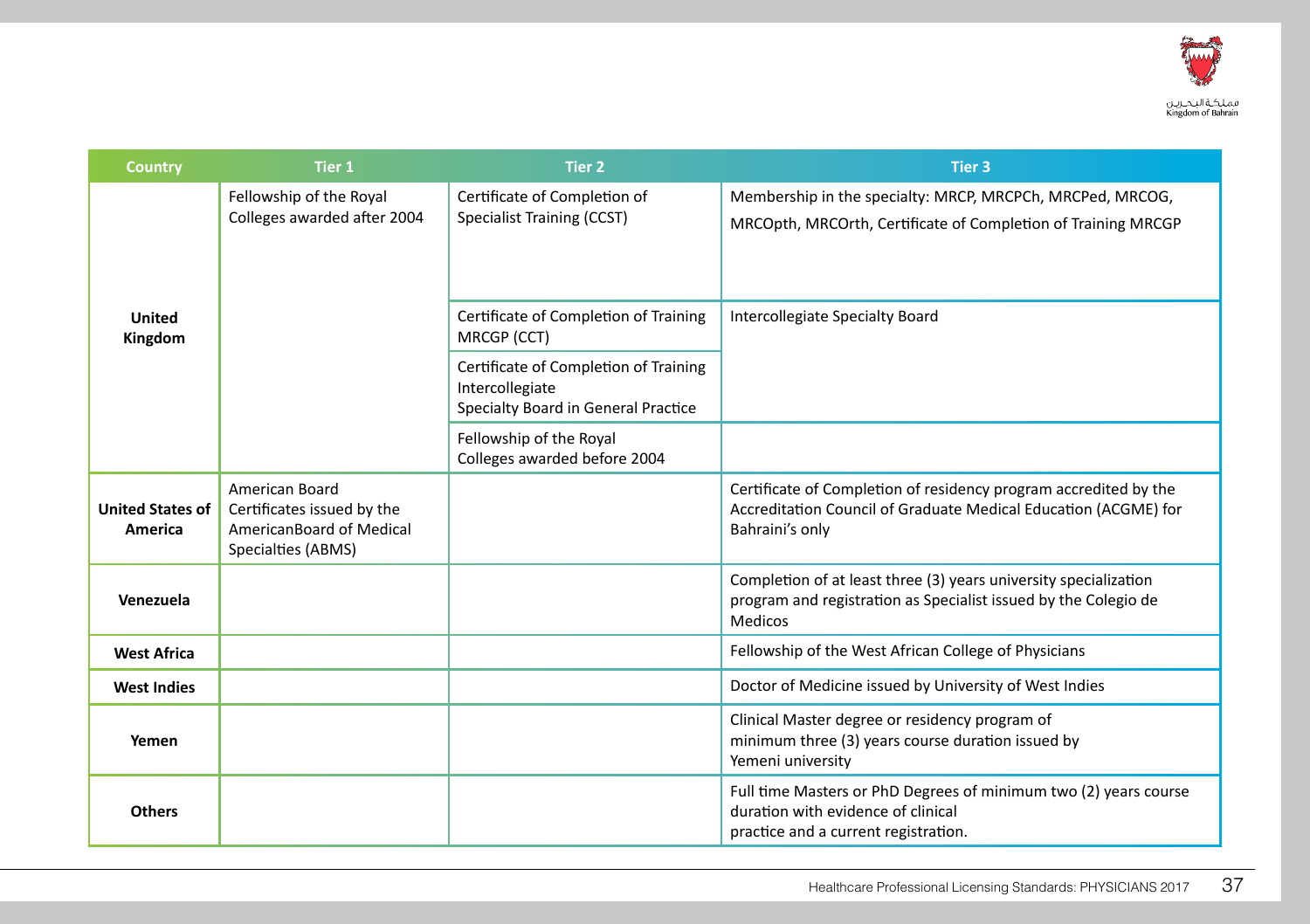

#### **6. Recognized Speciality Titles for Licensing**

#### **Specialty Titles**

**Addiction Psychiatry**

**Adolescence Medicine**

**Anatomic and Clinical Pathology**

**Anatomic Pathology**

**Anesthesia**

**Aviation and Aerospace Medicine**

**Blood Banking and Transfusion**

**Cardiac Anesthesia**

**Cardiac Electrophysiology**

**Cardiac Surgery**

**Cardiology**

**Cardio - Thoracic Surgery**

**Cardio-Vascular Surgery**

**Chemical Pathology (Clinical Biochemistry)**

**Child and Adolescent Psychiatry**

**Clinical Cytogenetics**

**Clinical Genetics (MD)**

**Clinical Hematology**

**Clinical Immunology**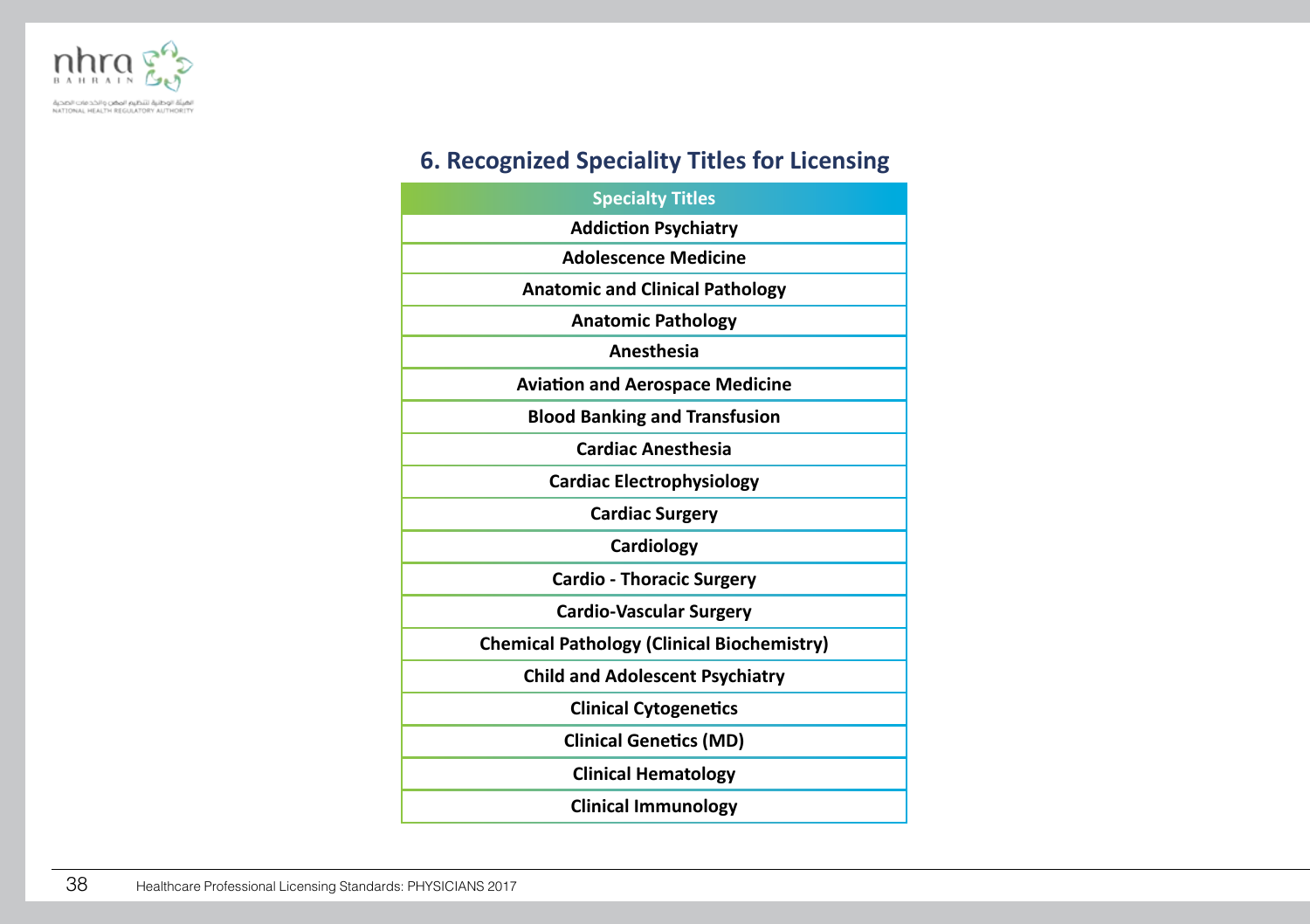

## **Specialty Titles Clinical Immunology and Allergy Clinical Neurophysiology Clinical Pathology Clinical Pharmacology and Toxicology Critical Care Medicine Cytogenetics Cytopathology Dermatology Dermatopathology Development - Behavioral Pediatrics Diagnostic Radiology Emergency Medicine Endocrinology Family Medicine Female Pelvic and Reconstructive Surgery Forensic Medicine Forensic Pathology Forensic Psychiatry Gastroenterology Gastrointestinal Surgery**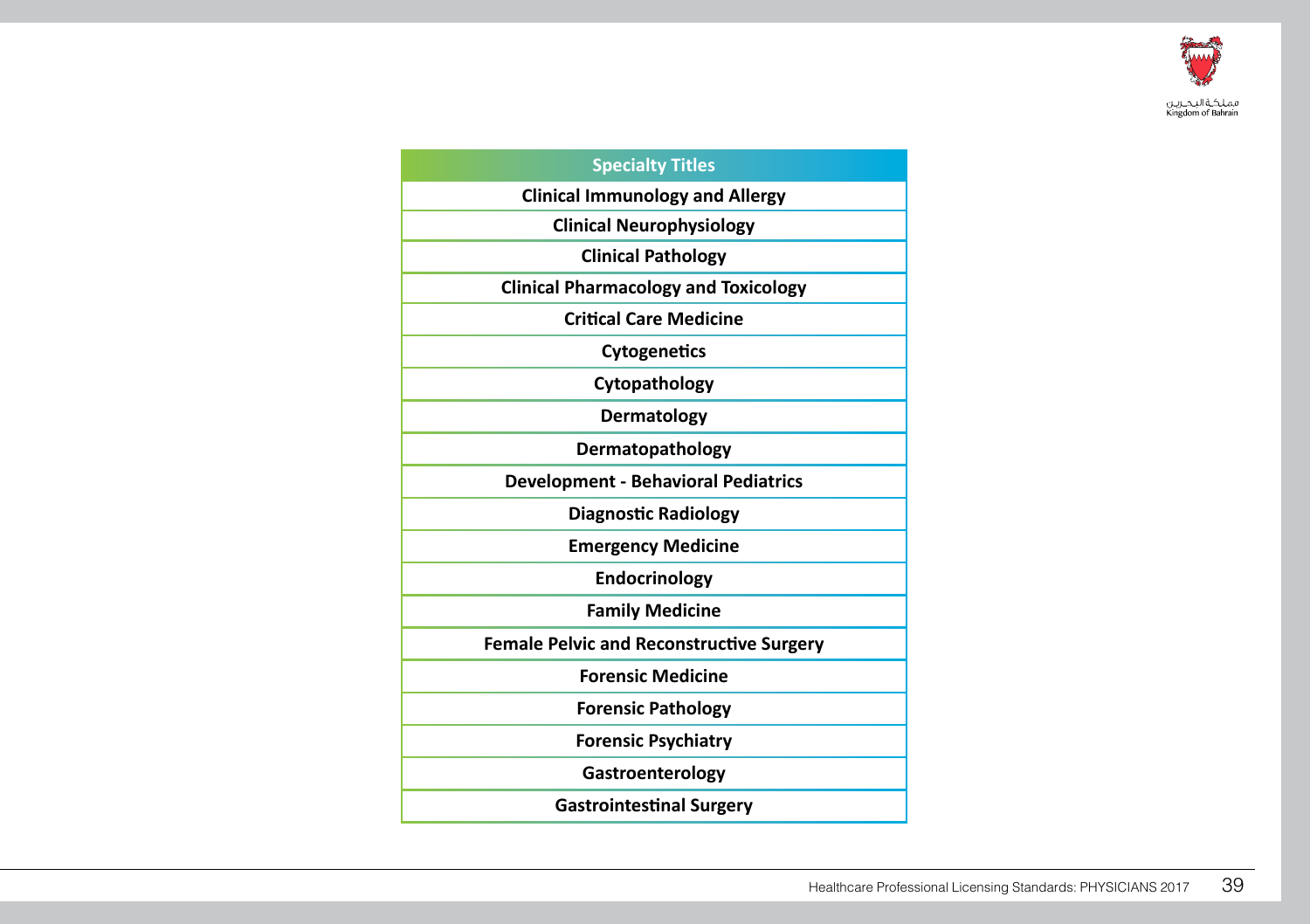

| <b>Specialty Titles</b>                     |
|---------------------------------------------|
| <b>General Surgery</b>                      |
| <b>Genito Urinary Medicine</b>              |
| <b>Geriatric Medicine</b>                   |
| <b>Geriatric Psychiatry</b>                 |
| <b>Gynecological Oncology</b>               |
| <b>Haematology and Transfusion Medicine</b> |
| Hematopathology                             |
| Hepatology                                  |
| <b>Hospice and Palliative Medicine</b>      |
| <b>Immunology</b>                           |
| <b>Infectious Diseases</b>                  |
| <b>Internal Medicine</b>                    |
| <b>Interventional Cardiology</b>            |
| <b>Interventional Radiology</b>             |
| <b>Maternal and Fetal Medicine</b>          |
| <b>Medical Microbiology</b>                 |
| <b>Medical Oncology</b>                     |
| <b>Medical Physics</b>                      |
| <b>Medical Toxicology</b>                   |
| <b>Molecular Genetic Pathology</b>          |
|                                             |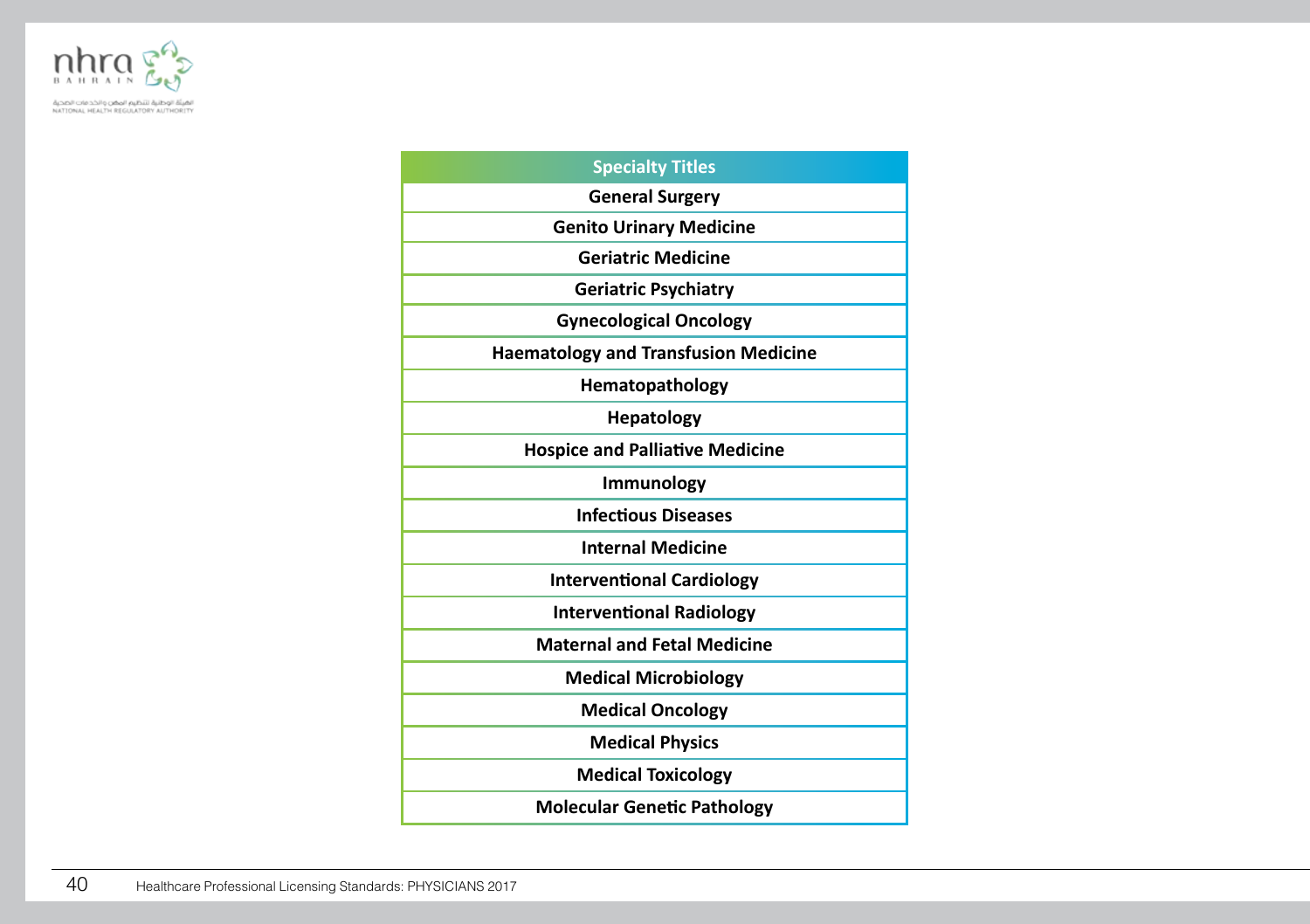

| <b>Specialty Titles</b>                |
|----------------------------------------|
| <b>Molecular Genetics</b>              |
| <b>Molecular Pathology</b>             |
| Neonatology                            |
| <b>Nephrology</b>                      |
| <b>Neurodevelopmental Disabilities</b> |
| <b>Neurodevelopmental Psychiatry</b>   |
| <b>Neurology</b>                       |
| Neuropathology                         |
| <b>Neuroradiology</b>                  |
| Neurosurgery                           |
| <b>Neurotology</b>                     |
| <b>Nuclear Medicine</b>                |
| <b>Nuclear Radiology</b>               |
| <b>Obstetrics and Gynecology</b>       |
| <b>Occupational Medicine</b>           |
| Ophthalmology                          |
| <b>Oral Maxillofacial Surgery</b>      |
| <b>Orthopedic Surgery</b>              |
| Otolaryngology                         |
| <b>Pain Medicine</b>                   |
|                                        |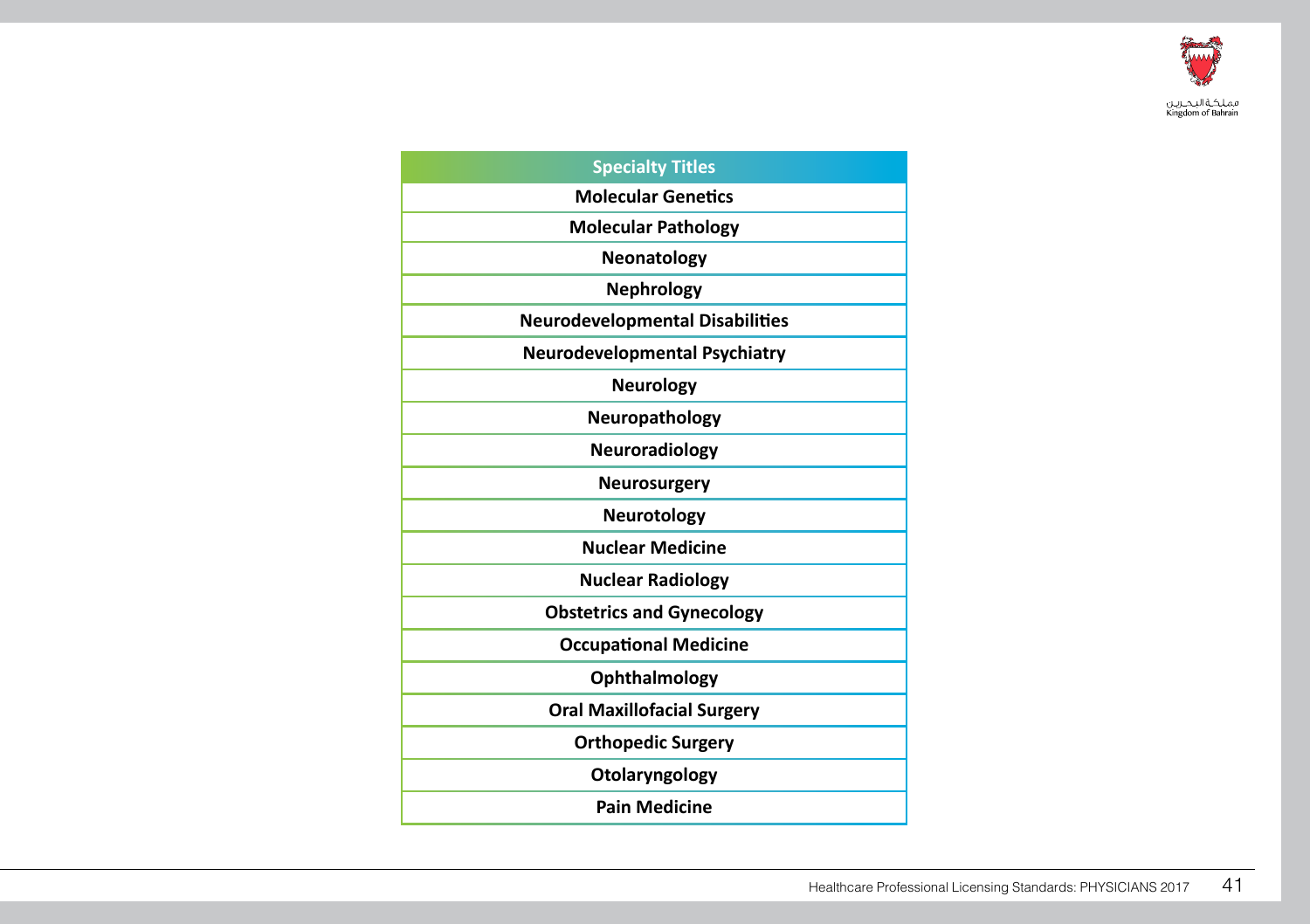

| <b>Specialty Titles</b>                              |
|------------------------------------------------------|
| <b>Pediatric</b>                                     |
| <b>Pediatric Immunology and Allergy</b>              |
| <b>Pediatric Anesthesia</b>                          |
| <b>Pediatric Cardiac Surgery</b>                     |
| <b>Pediatric Cardiology</b>                          |
| <b>Pediatric Critical Care</b>                       |
| <b>Pediatric Dermatology</b>                         |
| <b>Pediatric Development and Behavioral medicine</b> |
| <b>Pediatric Emergency Medicine</b>                  |
| <b>Pediatric Endocrinology</b>                       |
| <b>Pediatric Gastroenterology</b>                    |
| <b>Pediatric Hematology</b>                          |
| <b>Pediatric Hematology - Oncology</b>               |
| <b>Pediatric Hepatology</b>                          |
| <b>Pediatric Infectious Disease</b>                  |
| <b>Pediatric Nephrology</b>                          |
| <b>Pediatric Neurology</b>                           |
| <b>Pediatric Oncology</b>                            |
| <b>Pediatric Otolaryngology</b>                      |
| <b>Pediatric Pathology</b>                           |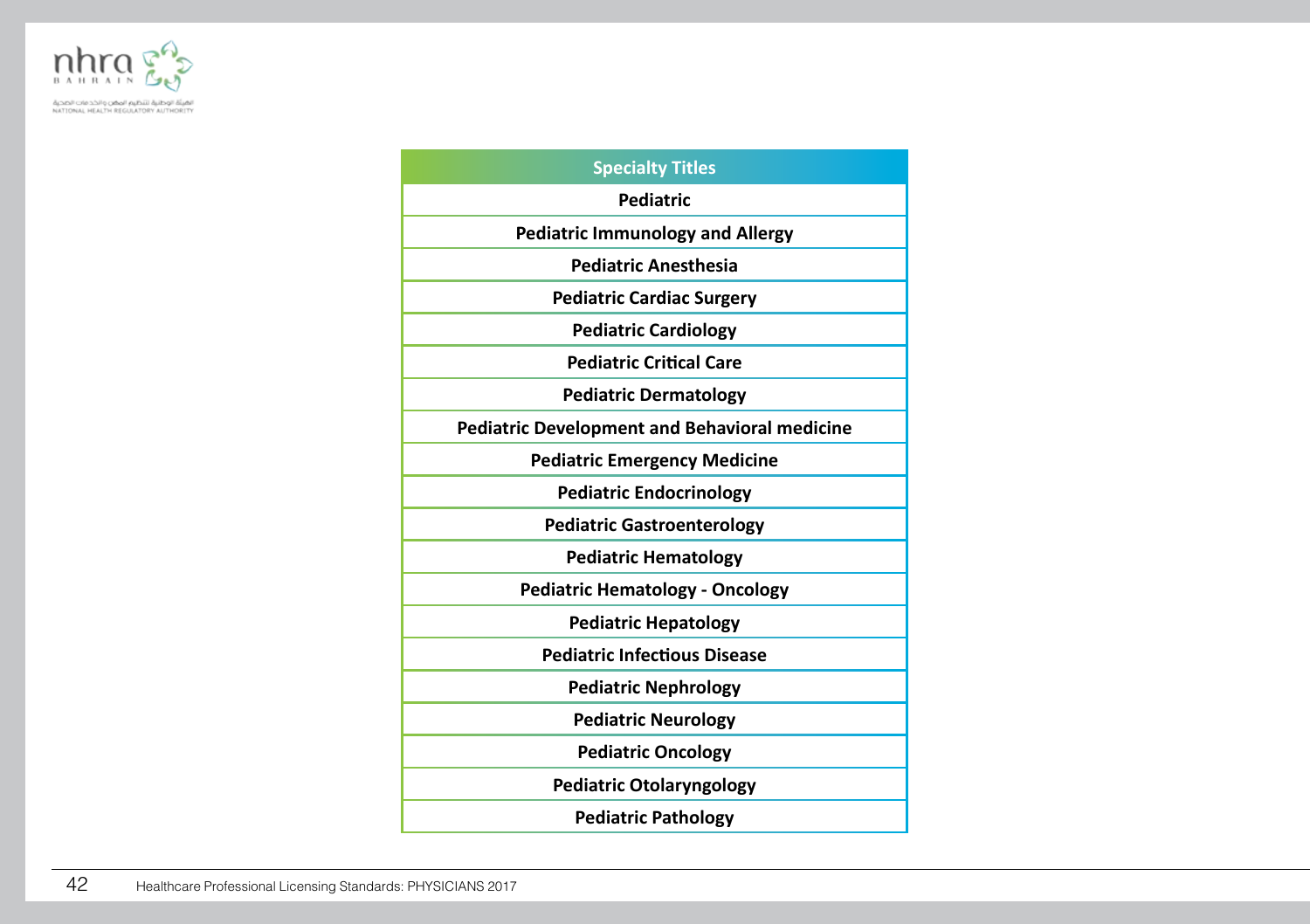

| <b>Specialty Titles</b>                           |  |
|---------------------------------------------------|--|
| <b>Pediatric Pulmonology</b>                      |  |
| <b>Pediatric Radiology</b>                        |  |
| <b>Pediatric Rehabilitation Medicine</b>          |  |
| <b>Pediatric Rheumatology</b>                     |  |
| <b>Pediatric Sleep Medicine</b>                   |  |
| <b>Pediatric Sports Medicine</b>                  |  |
| <b>Pediatric Surgery</b>                          |  |
| <b>Pediatric Transfusion Medicine</b>             |  |
| <b>Pediatric Urology</b>                          |  |
| <b>Physical Medicine and Rehabilitation</b>       |  |
| <b>Plastic Surgery</b>                            |  |
| Psychiatry                                        |  |
| <b>Public Health Medicine</b>                     |  |
| <b>Pulmonary Disease</b>                          |  |
| <b>Radiation Oncology</b>                         |  |
| Radiology                                         |  |
| <b>Reproductive Endocrinology and Infertility</b> |  |
| <b>Reproductive Health</b>                        |  |
| Rheumatology                                      |  |
| <b>Sexual and Reproductive Health</b>             |  |
|                                                   |  |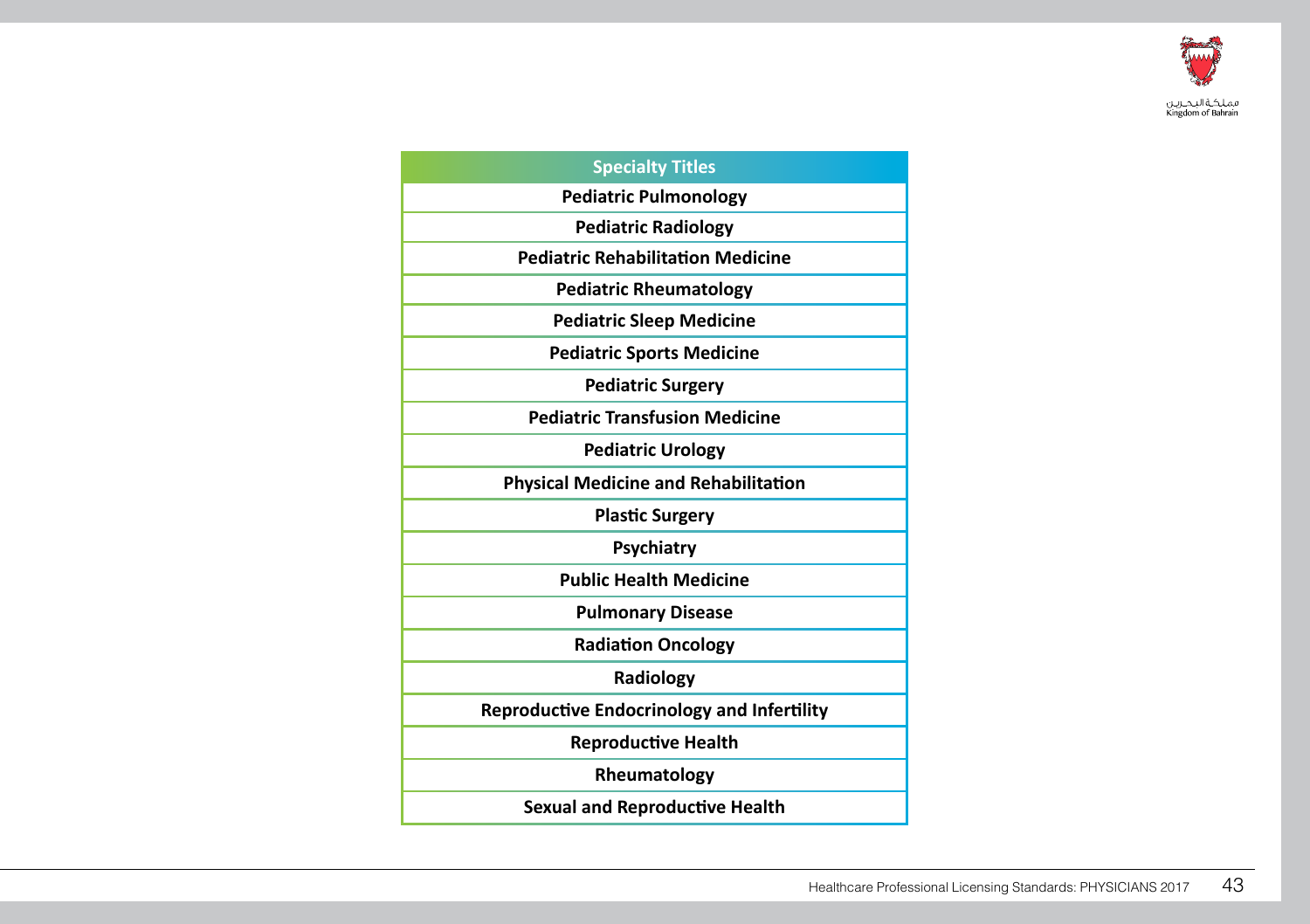

| <b>Specialty Titles</b>                        |
|------------------------------------------------|
| <b>Sleep Medicine</b>                          |
| <b>Sports Medicine</b>                         |
| <b>Surgery of the Hand</b>                     |
| <b>Surgical Critical Care</b>                  |
| <b>Surgical Oncology</b>                       |
| <b>Thoracic Surgery</b>                        |
| <b>Transfusion Medicine</b>                    |
| <b>Undersea and Hyperbaric Oxygen Medicine</b> |
| Urogynecology.                                 |
| <b>Urology</b>                                 |
| <b>Vascular Surgery</b>                        |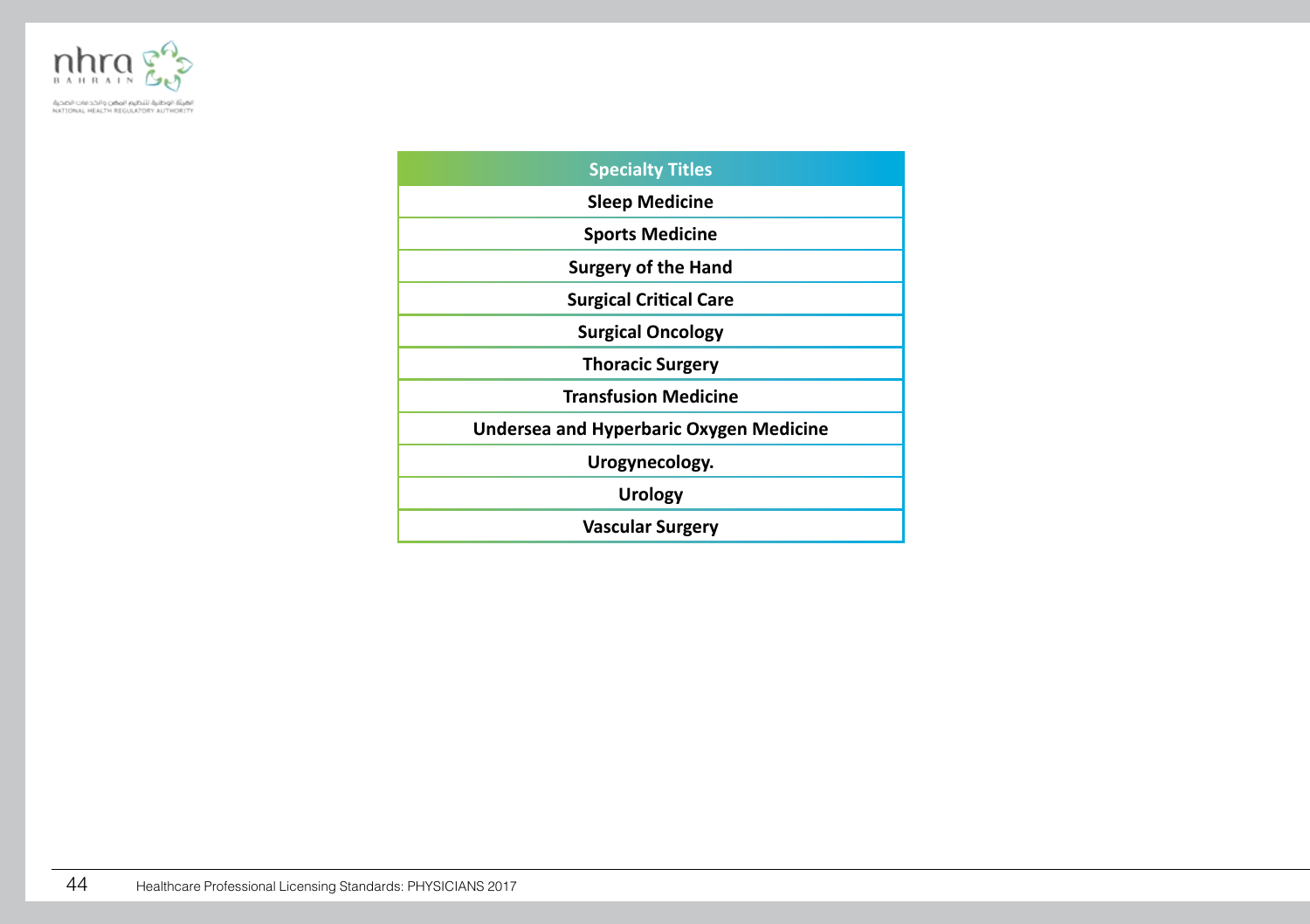

#### **7. Sub-Specialities:**

| <b>Hand Surgery</b><br><b>Cosmetic Surgery</b><br><b>Craniofacial Surgery</b><br><b>Pediatric Plastic Surgery</b><br><b>Burns</b><br>Microsurgery<br>Reconstructive surgery<br><b>Sub-Specialties in Neurosurgery</b><br><b>Pediatric Neurosurgery</b><br>Spine surgery<br>Neurosurgery/oncology<br><b>Skull Base Surgery</b><br><b>Neurosurgery Vascular</b><br><b>Sub-Specialties in Orthopedic Surgery</b><br><b>Pediatric Orthopedics</b><br><b>Arthroplasty Surgery</b><br><b>Spine Surgery</b><br>Foot & Ankle Surgery<br><b>Orthopedic Oncology</b><br><b>Trauma &amp; Fracture Surgery</b> |
|----------------------------------------------------------------------------------------------------------------------------------------------------------------------------------------------------------------------------------------------------------------------------------------------------------------------------------------------------------------------------------------------------------------------------------------------------------------------------------------------------------------------------------------------------------------------------------------------------|
|                                                                                                                                                                                                                                                                                                                                                                                                                                                                                                                                                                                                    |
|                                                                                                                                                                                                                                                                                                                                                                                                                                                                                                                                                                                                    |
|                                                                                                                                                                                                                                                                                                                                                                                                                                                                                                                                                                                                    |
|                                                                                                                                                                                                                                                                                                                                                                                                                                                                                                                                                                                                    |
|                                                                                                                                                                                                                                                                                                                                                                                                                                                                                                                                                                                                    |
|                                                                                                                                                                                                                                                                                                                                                                                                                                                                                                                                                                                                    |
|                                                                                                                                                                                                                                                                                                                                                                                                                                                                                                                                                                                                    |
|                                                                                                                                                                                                                                                                                                                                                                                                                                                                                                                                                                                                    |
|                                                                                                                                                                                                                                                                                                                                                                                                                                                                                                                                                                                                    |
|                                                                                                                                                                                                                                                                                                                                                                                                                                                                                                                                                                                                    |
|                                                                                                                                                                                                                                                                                                                                                                                                                                                                                                                                                                                                    |
|                                                                                                                                                                                                                                                                                                                                                                                                                                                                                                                                                                                                    |
|                                                                                                                                                                                                                                                                                                                                                                                                                                                                                                                                                                                                    |
|                                                                                                                                                                                                                                                                                                                                                                                                                                                                                                                                                                                                    |
|                                                                                                                                                                                                                                                                                                                                                                                                                                                                                                                                                                                                    |
|                                                                                                                                                                                                                                                                                                                                                                                                                                                                                                                                                                                                    |
|                                                                                                                                                                                                                                                                                                                                                                                                                                                                                                                                                                                                    |
|                                                                                                                                                                                                                                                                                                                                                                                                                                                                                                                                                                                                    |
|                                                                                                                                                                                                                                                                                                                                                                                                                                                                                                                                                                                                    |
|                                                                                                                                                                                                                                                                                                                                                                                                                                                                                                                                                                                                    |
| <b>Sports Medicine</b>                                                                                                                                                                                                                                                                                                                                                                                                                                                                                                                                                                             |
| <b>Upper Limb Orthopedics</b>                                                                                                                                                                                                                                                                                                                                                                                                                                                                                                                                                                      |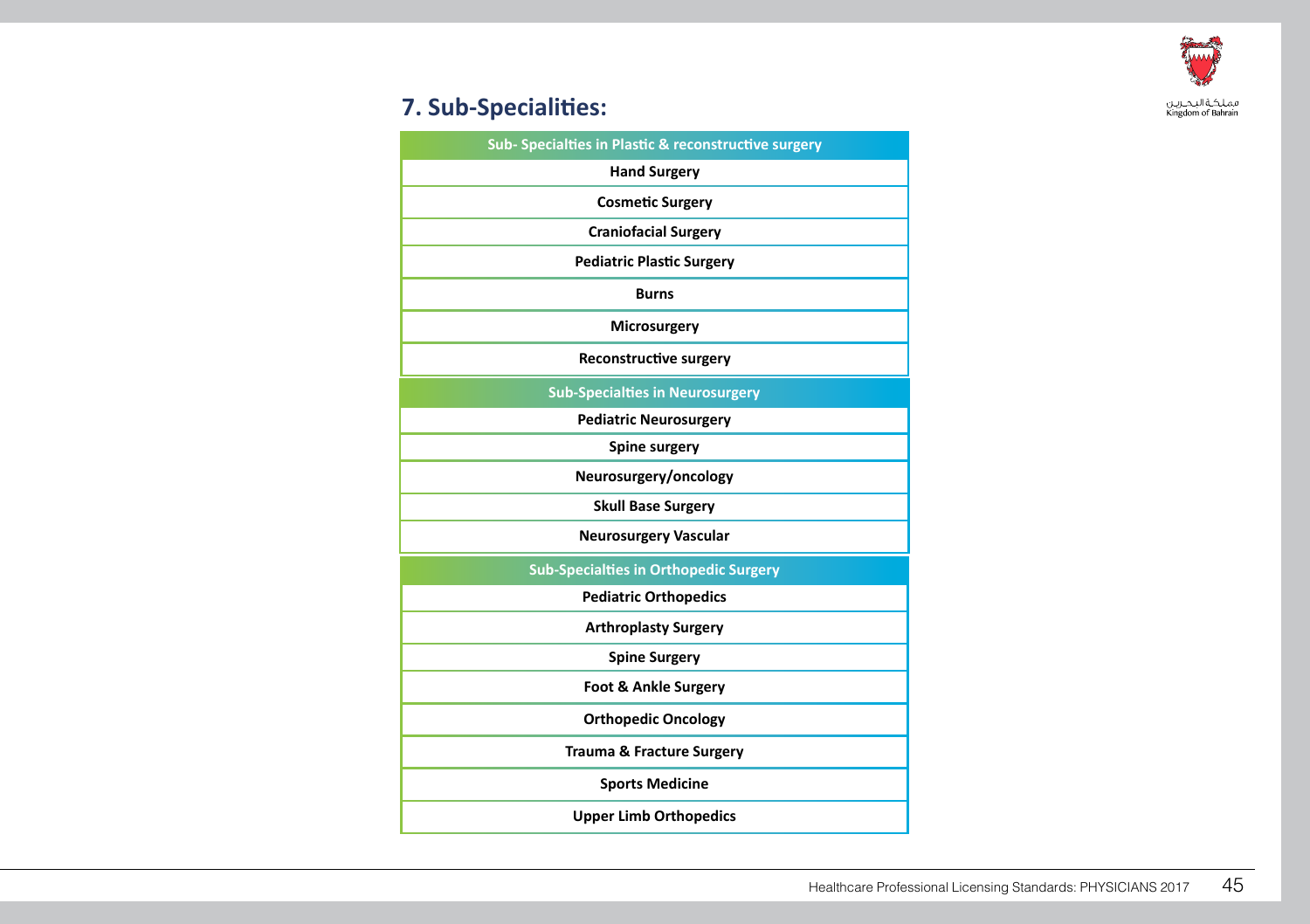

| <b>Sub-Specialties in Otolaryngology</b> |  |  |
|------------------------------------------|--|--|
|------------------------------------------|--|--|

**Pediatric Otolaryngology**

**Neuro-otology & Otology**

**Rhinology**

**Facioplastics**

**Head & Neck Oncology**

**Laryngology**

**Reconstructive surgery**

**Sub- Specialties in Urology**

**Pediatric Urology**

**Urology Oncology**

**Neuro-Urology**

**Gynecology Urology**

**Male Infertility**

**Reconstructive Urology**

**Laparoscopic Urology**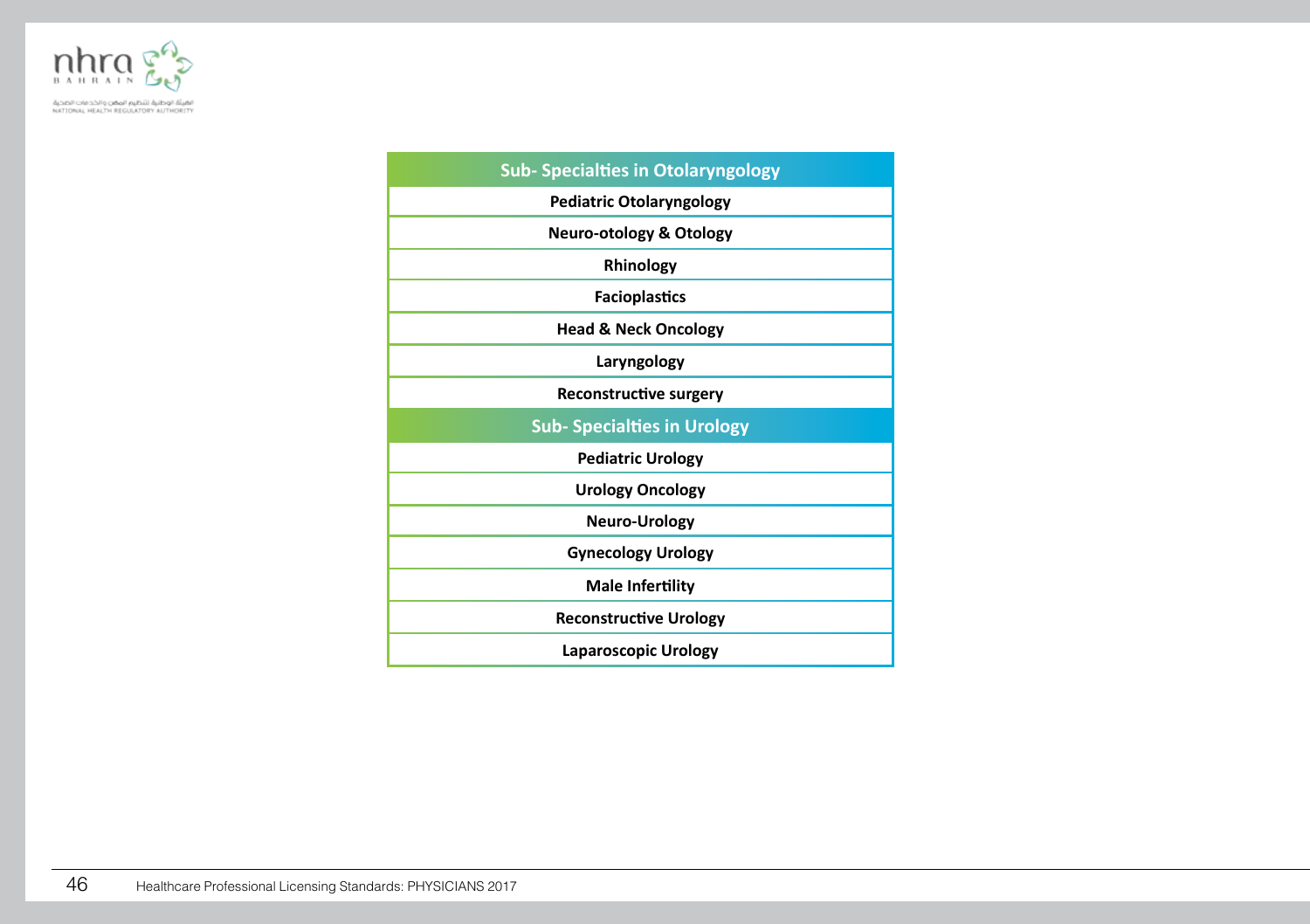

|  |  |  |  | <b>Sub-Specialties in Ophthalmology</b> |
|--|--|--|--|-----------------------------------------|
|--|--|--|--|-----------------------------------------|

**Neuro-Ophthalmology**

**Glaucoma**

**Pediatric Ophthalmology and Strabismus**

**Retinal Diseases and Surgery**

**Cornea/External Diseases**

**Oculoplastics**

**Comprehensive Ophthalmology**

**Uveitis/Medical Retina**

**Ocular Oncology**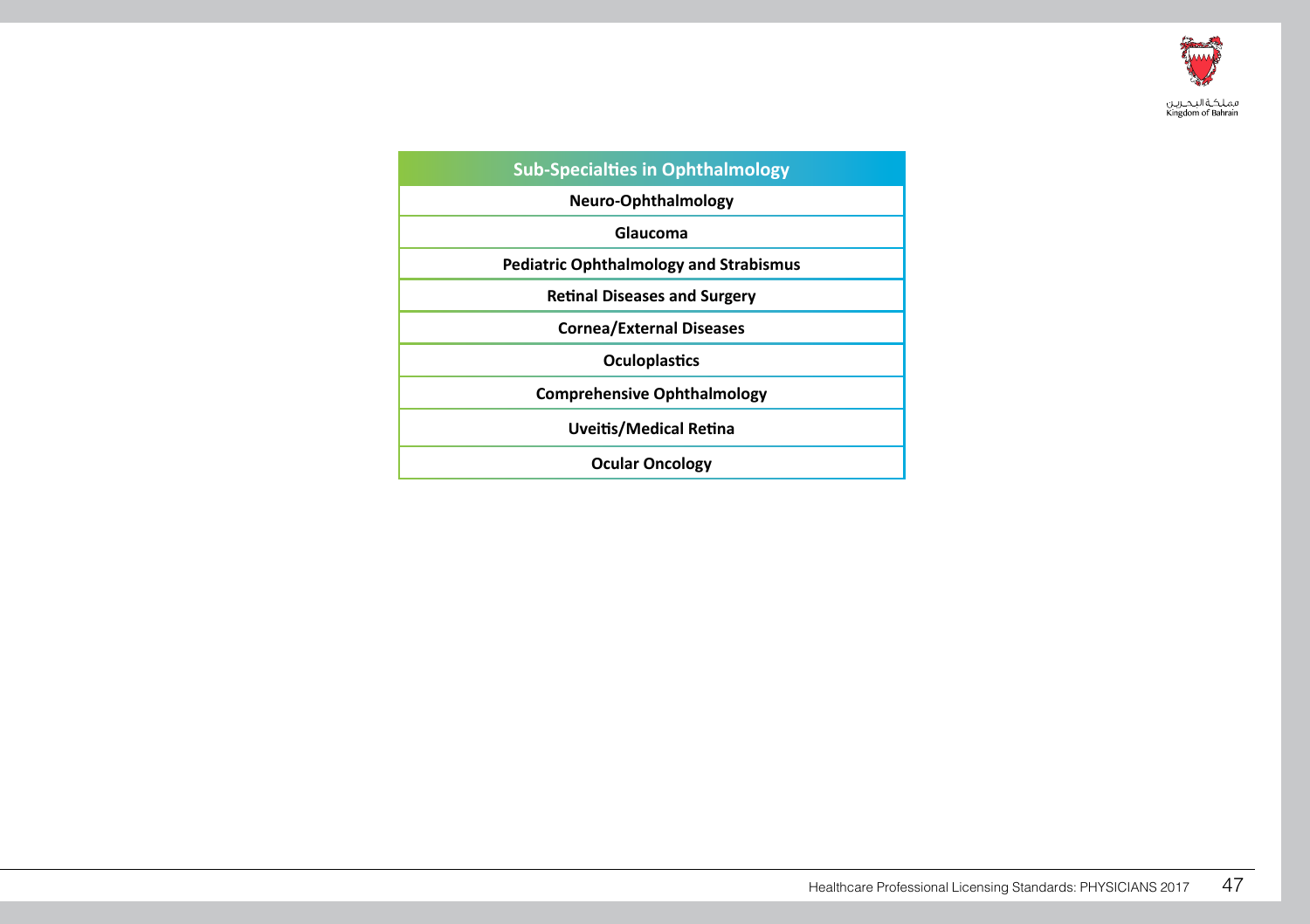

| <b>Sub-Specialties in Medicine</b> |
|------------------------------------|
| <b>Adult Cardiology</b>            |
| <b>Adult Gastroenterology</b>      |
| <b>Adult Nephrology</b>            |
| <b>Adult Infectious Diseases</b>   |
| <b>Adult Pulmonology</b>           |
| <b>Adult Endocrinology</b>         |
| <b>Adult metabolic Diseases</b>    |
| <b>Adult Rheumatology</b>          |
| <b>Adult Hematology</b>            |
| <b>Adult Oncology</b>              |
| <b>Adult Sleep Medicine</b>        |
| <b>Adult Intensive Care</b>        |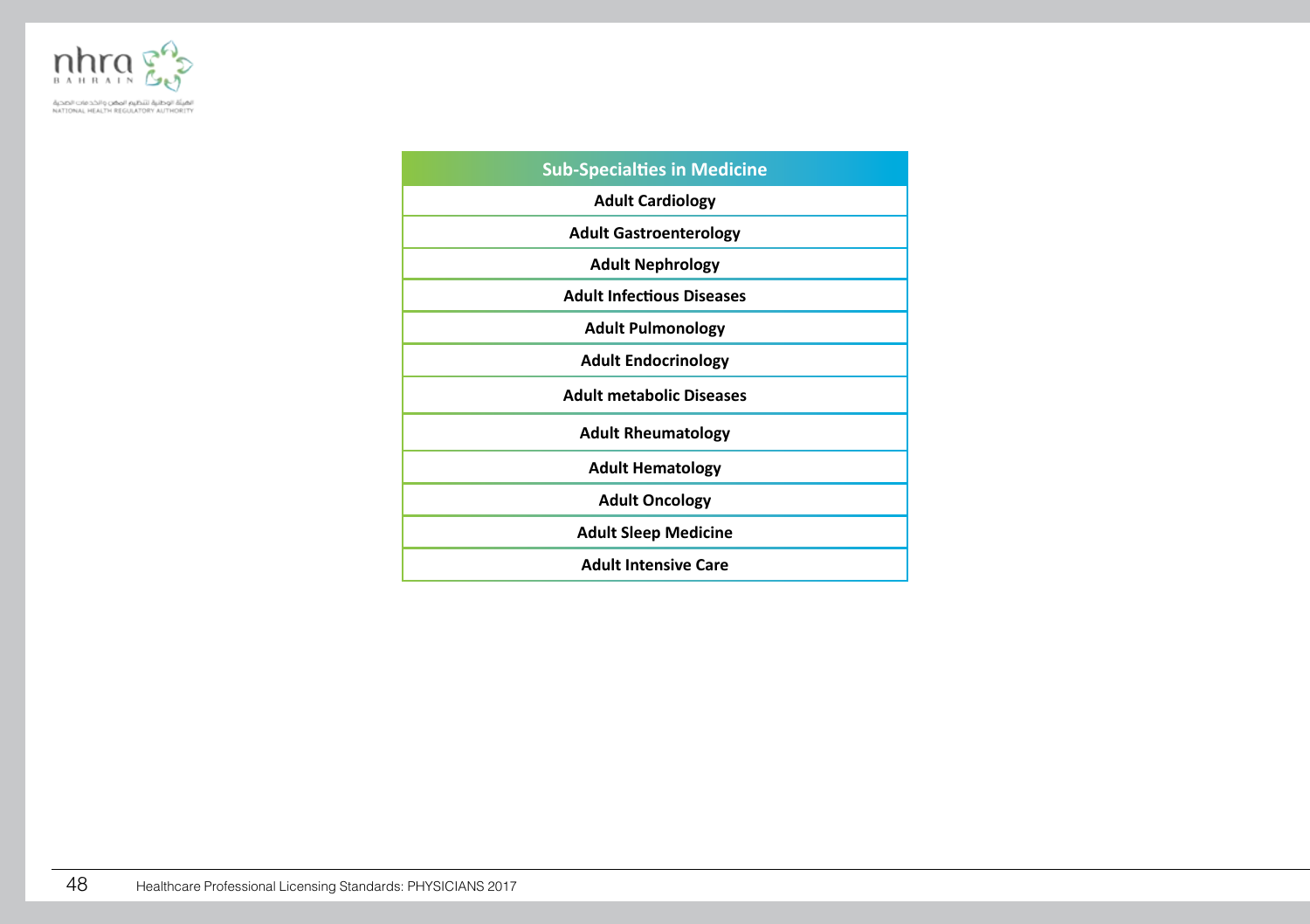

#### **Sub-Specialties in Pediatrics**

**Pediatric Intensive Care**

**Pediatric Nephrology**

**Neonatal Intensive Care**

**Pediatric Endocrinology**

**Pediatric Infectious Diseases**

**Pediatric Gastroenterology**

**Pediatric Cardiology**

**Pediatric Pulmonology**

**Pediatric Hematology**

**Pediatric Oncology**

**Pediatric Sleep Medicine**

**Pediatric Rheumatology**

**Pediatric Genetics**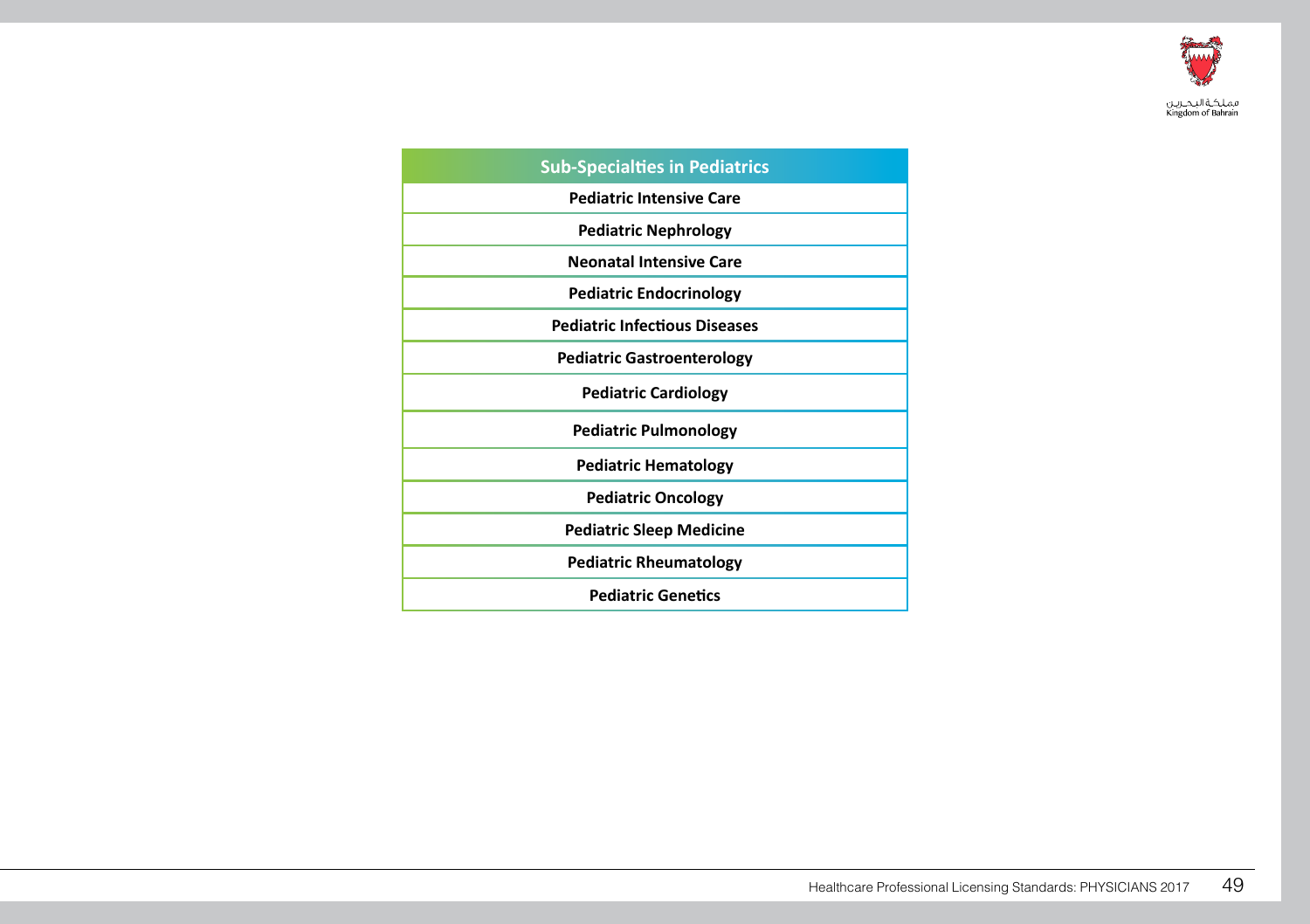

#### **Sub-Specialties in General Surgery**

**Pediatric Surgery**

**Colorectal Surgery**

**Vascular Surgery**

**Endocrinology**

**Hepatobiliary Surgery**

**Surgical Oncology**

**Bariatric Surgery**

**Thoracic Surgery**

**Trauma Surgery**

**Transplant surgery**

**Sub-Specialties in Obstetrics & Gynecology laproscopy**

**Gynecology Oncology**

**Infertility**

**Fetal Medicine**

**Perinatology**

**Uro-gynecology**

**Geriatric**

**Sub-Specialties in Emergency Medicine**

**Pediatric Emergency Medicine**

**Trauma**

**Toxicology**

**Emergency Medical Services**

**Intensive Care**

**Sports Medicine**

**Geriatric**

50 Healthcare Professional Licensing Standards: PHYSICIANS 2017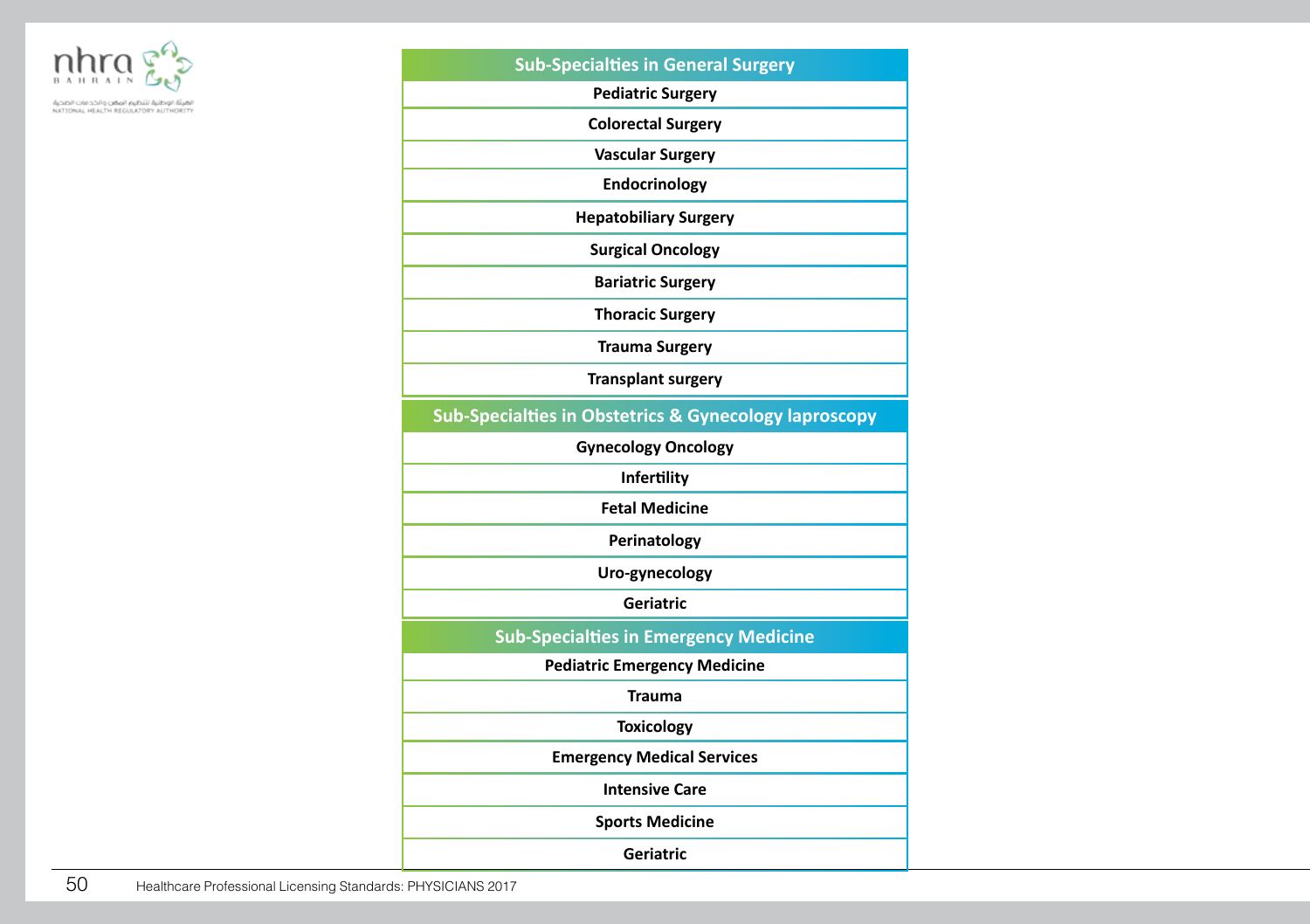

| <b>Sub-Specialties in Family Medicine</b> |
|-------------------------------------------|
| <b>Public Health</b>                      |
| <b>Adolescent Medicine</b>                |
| <b>Geriatric Medicine</b>                 |
| <b>Mental Health</b>                      |
| <b>Palliative Medicine</b>                |
| Primary care/pulmonology                  |
| Primary care/Ophthalmology                |
| Epidemiology                              |
| <b>Diabetic Medicine</b>                  |
| <b>Occupational Medicine</b>              |
| <b>Environmental Medicine</b>             |
| <b>Preventive Pediatric Medicine</b>      |
| <b>Sports Medicine</b>                    |
| <b>Sub-Specialties in Dermatology</b>     |
| <b>Pediatric Dermatology</b>              |
| Dermato-Pathology                         |
| <b>Dermatology Surgery</b>                |
| Laser & Photo Therapy                     |
| Hair implant                              |
| <b>Sports Medicine</b>                    |
| Geriatric                                 |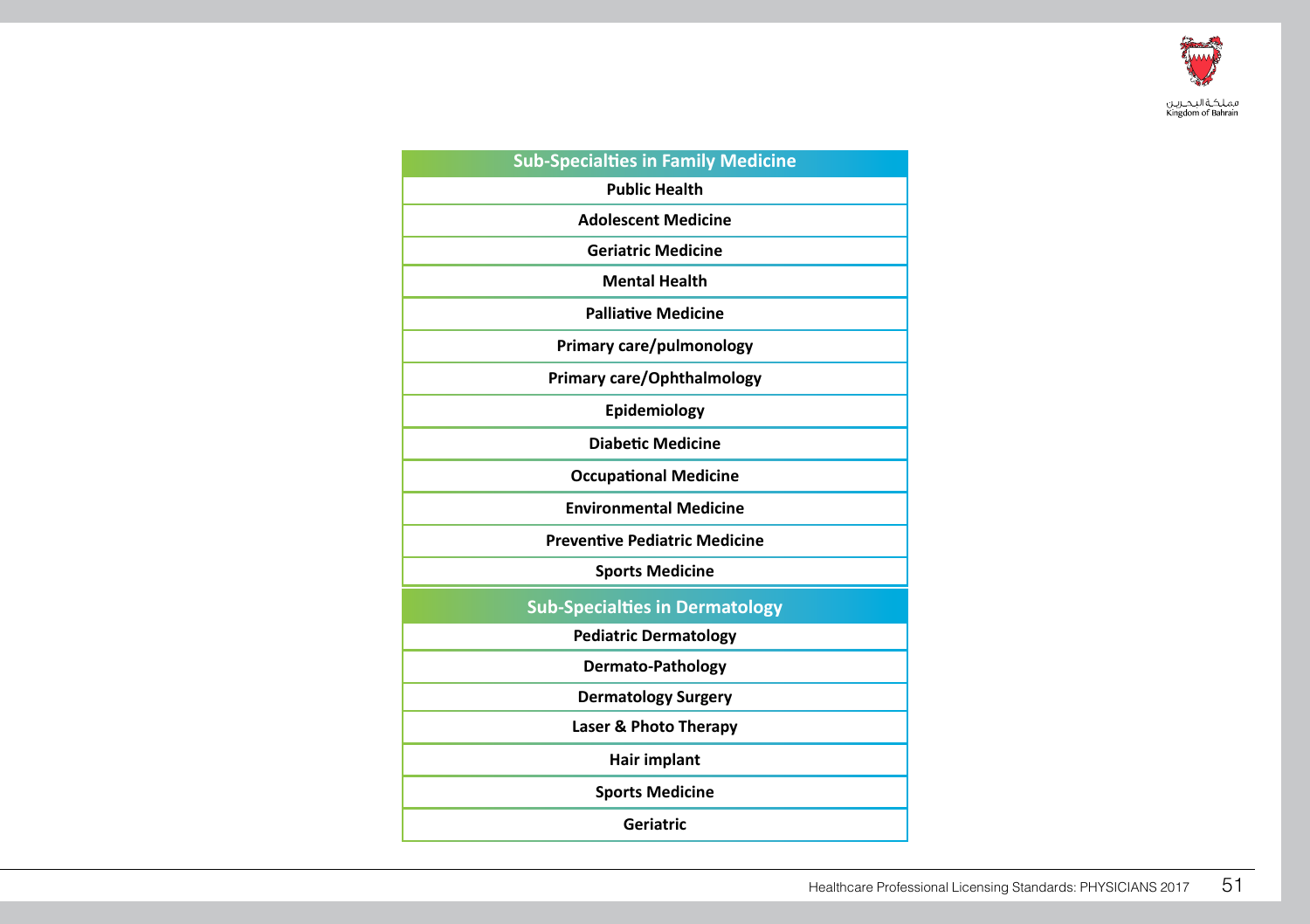

#### **Sub-Specialties in Psychiatry**

**Child/ Adolescent Psychiatry**

**Addiction Medicine**

**Geriatric Psychiatry**

**Mood Disorder Psychiatry**

**Rehabilitation Psychiatry**

**Liaison Psychiatry**

**Forensic Psychiatry**

**Schizophrenia**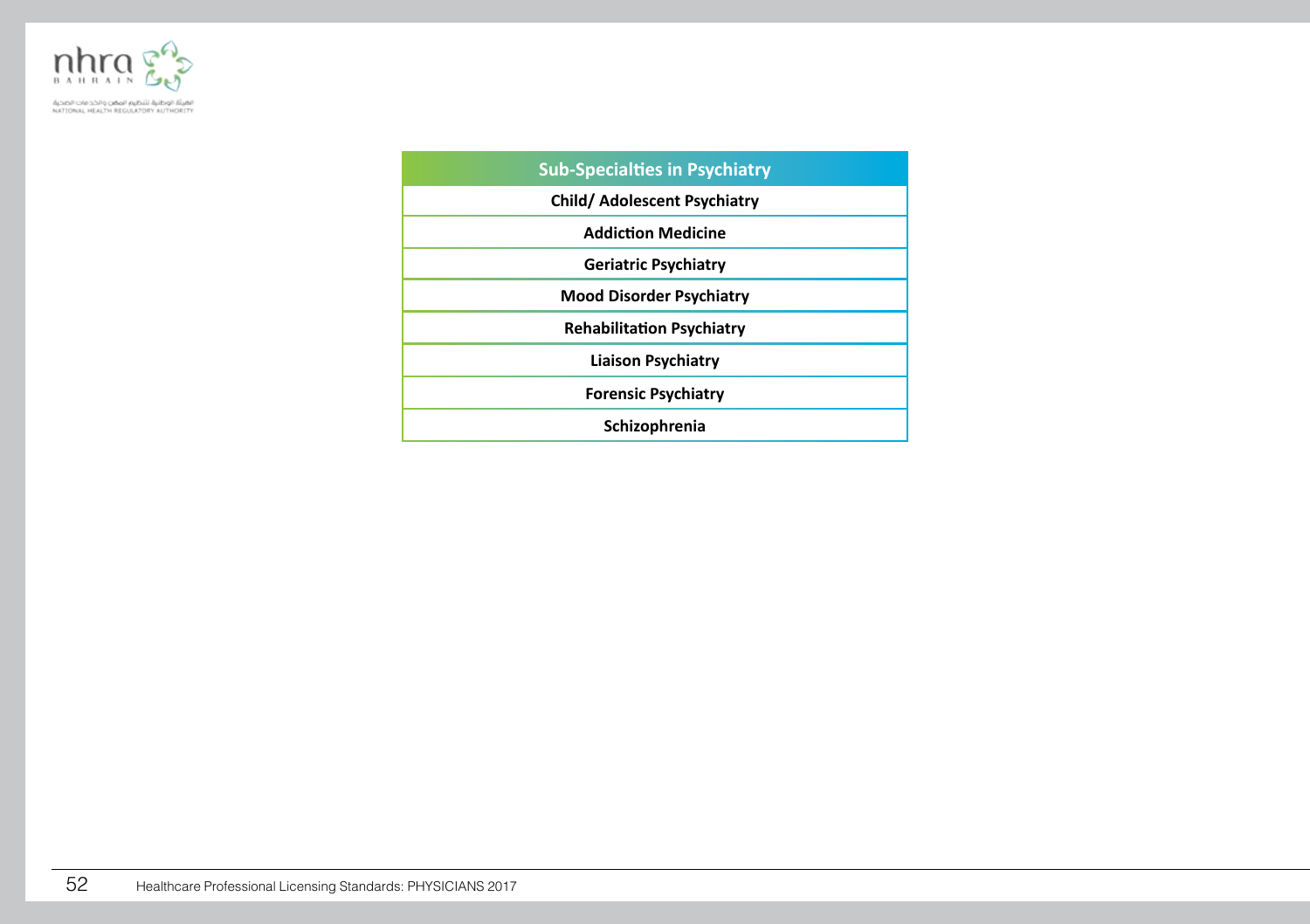

| <b>Sub-Specialties in Anesthesia</b>     |  |
|------------------------------------------|--|
| <b>Adult Cardiology Anesthesia</b>       |  |
| <b>Adult Intensive Care</b>              |  |
| <b>Pediatric Anesthesia</b>              |  |
| <b>Pediatric Cardiac Anesthesia</b>      |  |
| <b>Pain Management</b>                   |  |
| <b>Regional Anesthesia</b>               |  |
| Neuro-Anesthesia                         |  |
| <b>Obstetrics Anesthesia</b>             |  |
| Vascular/Thoracic Anesthesia             |  |
| <b>Ambulatory Anesthesia</b>             |  |
| <b>Pre-Operative Medicine</b>            |  |
|                                          |  |
| <b>Sub-Specialties in Radiology</b>      |  |
| <b>Diagnostic Neuroradiology Imaging</b> |  |
| <b>Body Imaging</b>                      |  |
| <b>Musculoskeletal Imaging</b>           |  |
| <b>Interventional Radiology</b>          |  |
| <b>Cardiac Imaging</b>                   |  |
| <b>Chest Imaging</b>                     |  |
| <b>Breast Imaging</b>                    |  |
| <b>Woman's Imaging</b>                   |  |
| <b>Pediatric Imaging</b>                 |  |
| <b>Nuclear Medicine</b>                  |  |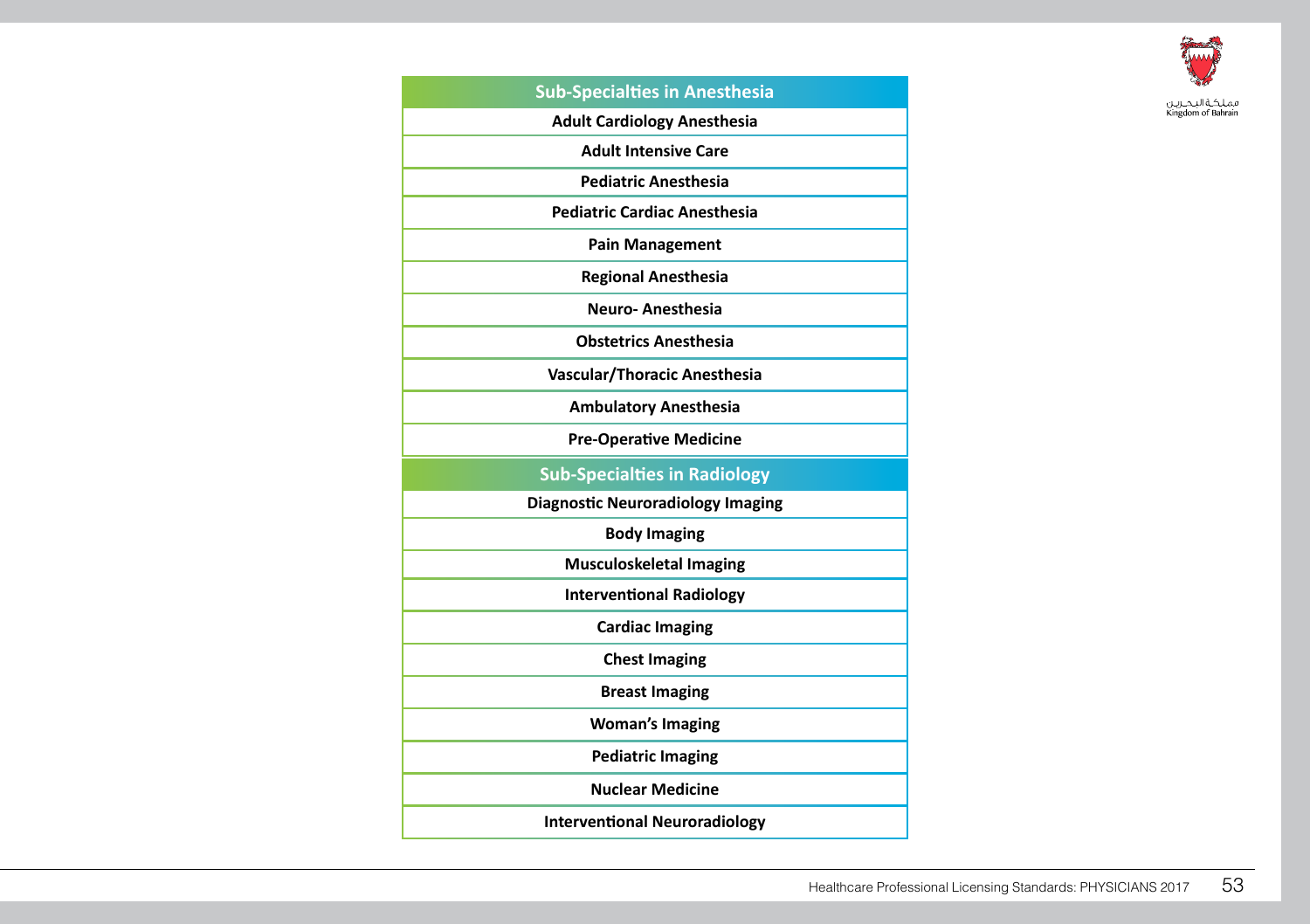

#### **Sub-Specialties in Pathology**

**Obstetrics & Breast Pathology**

**Lymphoma Pathology**

**Renal Pathology**

**Dermato-pathology**

**Bone & Soft Tissue Pathology**

**Gastroenterology & Hepatology Pathology**

**General Histopathology**

**Hematology**

**Microbiology**

**Transfusion Medicine & Blood Banking**

**Molecular Diagnostics & Genetics**

**Biochemistry**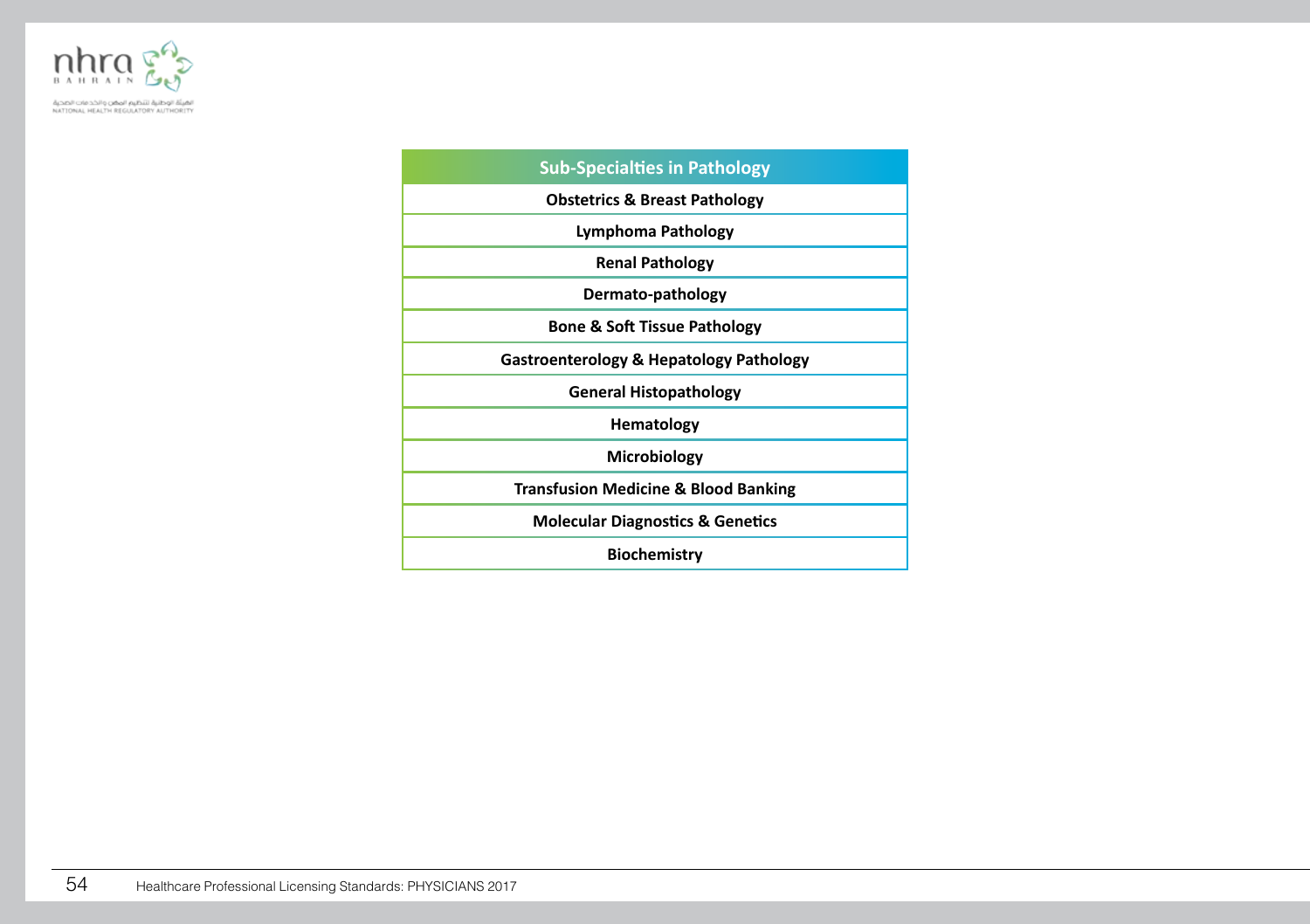

## **Visiting Physicians:**

Health care facilities may apply for physicians to visit their institution and provide health care services to patients within a specified period of time provided the following conditions are met:

- 1. Full application form and required documents are submitted to NHRA at least two week prior to the scheduled visit
- 2. In some cases, visiting physicians who do not fulfill the categorization criteria of a consultant may be granted a visiting license if they are categorized as a specialist and in certain conditions for example:
	- a. If the specialty needed is rare in kingdom of Bahrain.
	- b. If there is a paucity in the number of consultants in a certain specialty in kingdom of Bahrain
	- c. If the visiting physician has been requested to share his clinical and academic experience and has distinctive work such as obtaining a patented technology in physician and such cases will be studied individually.
- 3. The NHRA may grant visiting licenses to any physicians based on the review of individual applications